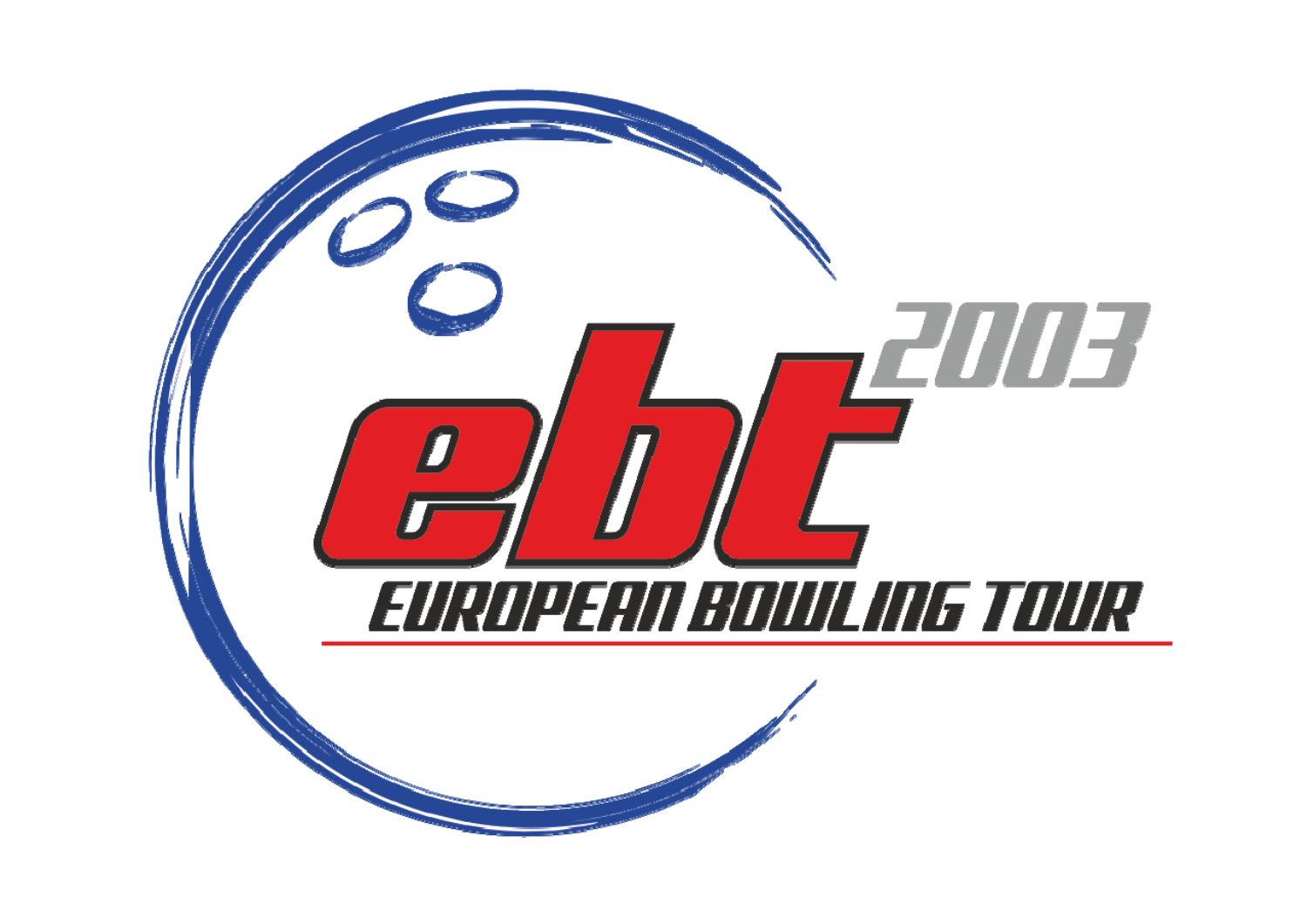| $\mathsf{P}$   | Last name        | <b>First name</b> | <b>Federation</b> | $\mathsf{T}$ | 01             | 02 | 03 | 04 | 05             | 06             | 07             | 08             | 09             | 10 | 11             | 12             |
|----------------|------------------|-------------------|-------------------|--------------|----------------|----|----|----|----------------|----------------|----------------|----------------|----------------|----|----------------|----------------|
| 1              | Kjeldsen         | Kamilla           | Denmark           | 153          |                | 30 | 21 | 21 |                | 30             | 21             | 3              | 21             |    |                | 6              |
| $\overline{2}$ | Lund             | <b>Bettina</b>    | Denmark           | 136          | 3              | 10 | 15 | 30 |                |                | 30             | 18             | 15             |    | 15             |                |
| 3              | Penny            | Kirsten           | England           | 84           |                | 18 |    |    |                |                |                | 15             | 30             | 21 |                |                |
| 4              | Haubo Pedersen   | Lotte             | <b>Denmark</b>    | 83           |                | 3  |    |    | 5              |                | 15             | 6              | 6              | 30 | 12             | 6              |
| 5              | Petty            | Tanya             | Germany           | 81           | $\mathbf{1}$   |    | 30 |    | 18             |                |                | $\overline{2}$ |                |    | 30             |                |
| 6              | <b>Beckel</b>    | Martina           | Germany           | 80           | $\overline{4}$ | 15 | 10 |    | $\overline{4}$ | 12             |                | 4              | 10             |    | 21             |                |
| 7              | Göbel            | Michaela          | Germany           | 68           | $\overline{4}$ | 6  | 18 |    | 3              | 21             |                | 3              | 3              |    | 6              | $\overline{4}$ |
| 8              | Lunden           | Reija             | Finland           | 54           | 18             |    |    | 6  | 10             |                |                | 5              |                |    | 5              | 10             |
| 9              | Saldjian         | Isabelle          | France            | 53           |                | 6  |    |    | 6              | 18             |                | 6              | 12             |    | 5              |                |
| 10             | Schwarz          | Patricia          | Germany           | 52           | 30             |    |    | 10 | 6              |                |                | 3              |                |    |                | $\mathbf{3}$   |
| 11             | Johnsson         | Helen             | Sweden            | 42           | 5              |    | 6  |    | $\mathbf{1}$   |                |                |                |                |    |                | 30             |
| 12             | <b>Brondsted</b> | <b>Britt</b>      | Denmark           | 39           |                |    | 5  |    |                | 15             |                | 4              | 5              |    | 6              | $\overline{4}$ |
| 13             | Wetterlund       | Åsa               | Sweden            | 36           | $\overline{2}$ |    |    | 15 | 3              | 5              | 6              | 5              |                |    |                |                |
| 14             | Pöllänen         | Krista            | Finland           | 34           | $\overline{4}$ |    |    |    |                |                |                | 30             |                |    |                |                |
| 15             | Simonsen         | Rikke             | <b>Denmark</b>    | 34           |                |    |    |    | 15             |                | 10             |                | $\overline{4}$ |    |                | $5\phantom{.}$ |
| 16             | Carlsson         | Christel          | Sweden            | 33           |                |    |    |    | 6              | $\overline{2}$ |                | 21             |                |    |                | $\overline{4}$ |
| 17             | Olsson           | Susanne           | Sweden            | 33           | $\mathbf{1}$   |    |    | 6  | $\overline{2}$ | 6              | 18             |                |                |    |                |                |
| 18             | Thorstensen      | Heidi             | Norway            | 31           |                |    | 12 | 5  |                | $\overline{4}$ | $\overline{4}$ |                |                | 4  | $\overline{a}$ |                |
| 19             | Haglund          | Linda             | Sweden            | 30           | 6              |    |    |    | 21             |                |                |                |                |    |                | 3              |
| 20             | Kukkula          | Katriina          | Finland           | 30           |                |    |    |    | 30             |                |                |                |                |    |                |                |
| 21             | van Hemert       | Paula             | Netherlands       | 28           |                | 21 |    |    |                | $\overline{4}$ |                | $\mathbf{1}$   | 2              |    |                |                |
| 22             | Larnia           | Heidi             | Finland           | 27           | 15             |    |    |    |                |                |                | 12             |                |    |                |                |
| 23             | Dahlgren         | Christina         | Sweden            | 24           | 10             |    |    |    | 4              |                |                | 10             |                |    |                |                |
| 24             | Karlsson         | Anette            | Sweden            | 24           | $\overline{2}$ |    |    |    | $\overline{3}$ |                |                | $\mathbf{1}$   |                |    |                | 18             |
| 25             | Haukaas          | Marianne          | Norway            | 23           |                |    |    | 18 | $\mathsf{3}$   |                |                | $\overline{2}$ |                |    |                |                |
| 26             | <b>Micic</b>     | Vesna             | Sweden            | 22           |                |    |    |    |                |                |                | 1              |                |    |                | 21             |
| 27             | Kantola          | Piritta           | Finland           | 21           | 5              |    |    | 12 | $\mathbf{1}$   |                |                | 3              |                |    |                |                |
| 28             | Liljankoski      | Ann-Mari          | Finland           | 21           | 21             |    |    |    |                |                |                |                |                |    |                |                |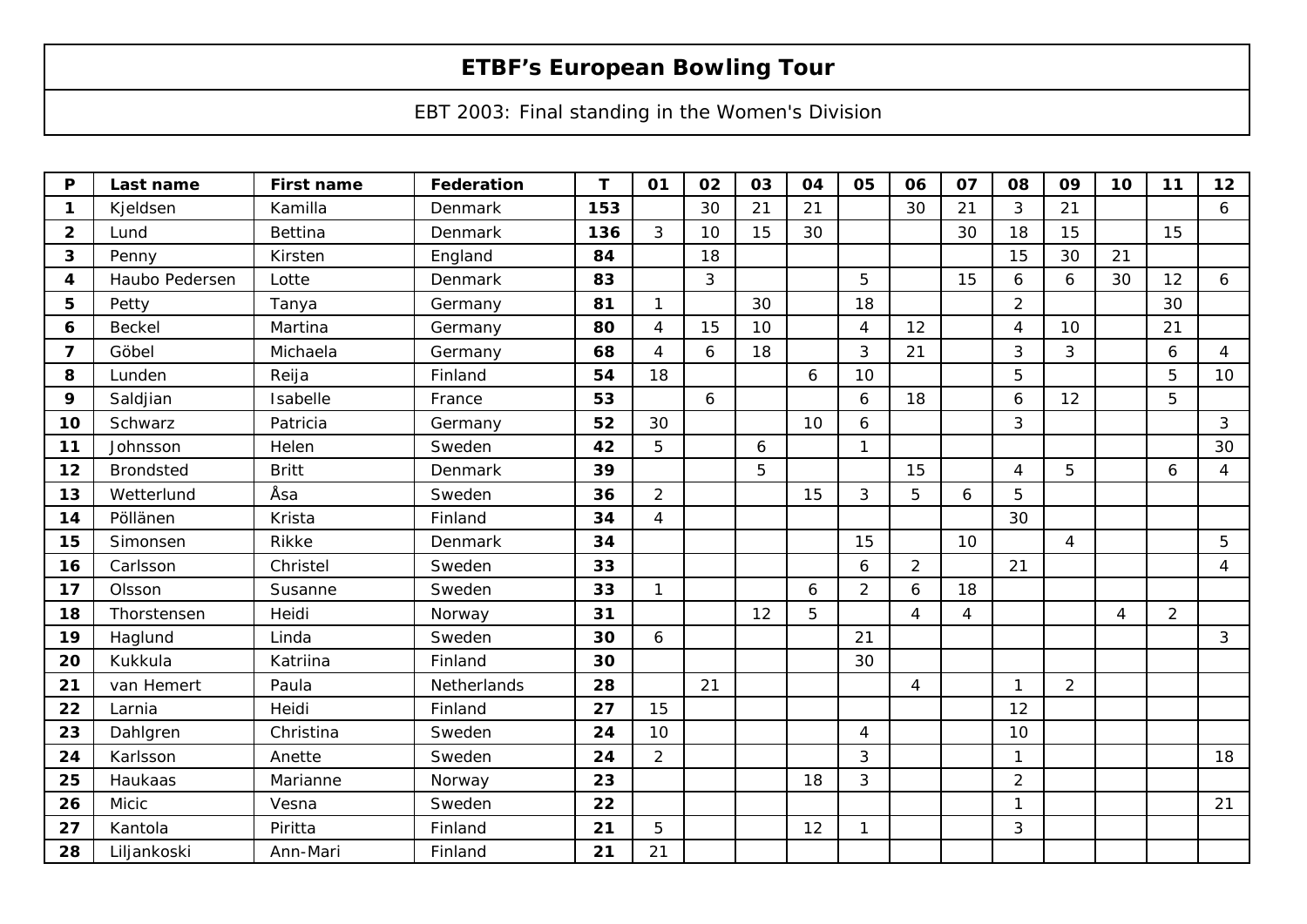| P  | Last name   | <b>First name</b> | Federation  | T.   | 01             | 02             | 03             | 04 | 05             | 06           | 07 | 08             | 09             | 10 | 11 | 12 <sub>2</sub> |
|----|-------------|-------------------|-------------|------|----------------|----------------|----------------|----|----------------|--------------|----|----------------|----------------|----|----|-----------------|
| 29 | Haneveld    | Noelle            | Netherlands | 18   |                |                |                |    |                |              |    |                | 18             |    |    |                 |
| 30 | Itzhak      | Tali              | Israel      | 18   |                |                |                |    |                |              |    |                |                | 18 |    |                 |
| 31 | Manico      | Bigi              | Switzerland | 18   |                |                |                |    |                |              |    |                |                |    | 18 |                 |
| 32 | Mäkelä      | Minna             | Finland     | 17   | 12             |                |                |    |                |              |    | 5              |                |    |    |                 |
| 33 | Bengtsson   | Marie             | Sweden      | 16   | 3              |                |                |    | 12             |              |    |                |                |    |    | $\mathbf{1}$    |
| 34 | Sauer       | Kerstin           | Germany     | 16   |                |                |                |    | $\overline{2}$ |              |    | 6              | 6              |    | 2  |                 |
| 35 | Alfredsson  | Diana             | Sweden      | 15   | $\mathbf{1}$   |                |                |    | $\overline{2}$ | 6            |    |                |                |    |    | 6               |
| 36 | Allen       | Heta Maija        | Finland     | 15   |                |                |                | 5  |                |              |    | $\overline{4}$ |                |    | 6  |                 |
| 37 | Ekström     | Anna              | Sweden      | 15   |                |                |                |    |                |              |    |                |                |    |    | 15              |
| 38 | John        | Lisa              | England     | 15   |                |                |                |    |                |              |    |                |                | 15 |    |                 |
| 39 | Jönsson     | Eva               | Sweden      | 15   | 3              |                |                |    | 3              |              |    | $\overline{2}$ |                |    | 3  | $\overline{4}$  |
| 40 | Tchu        | Iben              | Denmark     | 13   |                |                |                |    | 4              | 5            |    | 4              |                |    |    |                 |
| 41 | Fasano      | Titty             | Italy       | 12   |                |                |                |    |                |              | 12 |                |                |    |    |                 |
| 42 | Glendert    | Malin             | Sweden      | 12   | 6              |                |                |    | 1              |              |    | 3              |                |    |    | $\overline{2}$  |
| 43 | Greiner     | Ross              | Netherlands | $12$ |                | 12             |                |    |                |              |    |                |                |    |    |                 |
| 44 | Magnusson   | Pernilla          | Sweden      | 12   |                |                |                |    |                |              |    |                |                |    |    | 12              |
| 45 | Marshall    | Jo                | England     | 12   |                |                |                |    |                |              |    |                |                | 12 |    |                 |
| 46 | Abela       | Sue               | Malta       | 10   |                |                |                |    |                | 10           |    |                |                |    |    |                 |
| 47 | Constantine | Karen             | England     | 10   |                |                |                |    |                |              |    |                |                | 10 |    |                 |
| 48 | Gross       | Ivonne            | Austria     | 10   |                |                |                |    |                |              |    |                |                |    | 10 |                 |
| 49 | Jensen      | Mai Ginge         | Denmark     | 10   |                |                |                |    |                | 5            |    |                |                |    | 5  |                 |
| 50 | Karatzoula  | Martha            | Greece      | 10   |                |                | $\overline{4}$ |    |                |              |    |                |                | 6  |    |                 |
| 51 | Pulliainen  | Leena             | Finland     | 10   | 3              |                |                | 5  | $\overline{2}$ |              |    |                |                |    |    |                 |
| 52 | Eckell      | Irene Kragh       | Norway      | 9    |                |                |                |    | 4              |              |    | $\overline{2}$ |                |    |    | 3               |
| 53 | Uhlich      | Sonja             | Germany     | 9    |                |                |                |    | 5              |              |    | $\overline{4}$ |                |    |    |                 |
| 54 | de Win      | Angelique         | Netherlands | 8    |                | $\overline{4}$ |                |    |                |              |    |                | $\overline{4}$ |    |    |                 |
| 55 | Håkansson   | Jessica           | Sweden      | 8    | $\overline{2}$ |                |                |    |                | $\mathbf{1}$ |    |                |                |    |    | 5               |
| 56 | Jensen      | Anja Ginge        | Denmark     | 8    |                |                |                |    | 4              |              |    |                |                |    | 4  |                 |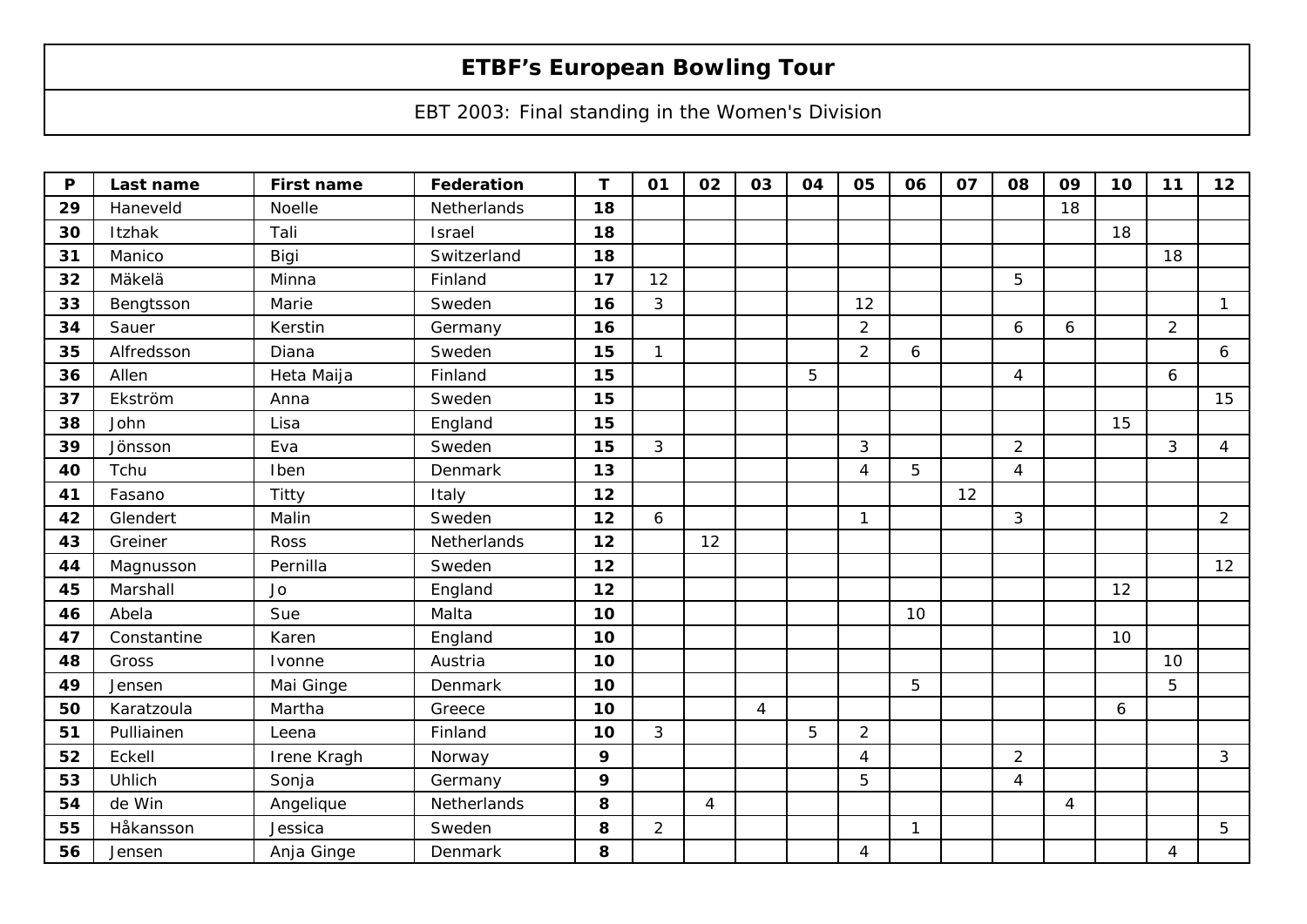| P  | Last name   | First name    | Federation  | T | 01             | 02             | 03 | 04             | 05           | 06 | 07 | 08 | 09             | 10 | 11             | 12           |
|----|-------------|---------------|-------------|---|----------------|----------------|----|----------------|--------------|----|----|----|----------------|----|----------------|--------------|
| 57 | Pascoal     | Farida        | Netherlands | 8 |                | 5              |    |                |              |    |    |    | 3              |    |                |              |
| 58 | Ruhkala     | Suvi          | Finland     | 8 | $\overline{4}$ |                |    | $\overline{4}$ |              |    |    |    |                |    |                |              |
| 59 | van de List | Wendy         | Netherlands | 8 |                |                |    |                |              |    |    |    | 4              |    | $\overline{4}$ |              |
| 60 | Anastasi    | Melissa       | Malta       | 6 |                |                |    |                |              | 6  |    |    |                |    |                |              |
| 61 | Chrisanthi  | Despina       | Greece      | 6 |                |                | 6  |                |              |    |    |    |                |    |                |              |
| 62 | de Bruine   | <b>Brenda</b> | Netherlands | 6 |                |                |    |                |              |    |    |    | 6              |    |                |              |
| 63 | Didur       | Janet         | England     | 6 |                |                |    |                |              |    |    |    |                | 6  |                |              |
| 64 | Flack       | Nina          | Sweden      | 6 | $\mathbf{1}$   |                |    |                |              |    |    |    |                |    |                | 5            |
| 65 | Gaillard    | Laurence      | France      | 6 |                |                |    |                |              |    | 6  |    |                |    |                |              |
| 66 | Kristiansen | Mette         | Denmark     | 6 |                |                |    |                |              |    |    | 1  | 5              |    |                |              |
| 67 | Landqvist   | Rebecca       | Sweden      | 6 |                |                |    | 6              |              |    |    |    |                |    |                |              |
| 68 | Mourgues    | Valerie       | France      | 6 |                | 6              |    |                |              |    |    |    |                |    |                |              |
| 69 | Nuñez       | Francisca     | Spain       | 6 |                |                |    |                |              |    | 6  |    |                |    |                |              |
| 70 | Poulitsidou | Elena         | Greece      | 6 |                |                | 6  |                |              |    |    |    |                |    |                |              |
| 71 | Sofkova     | Victoria      | Sweden      | 6 | 6              |                |    |                |              |    |    |    |                |    |                |              |
| 72 | Torgersen   | Pat           | Norway      | 6 |                |                | 4  |                | $\mathbf{1}$ |    |    |    |                |    |                | $\mathbf{1}$ |
| 73 | Wood        | Clare         | England     | 6 |                |                |    |                |              |    |    |    |                | 6  |                |              |
| 74 | Autieri     | Filli         | Italy       | 5 |                |                | 5  |                |              |    |    |    |                |    |                |              |
| 75 | Beerman     | Nanette       | Netherlands | 5 |                |                |    |                |              | 3  |    |    | $\overline{2}$ |    |                |              |
| 76 | Canosa      | Marta         | Spain       | 5 |                |                |    |                |              |    | 5  |    |                |    |                |              |
| 77 | Cobb        | Sue           | England     | 5 |                |                |    |                |              |    |    |    |                | 5  |                |              |
| 78 | de Bruine   | Diane         | Netherlands | 5 |                |                |    |                |              |    |    |    | $\mathbf{1}$   |    | 4              |              |
| 79 | Eliasson    | Josefine      | Sweden      | 5 |                |                |    |                |              |    |    |    | 5              |    |                |              |
| 80 | Esteban     | Virginia      | Spain       | 5 |                |                |    |                |              |    | 5  |    |                |    |                |              |
| 81 | Göbel       | Alexandra     | Germany     | 5 |                |                | 4  |                |              |    |    |    |                |    | $\mathbf{1}$   |              |
| 82 | Hansen      | Mette         | Norway      | 5 |                |                |    |                | 5            |    |    |    |                |    |                |              |
| 83 | Impola      | Hannele       | Finland     | 5 | $\mathbf{1}$   |                |    | $\overline{4}$ |              |    |    |    |                |    |                |              |
| 84 | Moynot      | Pascale       | France      | 5 |                | $\overline{5}$ |    |                |              |    |    |    |                |    |                |              |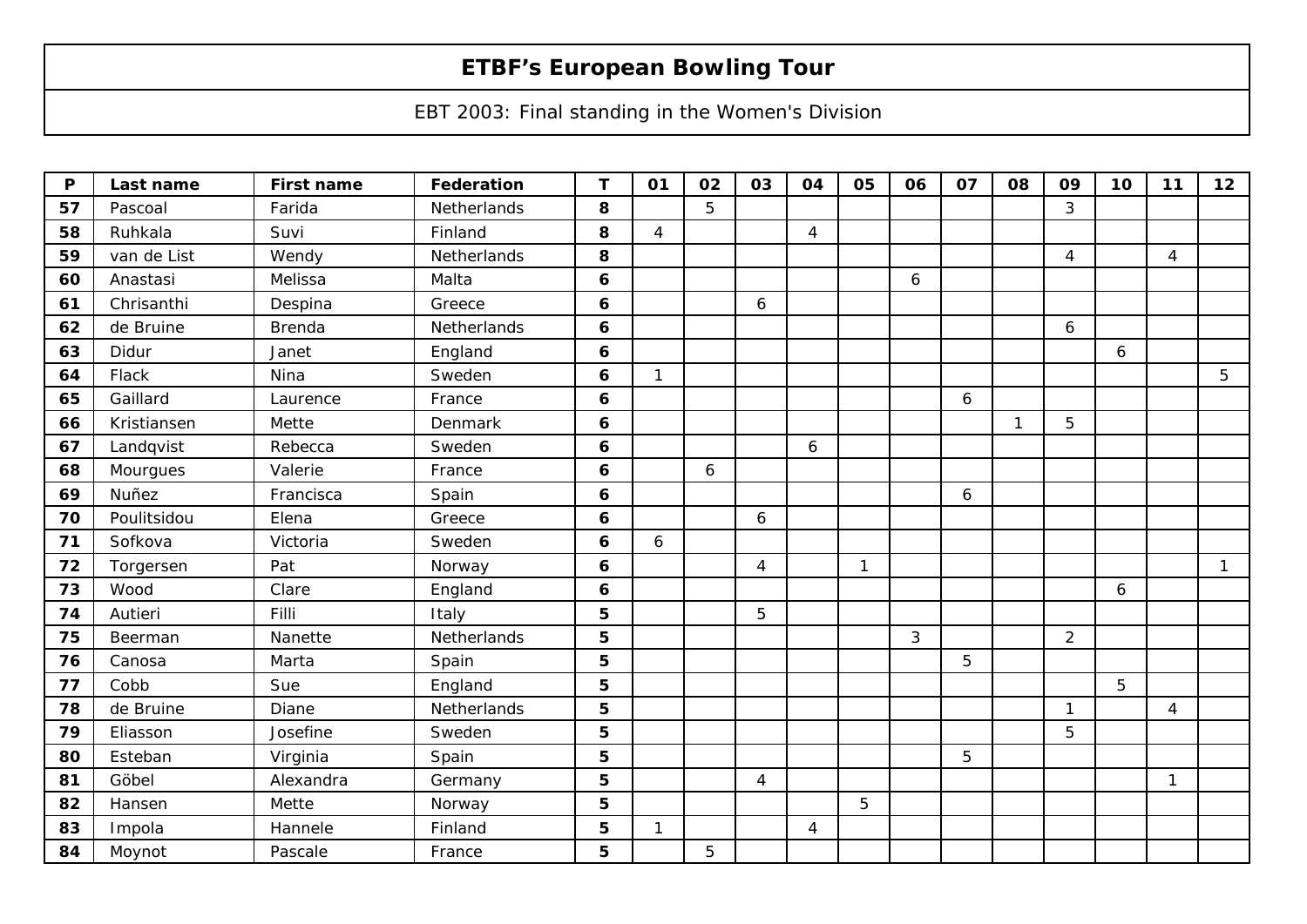| $\mathsf{P}$ | Last name         | First name   | Federation  | $\mathbf T$ | 01             | 02             | 03             | 04             | 05           | 06             | 07                       | 08 | 09 | 10 | 11             | 12             |
|--------------|-------------------|--------------|-------------|-------------|----------------|----------------|----------------|----------------|--------------|----------------|--------------------------|----|----|----|----------------|----------------|
| 85           | Pridmore          | Lindsay      | England     | 5           |                |                |                |                |              |                |                          |    |    | 5  |                |                |
| 86           | Romero            | Roser        | Spain       | 5           |                |                |                |                |              |                | 5                        |    |    |    |                |                |
| 87           | Santonen          | Mari         | Finland     | 5           | 5              |                |                |                |              |                |                          |    |    |    |                |                |
| 88           | Scott             | Emma         | England     | 5           |                |                |                |                |              |                |                          |    |    | 5  |                |                |
| 89           | <b>Szvasztics</b> | <b>Doris</b> | Austria     | 5           |                | 3              |                |                |              |                |                          |    |    |    | $\overline{a}$ |                |
| 90           | van Boom          | Christine    | Belgium     | 5           |                | 5              |                |                |              |                |                          |    |    |    |                |                |
| 91           | Zorba             | Aleka        | Greece      | 5           |                |                | 5              |                |              |                |                          |    |    |    |                |                |
| 92           | Adkins            | Laressa      | Germany     | 4           |                |                |                |                |              |                |                          |    |    |    | $\overline{4}$ |                |
| 93           | Albert            | Milagros     | Spain       | 4           |                |                |                |                |              |                | 4                        |    |    |    |                |                |
| 94           | Alvarez           | Angeles      | Spain       | 4           |                |                |                |                |              |                | 4                        |    |    |    |                |                |
| 95           | <b>Burges</b>     | Mercedes     | Spain       | 4           |                |                |                |                |              |                | $\overline{4}$           |    |    |    |                |                |
| 96           | de Jong           | Marieke      | Netherlands | 4           |                |                |                |                |              | $\overline{4}$ |                          |    |    |    |                |                |
| 97           | de Koning         | Viona        | Netherlands | 4           |                |                |                |                |              |                |                          |    | 4  |    |                |                |
| 98           | Gaskin            | Kim          | France      | 4           |                |                |                |                |              |                |                          |    | 4  |    |                |                |
| 99           | Georgiadou        | Katerina     | Greece      | 4           |                |                | $\overline{4}$ |                |              |                |                          |    |    |    |                |                |
| 100          | Heberle           | Nicole       | Germany     | 4           |                |                |                |                |              |                |                          |    |    |    | 4              |                |
| 101          | Hodge             | Jan          | England     | 4           |                |                |                |                |              | $\overline{4}$ |                          |    |    |    |                |                |
| 102          | Jansson           | Elisabeth    | Sweden      | 4           | 3              |                |                |                | $\mathbf{1}$ |                |                          |    |    |    |                |                |
| 103          | Jost              | Karene       | France      | 4           |                | $\overline{4}$ |                |                |              |                |                          |    |    |    |                |                |
| 104          | Larsen            | Rebecca      | Sweden      | 4           |                |                |                |                |              |                |                          |    |    |    |                | $\overline{4}$ |
| 105          | Lönnroth          | Daniella     | Finland     | 4           |                |                |                | $\overline{4}$ |              |                |                          |    |    |    |                |                |
| 106          | Maitre            | Nadege       | France      | 4           |                | $\overline{4}$ |                |                |              |                |                          |    |    |    |                |                |
| 107          | Olsson            | Jessica      | Sweden      | 4           | $\overline{4}$ |                |                |                |              |                |                          |    |    |    |                |                |
| 108          | Peelman           | Sandrine     | Belgium     | 4           |                | $\overline{4}$ |                |                |              |                |                          |    |    |    |                |                |
| 109          | Ratia             | Riikka       | Finland     | 4           |                |                |                | $\overline{4}$ |              |                |                          |    |    |    |                |                |
| 110          | Sakellariou       | Vicky        | Greece      | 4           |                |                | $\overline{4}$ |                |              |                |                          |    |    |    |                |                |
| 111          | Torrents          | Sandra       | Spain       | 4           |                |                |                |                |              |                | $\overline{\mathcal{A}}$ |    |    |    |                |                |
| 112          | Wieniewski        | Fely         | France      | 4           |                | $\overline{4}$ |                |                |              |                |                          |    |    |    |                |                |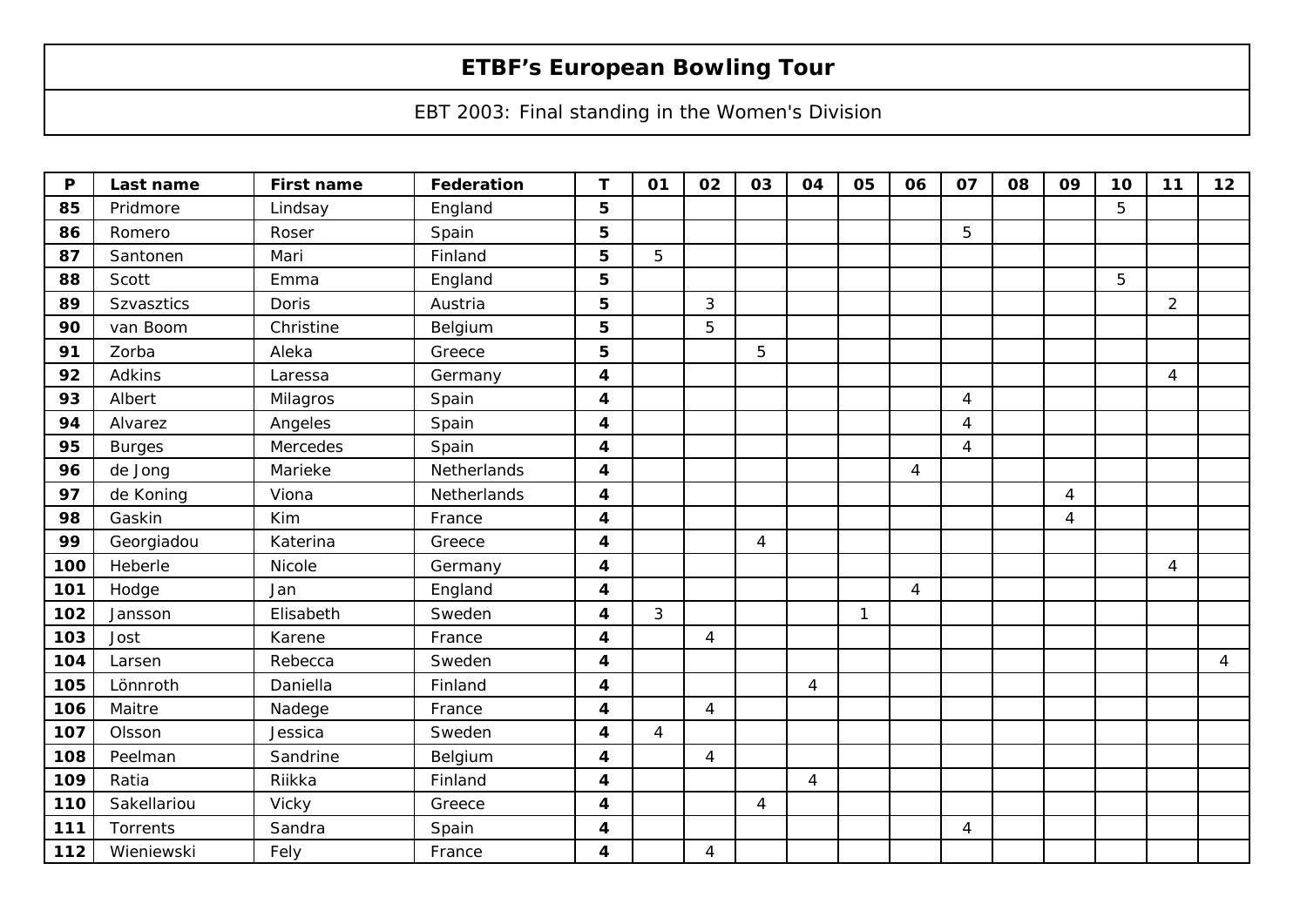| $\mathsf{P}$ | Last name     | First name    | Federation         | $\mathbf T$ | 01 | 02             | 03 | 04 | 05 | 06             | 07 | 08             | 09           | 10 | 11 | 12           |
|--------------|---------------|---------------|--------------------|-------------|----|----------------|----|----|----|----------------|----|----------------|--------------|----|----|--------------|
| 113          | Zavialova     | Inna          | Russia             | 4           |    |                |    |    |    | $\overline{4}$ |    |                |              |    |    |              |
| 114          | Aaltonen      | Laura         | Finland            | 4           |    |                |    | 4  |    |                |    |                |              |    |    |              |
| 115          | Adams         | Donna         | England            | 3           |    |                |    |    |    | 3              |    |                |              |    |    |              |
| 116          | Altewischer   | Annemieke     | Netherlands        | 3           |    |                |    |    |    |                |    |                | 3            |    |    |              |
| 117          | <b>Barois</b> | Lucie         | France             | 3           |    | 3              |    |    |    |                |    |                |              |    |    |              |
| 118          | Bergmann      | Liane         | Germany            | 3           |    |                |    |    |    |                |    |                |              |    | 3  |              |
| 119          | Camilleri     | Doris         | Malta              | 3           |    |                |    |    |    | 3              |    |                |              |    |    |              |
| 120          | Carola        | Maria Louisa  | Belgium            | 3           |    | $\mathfrak{Z}$ |    |    |    |                |    |                |              |    |    |              |
| 121          | Combes        | Alexandra     | France             | 3           |    | $\mathbf{1}$   |    |    |    |                |    | $\overline{2}$ |              |    |    |              |
| 122          | Giannari      | Elena         | Greece             | 3           |    |                | 3  |    |    |                |    |                |              |    |    |              |
| 123          | Gozzo         | Marie         | France             | 3           |    |                |    |    |    |                | 3  |                |              |    |    |              |
| 124          | Greve         | Rosemarie     | Germany            | 3           |    |                |    |    |    |                |    |                |              |    | 3  |              |
| 125          | Gunnerud      | Pernille      | Norway             | 3           |    |                |    |    |    |                |    |                |              |    |    | 3            |
| 126          | Rasmussen     | Rikke H.      | Denmark            | 3           |    |                |    |    |    |                |    |                |              |    |    | $\mathbf{3}$ |
| 127          | Kapsogeorgiou | Ileana        | Greece             | 3           |    |                | 3  |    |    |                |    |                |              |    |    |              |
| 128          | Karamagioli   | Maria         | Greece             | 3           |    |                | 3  |    |    |                |    |                |              |    |    |              |
| 129          | Kivelou       | Evagelia      | Greece             | 3           |    |                | 3  |    |    |                |    |                |              |    |    |              |
| 130          | Klug          | Patricia      | Austria            | 3           |    |                |    |    |    |                |    |                |              |    | 3  |              |
| 131          | Koopmans      | Chris         | <b>Netherlands</b> | 3           |    |                |    |    |    |                |    |                | 3            |    |    |              |
| 132          | Maitre        | Laetitia      | France             | 3           |    | 3              |    |    |    |                |    |                |              |    |    |              |
| 133          | Maas-Pirau    | <b>Bianca</b> | Netherlands        | 3           |    |                |    |    |    | 3              |    |                |              |    |    |              |
| 134          | Maaswinkel    | Priscilla     | Netherlands        | 3           |    |                |    |    |    |                |    |                | $\mathbf{3}$ |    |    |              |
| 135          | Oliva         | Sandra        | Spain              | 3           |    |                |    |    |    |                | 3  |                |              |    |    |              |
| 136          | Parra         | Matilde       | Spain              | 3           |    |                |    |    |    |                | 3  |                |              |    |    |              |
| 137          | Perales       | Irene         | Spain              | 3           |    |                |    |    |    |                | 3  |                |              |    |    |              |
| 138          | Perales       | Pilar         | Spain              | 3           |    |                |    |    |    |                | 3  |                |              |    |    |              |
| 139          | Smith         | Anne          | England            | 3           |    | $\overline{2}$ |    |    |    |                |    |                | $\mathbf{1}$ |    |    |              |
| 140          | Stighall      | Helene        | Sweden             | 3           |    |                |    |    |    | 3              |    |                |              |    |    |              |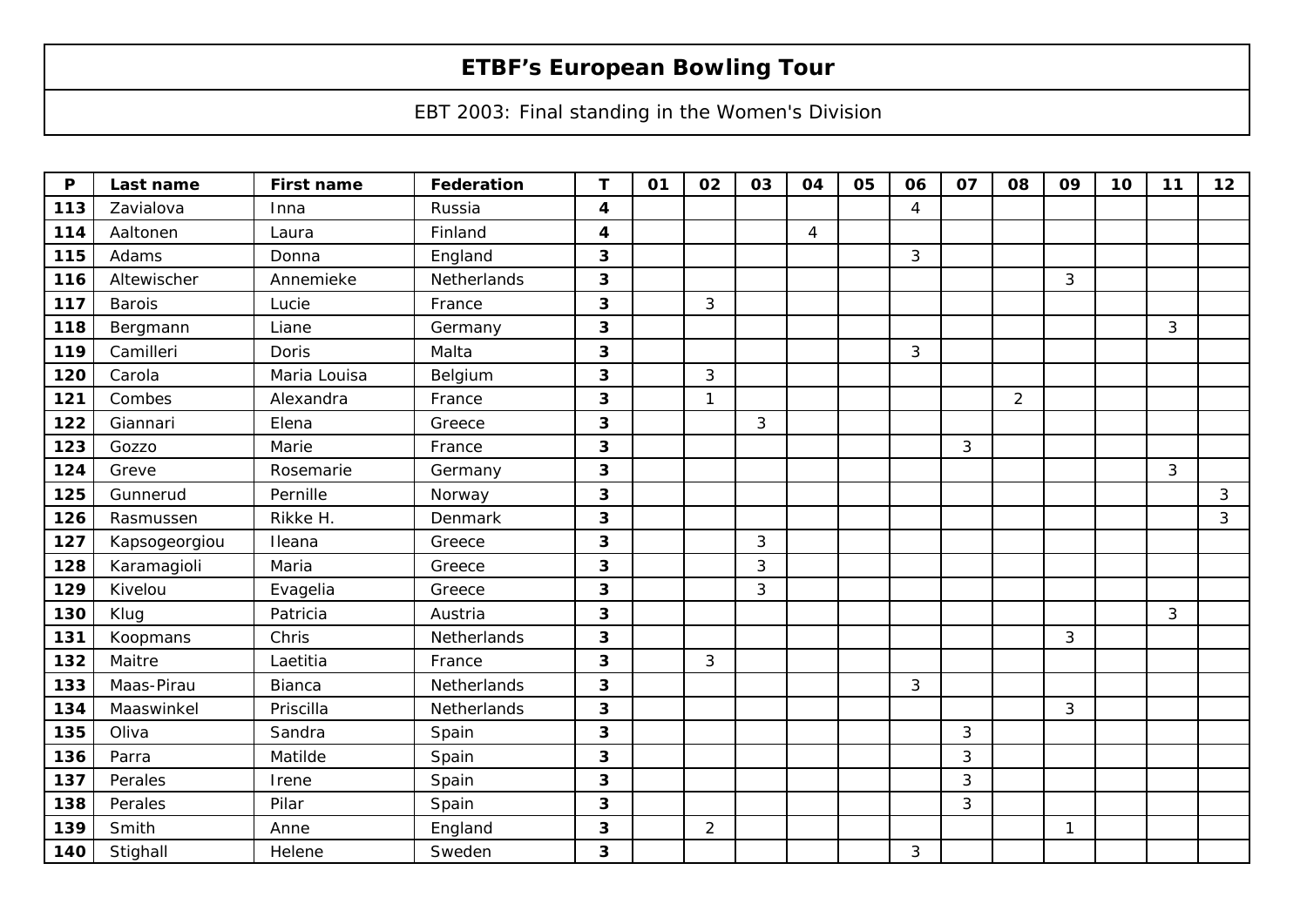| $\mathsf{P}$ | Last name      | <b>First name</b> | Federation  | T                       | 01             | 02             | 03             | 04 | 05             | 06             | 07             | 08 | 09             | 10 | 11             | 12 <sub>2</sub> |
|--------------|----------------|-------------------|-------------|-------------------------|----------------|----------------|----------------|----|----------------|----------------|----------------|----|----------------|----|----------------|-----------------|
| 141          | Theissen       | Tanja             | Germany     | 3                       |                |                |                |    |                |                |                |    |                |    | 3              |                 |
| 142          | Thorstensen    | Gro               | Norway      | 3                       |                |                | 3              |    |                |                |                |    |                |    |                |                 |
| 143          | Alente         | Carmela           | Spain       | $\overline{\mathbf{2}}$ |                |                |                |    |                |                | $\overline{2}$ |    |                |    |                |                 |
| 144          | Arnedo         | Cristina          | Spain       | $\overline{2}$          |                |                |                |    |                |                | $\overline{2}$ |    |                |    |                |                 |
| 145          | Bogdanou       | Katerina          | Greece      | $\overline{2}$          |                |                | 2              |    |                |                |                |    |                |    |                |                 |
| 146          | Cardi          | Laetitia          | France      | $\overline{2}$          |                | $\overline{2}$ |                |    |                |                |                |    |                |    |                |                 |
| 147          | <b>Dekkers</b> | Carla             | Netherlands | $\overline{2}$          |                |                |                |    |                | $\overline{a}$ |                |    |                |    |                |                 |
| 148          | <b>Dekkers</b> | Ilona             | Netherlands | $\mathbf{2}$            |                |                |                |    |                |                |                |    | $\overline{2}$ |    |                |                 |
| 149          | Duran          | Paquita           | Spain       | $\overline{2}$          |                |                |                |    |                |                | $\overline{2}$ |    |                |    |                |                 |
| 150          | Einola         | Tiia              | Finland     | $\overline{2}$          | $\overline{2}$ |                |                |    |                |                |                |    |                |    |                |                 |
| 151          | Forsvall       | Jennie            | Sweden      | $\overline{2}$          |                | $\overline{2}$ |                |    |                |                |                |    |                |    |                |                 |
| 152          | Garcia         | Marisa            | Spain       | $\overline{2}$          |                |                |                |    |                |                | $\overline{2}$ |    |                |    |                |                 |
| 153          | Glover         | Zara              | England     | $\overline{2}$          |                |                |                |    |                | $\overline{2}$ |                |    |                |    |                |                 |
| 154          | Gustafzon      | Tina              | Sweden      | $\overline{2}$          |                |                |                |    |                |                |                |    |                |    |                | $\overline{2}$  |
| 155          | Horgen         | <b>Trine</b>      | Norway      | $\overline{\mathbf{2}}$ |                |                |                |    | $\overline{2}$ |                |                |    |                |    |                |                 |
| 156          | Johansson      | Annette           | Sweden      | $\overline{2}$          |                |                |                |    |                |                |                |    |                |    |                | $\overline{2}$  |
| 157          | Kiritsi        | Valia             | Greece      | $\overline{2}$          |                |                | $\overline{2}$ |    |                |                |                |    |                |    |                |                 |
| 158          | Kolokitha      | Ioanna            | Greece      | $\mathbf{2}$            |                |                | $\overline{2}$ |    |                |                |                |    |                |    |                |                 |
| 159          | Kraboviti      | Valeri            | Greece      | $\overline{2}$          |                |                | $\overline{2}$ |    |                |                |                |    |                |    |                |                 |
| 160          | Lenssen        | Inge              | Netherlands | $\overline{2}$          |                |                |                |    |                |                |                |    | $\overline{2}$ |    |                |                 |
| 161          | Lindqvist      | Camilla           | Sweden      | $\overline{2}$          |                |                |                |    |                |                |                |    |                |    |                | $\overline{a}$  |
| 162          | Nyborg         | Emma              | Sweden      | $\overline{2}$          |                |                |                |    |                |                |                |    |                |    |                | $\overline{2}$  |
| 163          | Papagianopou.  | Anna              | Greece      | $\overline{2}$          |                |                | $\overline{2}$ |    |                |                |                |    |                |    |                |                 |
| 164          | Reussing       | Svenja            | Germany     | $\mathbf{2}$            |                |                |                |    |                |                |                |    |                |    | $\overline{2}$ |                 |
| 165          | Sanz           | Marisa            | Spain       | $\overline{2}$          |                |                |                |    |                |                | $\overline{2}$ |    |                |    |                |                 |
| 166          | Soler          | Magalie           | France      | $\overline{2}$          |                | 2              |                |    |                |                |                |    |                |    |                |                 |
| 167          | Strömberg      | Jaana             | Finland     | $\mathbf{2}$            | $\overline{2}$ |                |                |    |                |                |                |    |                |    |                |                 |
| 168          | Stutzmann      | Kerstin           | Germany     | $\overline{2}$          |                |                |                |    |                |                |                |    |                |    | $\overline{2}$ |                 |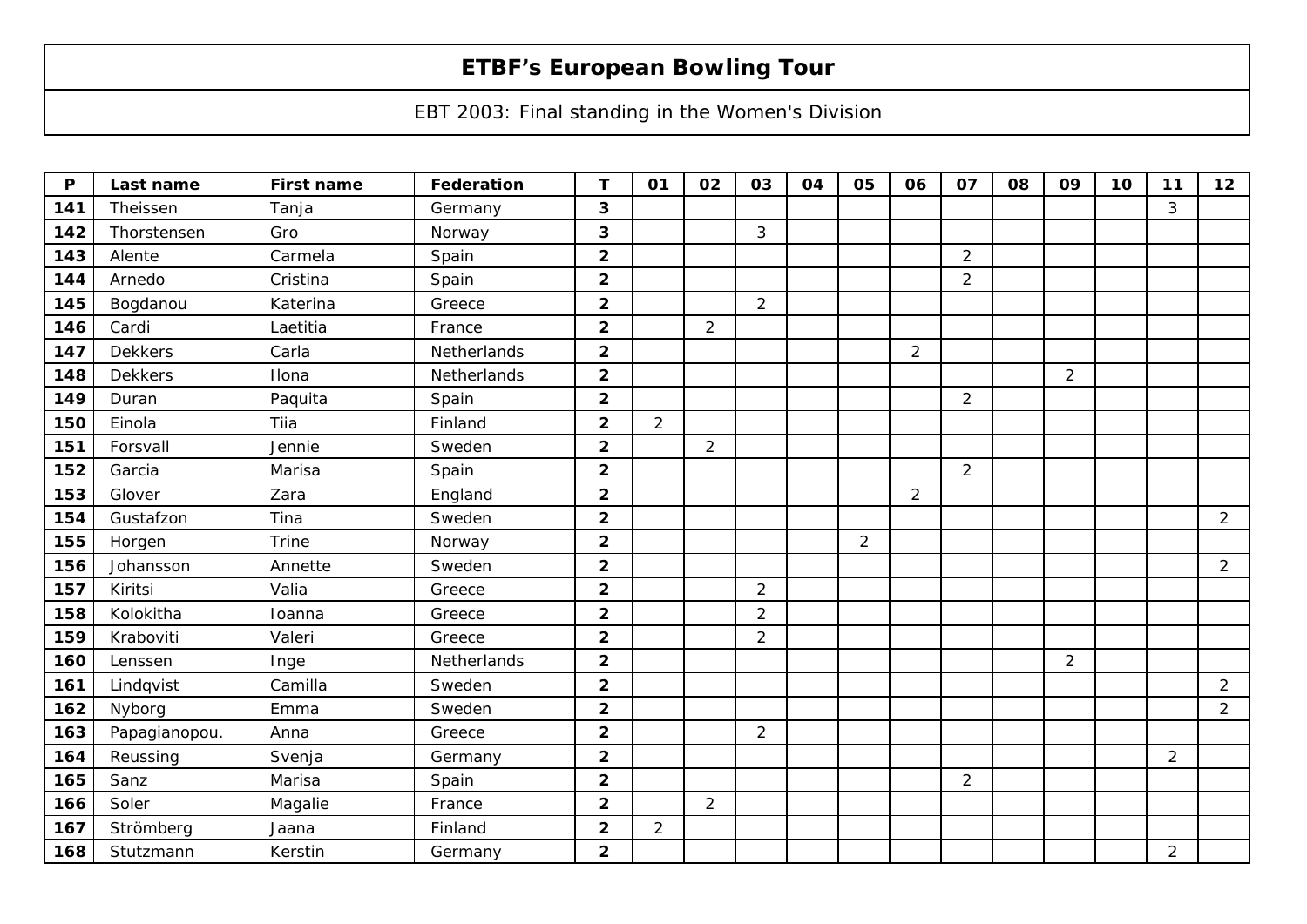| $\mathsf{P}$ | Last name   | First name | Federation  | T.             | 01 | 02             | 03          | 04 | 05 | 06             | 07 | 08           | 09             | 10 | 11           | 12           |
|--------------|-------------|------------|-------------|----------------|----|----------------|-------------|----|----|----------------|----|--------------|----------------|----|--------------|--------------|
| 169          | Swift       | Jenny      | Malta       | $\overline{2}$ |    |                |             |    |    | $\overline{2}$ |    |              |                |    |              |              |
| 170          | Thomas      | Sue        | Wales       | $\overline{2}$ |    |                |             |    |    | $\overline{2}$ |    |              |                |    |              |              |
| 171          | v.d. Craen  | Vicky      | Belgium     | $\overline{2}$ |    |                |             |    |    |                |    |              | $\overline{2}$ |    |              |              |
| 172          | Vezzu       | Patricia   | Belgium     | $\overline{2}$ |    | $\overline{2}$ |             |    |    |                |    |              |                |    |              |              |
| 173          | Beavis      | Hayley     | England     | $\mathbf 1$    |    |                |             |    |    | $\mathbf{1}$   |    |              |                |    |              |              |
| 174          | Fievet      | Laurence   | France      | 1              |    | $\mathbf{1}$   |             |    |    |                |    |              |                |    |              |              |
| 175          | Gauton      | Aurelie    | France      | 1              |    | $\mathbf{1}$   |             |    |    |                |    |              |                |    |              |              |
| 176          | Ioannou     | Georgia    | Greece      | $\mathbf 1$    |    |                | $\mathbf 1$ |    |    |                |    |              |                |    |              |              |
| 177          | Karlsson    | Marie      | Sweden      | $\mathbf 1$    |    |                |             |    |    |                |    |              |                |    |              | $\mathbf{1}$ |
| 178          | Loos        | Gabi       | Austria     | $\mathbf 1$    |    |                |             |    |    |                |    |              |                |    | $\mathbf{1}$ |              |
| 179          | Oudshoorn   | Wendy      | Netherlands | $\mathbf 1$    |    |                |             |    |    |                |    |              | 1              |    |              |              |
| 180          | Racca       | Solange    | France      | $\mathbf 1$    |    | $\mathbf{1}$   |             |    |    |                |    |              |                |    |              |              |
| 181          | Rizzo       | Giovanna   | Italy       | $\mathbf{1}$   |    |                |             |    |    | -1             |    |              |                |    |              |              |
| 182          | Suchanek    | Gaby       | Austria     | 1              |    |                |             |    |    |                |    |              |                |    | $\mathbf{1}$ |              |
| 183          | Sulkanen    | Lena       | Denmark     | 1              |    |                |             |    |    |                |    | $\mathbf{1}$ |                |    |              |              |
| 184          | Tolman      | Beverly    | England     | 1              |    |                |             |    |    | $\mathbf 1$    |    |              |                |    |              |              |
| 185          | Toth        | Maria      | Hungary     | $\mathbf 1$    |    |                |             |    |    |                |    |              |                |    | $\mathbf{1}$ |              |
| 186          | van Baak    | Sabine     | Netherlands | $\mathbf 1$    |    |                |             |    |    |                |    |              | 1              |    |              |              |
| 187          | Verschelden | Sylvie     | France      | $\mathbf{1}$   |    | $\mathbf{1}$   |             |    |    |                |    |              |                |    |              |              |
| 188          | Visser      | Jolanda    | Netherlands | $\mathbf 1$    |    |                |             |    |    |                |    |              | 1              |    |              |              |
| 189          | Vitvarova   | Hana       | Chech       | $\mathbf{1}$   |    |                |             |    |    |                |    |              |                |    | 1            |              |
| 190          | Weishaupt   | Hilde      | Switzerland | 1              |    |                |             |    |    | $\mathbf{1}$   |    |              |                |    |              |              |
| 191          | Wellstam    | Justina    | Sweden      | 1              |    |                |             |    |    |                |    |              |                |    |              | $\mathbf{1}$ |
| 192          | Wilner      | Tana       | Israel      | $\mathbf 1$    |    |                |             |    |    |                |    |              |                |    |              | $\mathbf{1}$ |
| 193          | Xidia       | Konsantina | Greece      | 1              |    |                |             |    |    |                |    |              |                |    |              |              |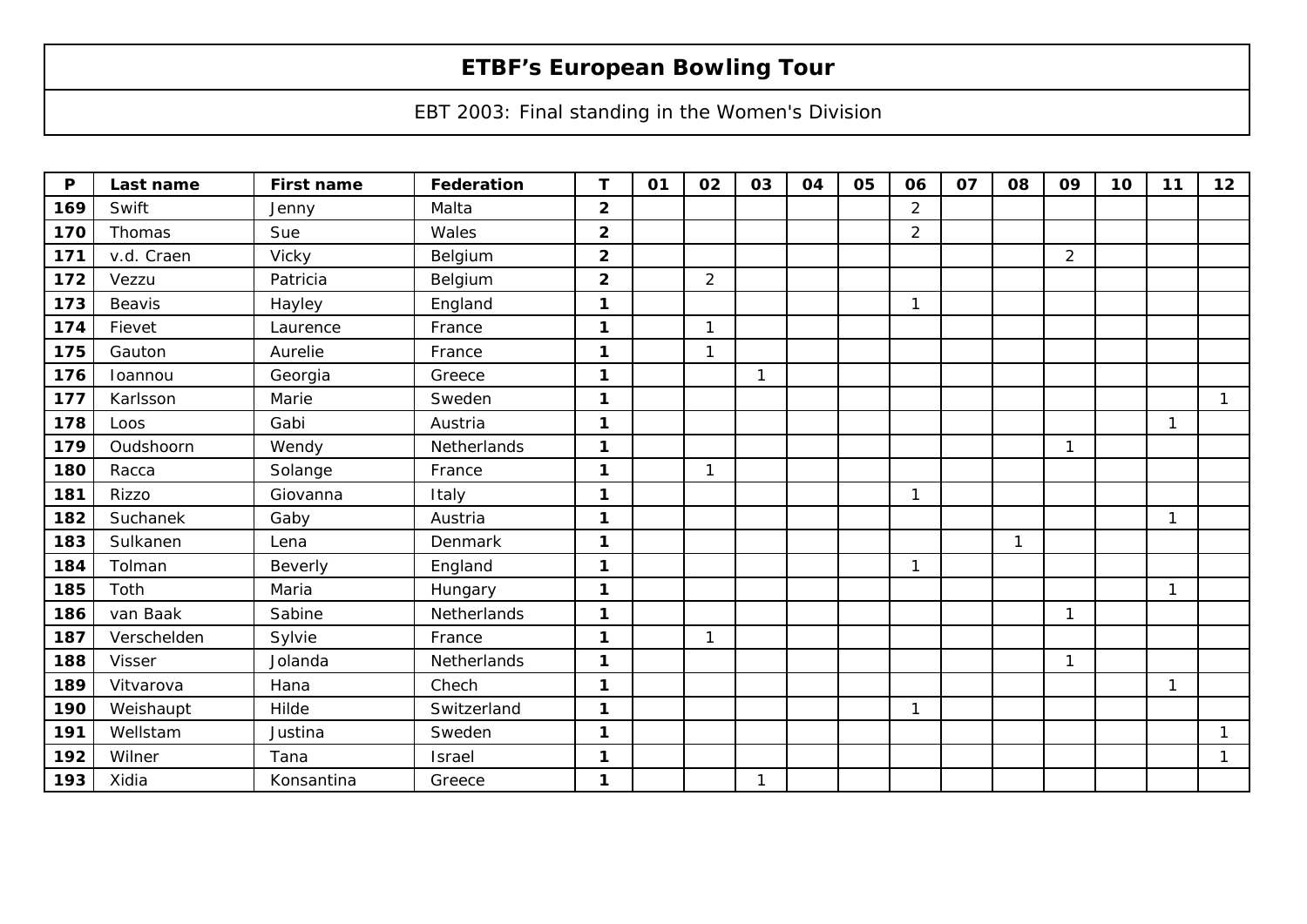### **Ballmaster Open / Finland**

| Pos.                     | <b>Points</b>            | Last name     | <b>First name</b> | Federation |
|--------------------------|--------------------------|---------------|-------------------|------------|
| 1                        | 30                       | Schwarz       | Patricia          | Germany    |
| $\overline{2}$           | 21                       | Liljankoski   | Ann-Mari          | Finland    |
| $\overline{3}$           | 18                       | Lunden        | Reija             | Finland    |
| $\overline{\mathcal{L}}$ | 15                       | Larnia        | Heidi             | Finland    |
| $\overline{5}$           | 12                       | Mäkelä        | Minna             | Finland    |
| 6                        | 10                       | Dahlgren      | Christina         | Sweden     |
| $\overline{7}$           | 6                        | Haglund       | Linda             | Sweden     |
| 8                        | 6                        | Glendert      | Malin             | Sweden     |
| 9                        | 6                        | Sofkova       | Victoria          | Sweden     |
| 10                       | 5                        | Kantola       | Piritta           | Finland    |
| 11                       | $\overline{5}$           | Santonen      | Mari              | Finland    |
| 12                       | $\overline{5}$           | Johnsson      | Helen             | Sweden     |
| 13                       | $\overline{\mathbf{4}}$  | Pöllänen      | Krista            | Finland    |
| 14                       | $\overline{\mathbf{4}}$  | <b>Beckel</b> | Martina           | Germany    |
| 15                       | $\overline{4}$           | Ruhkala       | Suvi              | Finland    |
| 16                       | $\overline{\mathbf{4}}$  | Göbel         | Michaela          | Germany    |
| 17                       | $\overline{\mathcal{A}}$ | Olsson        | Jessica           | Sweden     |
| 18                       | $\overline{3}$           | Pulliainen    | Leena             | Finland    |
| 19                       | $\overline{3}$           | Jansson       | Elisabeth         | Sweden     |
| 20                       | $\overline{3}$           | Bengtsson     | Marie             | Sweden     |
| $\overline{21}$          | $\overline{3}$           | Lund          | <b>Bettina</b>    | Denmark    |
| 22                       | $\overline{3}$           | Jönsson       | Eva               | Sweden     |
| 23                       | $\overline{2}$           | Strömberg     | Jaana             | Finland    |
| $\overline{24}$          | $\overline{2}$           | Karlsson      | Anette            | Sweden     |
| 25                       | $\overline{2}$           | Wetterlund    | Aasa              | Sweden     |
| 26                       | $\overline{2}$           | Einola        | Tiia              | Finland    |
| 27                       | $\overline{2}$           | Haakansson    | Jessica           | Sweden     |
| 28                       | $\mathbf{1}$             | Petty         | Tanya             | Germany    |
| 29                       | $\mathbf{1}$             | Flack         | Nina              | Sweden     |
| 30                       | 1                        | Impola        | Hannele           | Finland    |
| 31                       | 1                        | Alfredsson    | Diana             | Sweden     |
| 32                       | 1                        | Olsson        | Susanne           | Sweden     |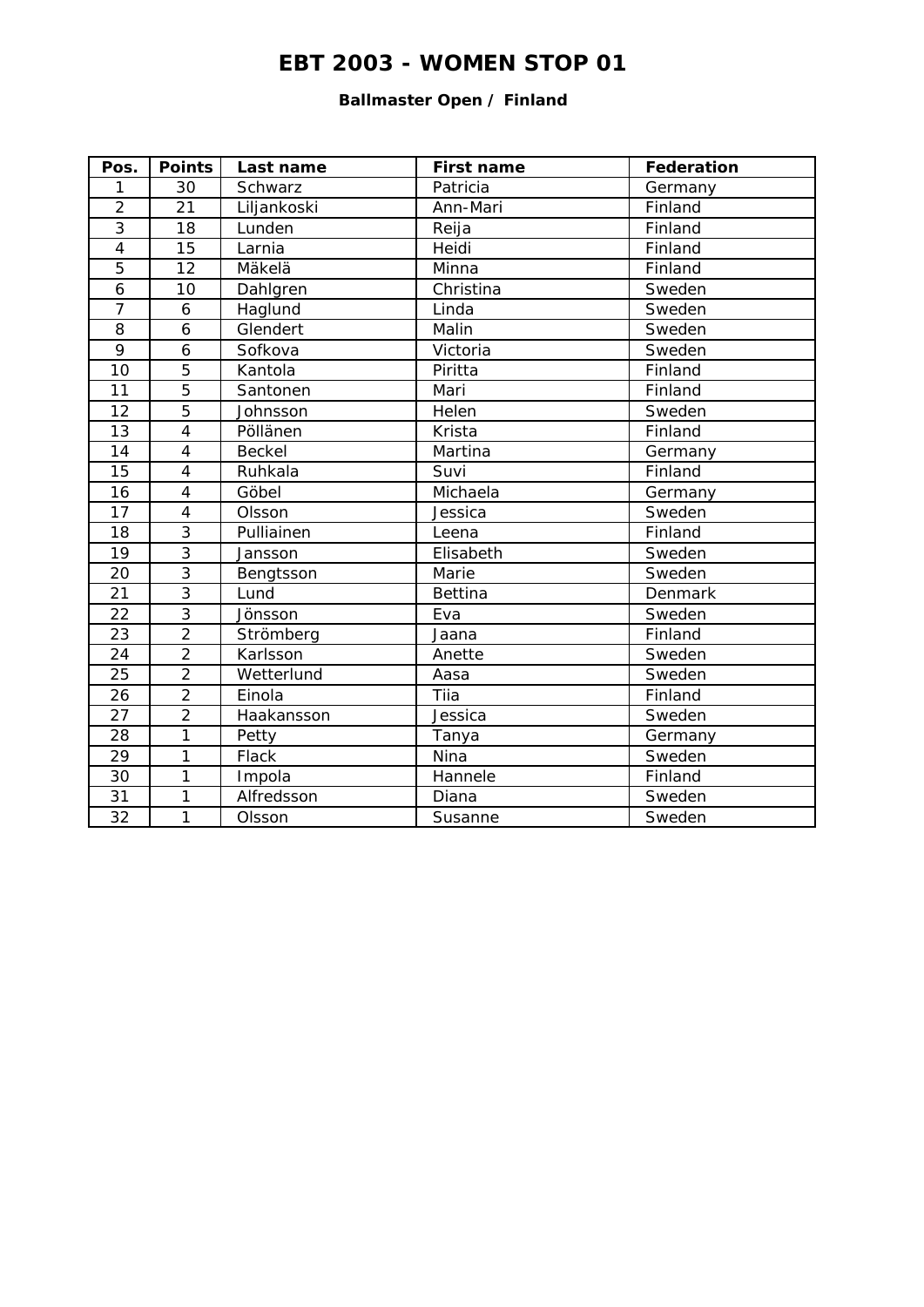### **6th Brunswick Open / France**

| Pos.                     | <b>Points</b>           | Last name         | First name     | Federation  |
|--------------------------|-------------------------|-------------------|----------------|-------------|
| 1                        | 30                      | Kjeldsen          | Kamilla        | Denmark     |
| $\overline{a}$           | 21                      | van Hemert        | Paula          | Netherlands |
| $\overline{3}$           | 18                      | Penny             | Kristen        | England     |
| $\overline{\mathcal{A}}$ | 15                      | <b>Beckel</b>     | Martina        | Germany     |
| $\overline{5}$           | $\overline{12}$         | Greiner           | <b>Ross</b>    | Netherlands |
| 6                        | 10                      | Lund              | <b>Bettina</b> | Denmark     |
| $\overline{7}$           | 6                       | Gobel             | Michaela       | Germany     |
| 8                        | 6                       | Saldjian          | Isabelle       | France      |
| 9                        | 6                       | Mourgues          | Valerie        | France      |
| 10                       | 5                       | Moynot            | Pascale        | France      |
| 11                       | $\overline{5}$          | Pascoal           | Farida         | Netherlands |
| 12                       | $\overline{5}$          | van Boom          | Christine      | Belgium     |
| 13                       | $\overline{\mathbf{4}}$ | Wieniewski        | Fely           | France      |
| 14                       | $\overline{\mathbf{4}}$ | de Win            | Angelique      | Netherlands |
| 15                       | $\overline{4}$          | Peelman           | Sandrine       | Belgium     |
| 16                       | $\overline{\mathbf{4}}$ | Maitre            | Nadege         | France      |
| 17                       | $\overline{4}$          | Jost              | Karene         | France      |
| 18                       | 3                       | Haubo Pedersen    | Lotte          | Denmark     |
| 19                       | $\overline{3}$          | Maitre            | Laetitia       | France      |
| 20                       | $\overline{3}$          | <b>Barois</b>     | Lucie          | France      |
| $\overline{21}$          | $\overline{3}$          | Carola            | Maria Louisa   | Belgium     |
| 22                       | $\overline{3}$          | <b>Szvasztics</b> | Doris          | Austria     |
| 23                       | $\overline{2}$          | Vezzu             | Patricia       | Belgium     |
| 24                       | $\overline{2}$          | Forsvall          | Jennie         | Sweden      |
| $\overline{25}$          | $\overline{2}$          | Smith             | Anne           | England     |
| 26                       | $\overline{2}$          | Cardi             | Laetitia       | France      |
| 27                       | $\overline{2}$          | Soler             | Magalie        | France      |
| 28                       | 1                       | Combes            | Alexandra      | France      |
| 29                       | 1                       | Racca             | Solange        | France      |
| 30                       | 1                       | Gauton            | Aurelie        | France      |
| 31                       | 1                       | Fievet            | Laurence       | France      |
| 32                       | 1                       | Verschelden       | Sylvie         | France      |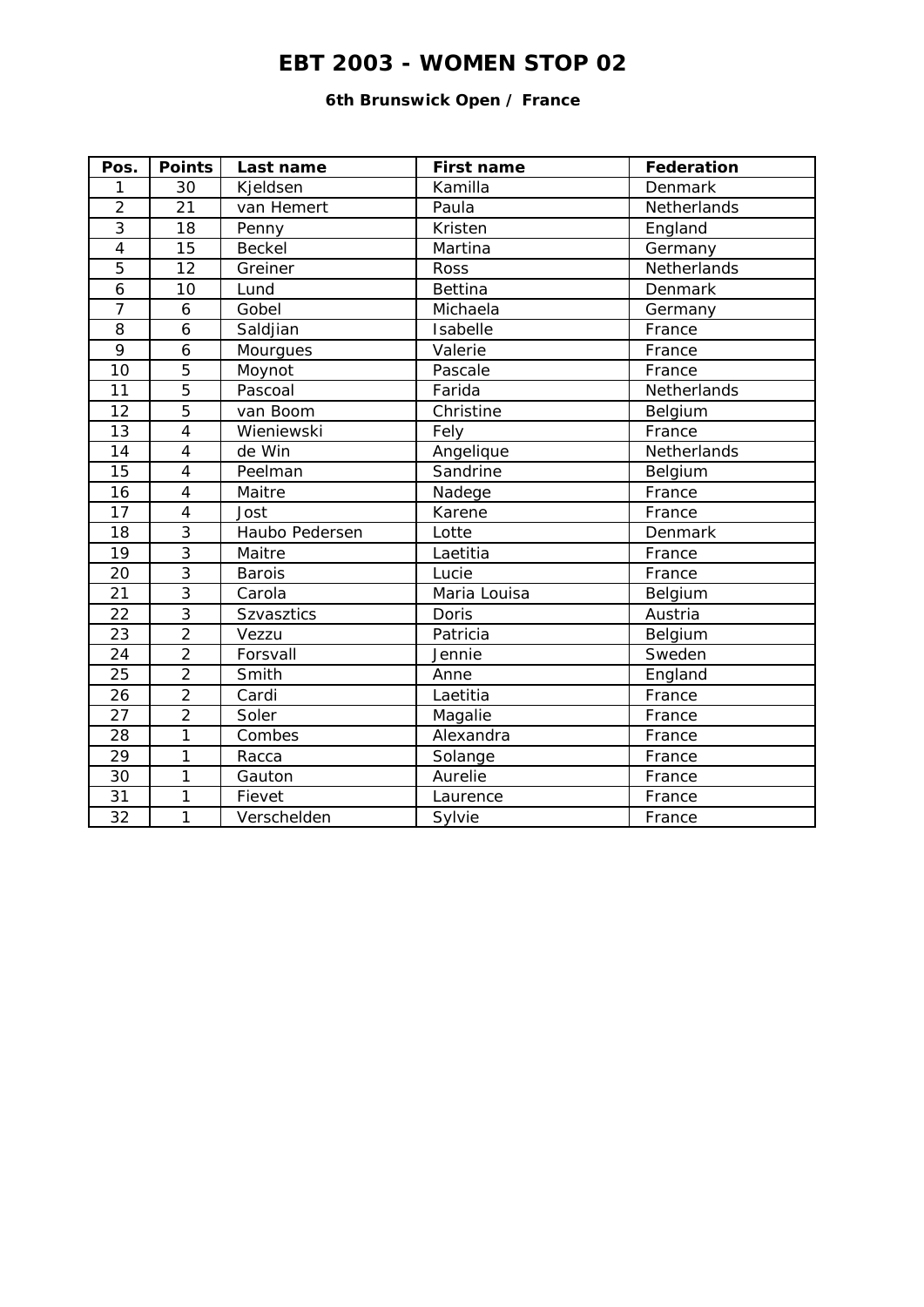#### **Athens Brunswick Open / Greece**

| Pos.            | <b>Points</b>            | Last name        | <b>First name</b> | <b>Federation</b> |
|-----------------|--------------------------|------------------|-------------------|-------------------|
| 1               | 30                       | Petty            | Tanya             | Germany           |
| $\overline{2}$  | 21                       | Kjeldsen         | Kamilla           | <b>Denmark</b>    |
| 3               | 18                       | Goebel           | Michaella         | Germany           |
| 4               | 15                       | Lund             | <b>Bettina</b>    | Denmark           |
| $\overline{5}$  | 12                       | Thorstensen      | Heidi             | Norway            |
| 6               | 10                       | <b>Beckel</b>    | Martina           | Germany           |
| 7               | 6                        | Chrisanthi       | Despina           | Greece            |
| 8               | 6                        | Johnsson         | Helen             | Sweden            |
| 9               | 6                        | Poulitsidou      | Elena             | Greece            |
| 10              | 5                        | <b>Brondsted</b> | <b>Britt</b>      | Denmark           |
| 11              | $\overline{5}$           | Zorba            | Aleka             | Greece            |
| 12              | 5                        | Autieri          | Filli             | Italy             |
| 13              | $\overline{\mathcal{A}}$ | Goebel           | Alexandra         | Germany           |
| 14              | $\overline{\mathcal{A}}$ | Torgersen        | Pat               | Norway            |
| $\overline{15}$ | $\overline{\mathcal{A}}$ | Sakellariou      | <b>Vicky</b>      | Greece            |
| 16              | 4                        | Karatzoula       | Martha            | Greece            |
| 17              | $\overline{\mathcal{A}}$ | Georgiadou       | Katerina          | Greece            |
| 18              | $\overline{3}$           | Kapsogeorgiou    | Ileana            | Greece            |
| 19              | $\overline{3}$           | Kivelou          | Evagelia          | Greece            |
| 20              | $\overline{3}$           | Thorstensen      | Gro               | Norway            |
| 21              | $\overline{3}$           | Giannari         | Elena             | Greece            |
| 22              | $\overline{3}$           | Karamagioli      | Maria             | Greece            |
| 23              | $\overline{2}$           | Kolokitha        | Ioanna            | Greece            |
| 24              | $\overline{2}$           | Papagianopoulou  | Anna              | Greece            |
| 25              | $\overline{2}$           | Bogdanou         | Katerina          | Greece            |
| 26              | $\overline{2}$           | Kiritsi          | Valia             | Greece            |
| 27              | $\overline{2}$           | Kraboviti        | Valeri            | Greece            |
| 28              | 1                        | Ioannou          | Georgia           | Greece            |
| 29              | 1                        | Xidia            | Konsantina        | Greece            |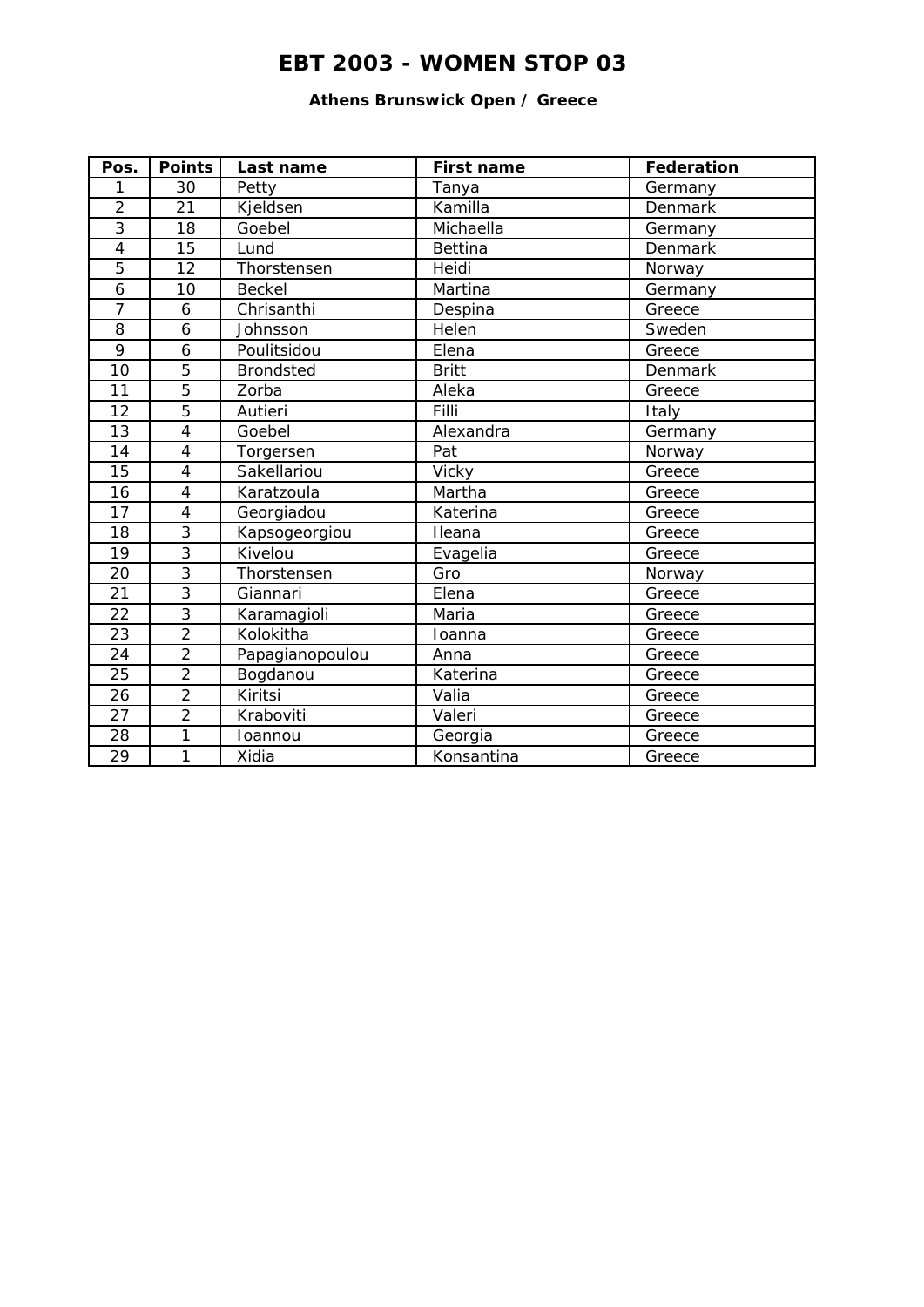### **Sweden Les Lion Cup 2003 / Sweden**

| Pos.           | <b>Points</b> | Last name   | First name | <b>Federation</b> |
|----------------|---------------|-------------|------------|-------------------|
|                | 30            | Lund        | Bettina    | Denmark           |
| $\overline{2}$ | 21            | Kjeldsen    | Kamilla    | Denmark           |
| 3              | 18            | Haukås      | Marianne   | Norway            |
| 4              | 15            | Wetterlund  | Åsa        | Sweden            |
| 5              | 12            | Kantola     | Piritta    | Finland           |
| 6              | 10            | Schwarz     | Patricia   | Germany           |
| 7              | 6             | Olsson      | Susanne    | Sweden            |
| 8              | 6             | Lunden      | Reija      | Finland           |
| 9              | 6             | Landqvist   | Rebecca    | Sweden            |
| 10             | 5             | Pulliainen  | Leena      | Finland           |
| 11             | 5             | Thorstensen | Heidi      | Norway            |
| 12             | 5             | Allen       | Heta Maija | Finland           |
| 13             | 4             | Impola      | Hannele    | Finland           |
| 14             | 4             | Aaltonen    | Laura      | Finland           |
| 15             | 4             | Rhukala     | Suvi       | Finland           |
| 16             | 4             | Lönnroth    | Daniella   | Finland           |
| 17             | 4             | Ratia       | Riikka     | Finland           |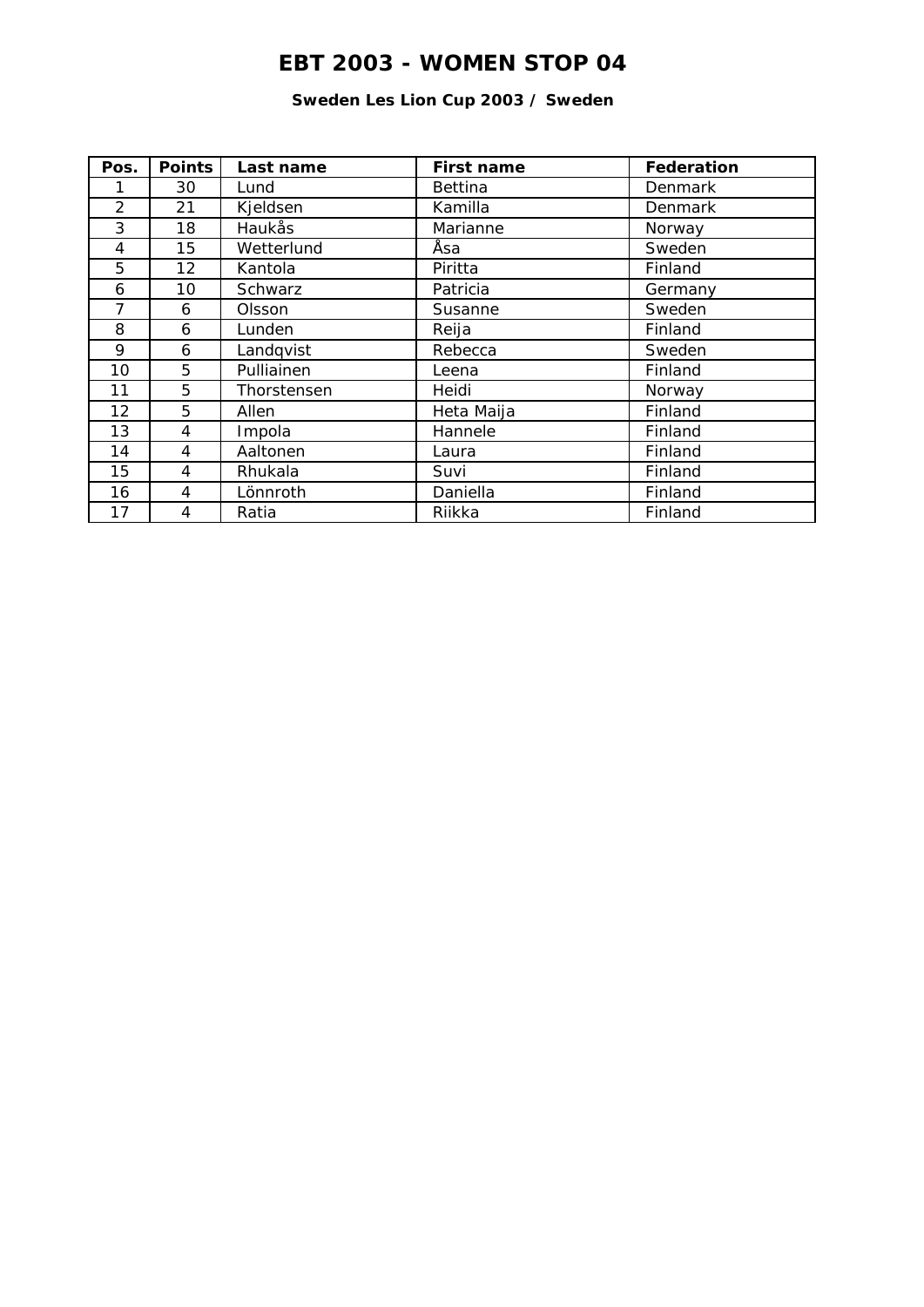### **Aalborg International 2003 / Denmark**

| Pos.            | <b>Points</b>           | Last name     | First name   | <b>Federation</b> |
|-----------------|-------------------------|---------------|--------------|-------------------|
| 1               | 30                      | Kukkula       | Katriina     | Finland           |
| $\overline{2}$  | 21                      | Haglund       | Linda        | Sweden            |
| $\overline{3}$  | 18                      | Petty         | Tanya        | Germany           |
| 4               | 15                      | Simonsen      | <b>Rikke</b> | Denmark           |
| 5               | 12                      | Bengtsson     | Marie        | Sweden            |
| 6               | 10                      | Lunden        | Reija        | Finland           |
| $\overline{7}$  | 6                       | Schwarz       | Patricia     | Germany           |
| 8               | 6                       | Saldjian      | Isabelle     | France            |
| 9               | 6                       | Carlsson      | Christel     | Sweden            |
| 10              | 5                       | Uhlich        | Sonja        | Germany           |
| 11              | $\overline{5}$          | Pedersen      | Lotte Haubo  | <b>Denmark</b>    |
| 12              | $\overline{5}$          | Hansen        | Mette        | Norway            |
| 13              | $\overline{\mathbf{4}}$ | Dahlgren      | Christina    | Sweden            |
| 14              | $\overline{4}$          | Tchu          | Iben         | Denmark           |
| 15              | $\overline{\mathbf{4}}$ | Eckell        | Irene Kragh  | Norway            |
| 16              | $\overline{\mathbf{4}}$ | <b>Beckel</b> | Martina      | Germany           |
| 17              | $\overline{\mathbf{4}}$ | Jensen        | Anja Ginge   | Denmark           |
| 18              | $\overline{3}$          | Haukaas       | Marianne     | Norway            |
| 19              | $\overline{3}$          | Jonsson       | Eva          | Sweden            |
| 20              | $\overline{3}$          | Karlsson      | Anette       | Sweden            |
| 21              | $\overline{3}$          | Goebel        | Michaela     | Germany           |
| 22              | $\overline{3}$          | Wetterlund    | Asa          | Sweden            |
| 23              | $\overline{2}$          | Sauer         | Kerstein     | Germany           |
| $\overline{24}$ | $\overline{2}$          | Pullianen     | Leena        | Finland           |
| $\overline{25}$ | $\overline{2}$          | Olsson        | Susanne      | Sweden            |
| 26              | $\overline{2}$          | Alfredsson    | Diana        | Sweden            |
| 27              | $\overline{2}$          | Horgen        | <b>Trine</b> | Norway            |
| 28              | 1                       | Torgersen     | Pat          | Norway            |
| 29              | 1                       | Kantola       | Piritta      | Finland           |
| 30              | $\mathbf{1}$            | Janson        | Elisabeth    | Sweden            |
| 31              | 1                       | Glendert      | Malin        | Sweden            |
| 32              | 1                       | Johnsson      | Helen        | Sweden            |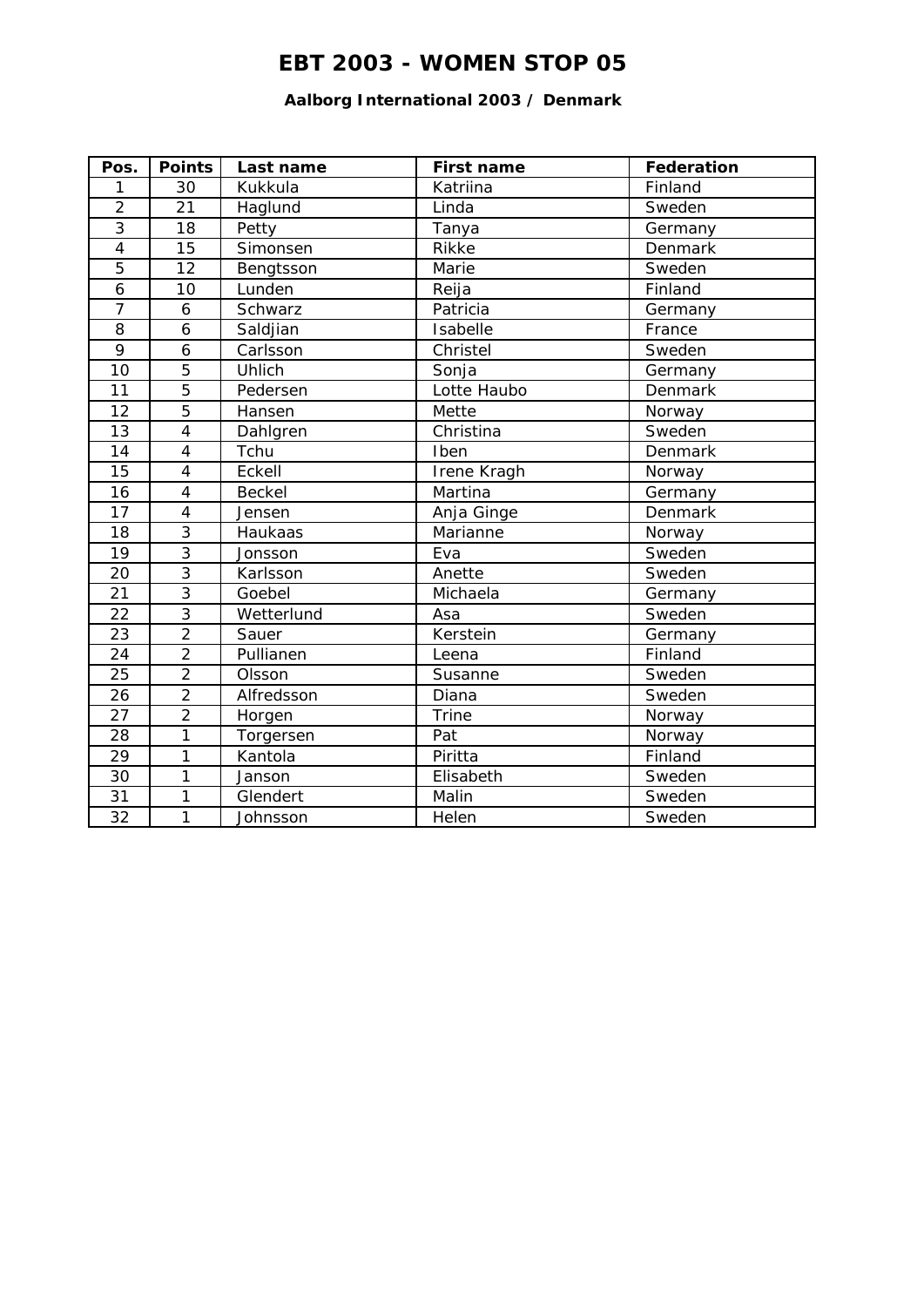### **Eden SuperBowl Malta Open / Malta**

| Pos.                     | <b>Points</b>  | Last name      | First name    | Federation  |
|--------------------------|----------------|----------------|---------------|-------------|
| 1                        | 30             | Kjeldsen       | Kamilla       | Denmark     |
| $\overline{2}$           | 21             | Göbel          | Michaela      | Germany     |
| $\overline{3}$           | 18             | Saldjian       | Isabelle      | France      |
| $\overline{\mathcal{L}}$ | 15             | Bröndsted      | <b>Britt</b>  | Denmark     |
| 5                        | 12             | Beckel         | Martina       | Germany     |
| 6                        | 10             | Abela          | Sue           | Malta       |
| $\overline{7}$           | 6              | Alfredsson     | Diana         | Sweden      |
| 8                        | 6              | Anastasi       | Melissa       | Malta       |
| 9                        | 6              | Olsson         | Susanne       | Sweden      |
| 10                       | 5              | Tchu           | Iben          | Denmark     |
| 11                       | $\overline{5}$ | Wetterlund     | Asa           | Sweden      |
| 12                       | $\overline{5}$ | Ginge Jensen   | Mai           | Denmark     |
| 13                       | $\overline{4}$ | de Jong        | Marieke       | Netherlands |
| 14                       | $\overline{4}$ | Zavialova      | Inna          | Russia      |
| 15                       | $\overline{4}$ | Thorstensen    | Heidi         | Norway      |
| $\overline{16}$          | $\overline{4}$ | van Hemert     | Paula         | Netherlands |
| 17                       | $\overline{4}$ | Hodge          | Jan           | England     |
| 18                       | $\overline{3}$ | Maas-Pirau     | <b>Bianca</b> | Netherlands |
| 19                       | $\overline{3}$ | Camilleri      | Doris         | Malta       |
| 20                       | $\overline{3}$ | Stighall       | Helene        | Sweden      |
| 21                       | $\overline{3}$ | Adams          | Donna         | England     |
| 22                       | $\overline{3}$ | Beerman        | Nanette       | Netherlands |
| 23                       | $\overline{2}$ | Thomas         | Sue           | Wales       |
| 24                       | $\overline{2}$ | Carlsson       | Christel      | Sweden      |
| $\overline{25}$          | $\overline{2}$ | Swift          | Jenny         | Malta       |
| 26                       | $\overline{2}$ | <b>Dekkers</b> | Carla         | Netherlands |
| 27                       | $\overline{2}$ | Glover         | Zara          | England     |
| 28                       | 1              | Tolman         | Beverly       | England     |
| 29                       | 1              | Rizzo          | Giovanna      | Italy       |
| 30                       | 1              | <b>Beavis</b>  | Hayley        | England     |
| 31                       | 1              | Weishaupt      | Hilde         | Switzerland |
| 32                       | $\mathbf{1}$   | Innergaard     | Caroline      | Sweden      |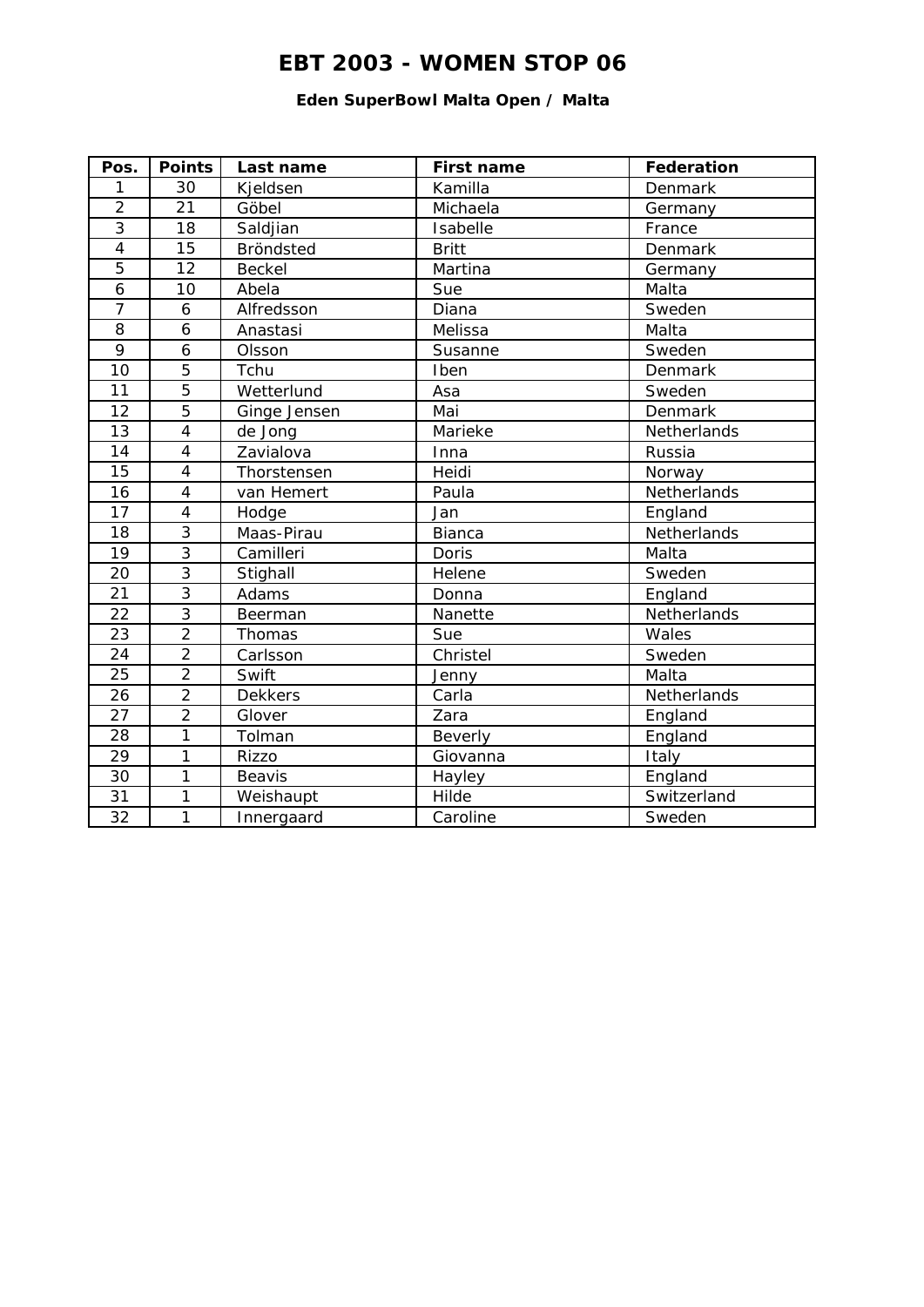#### **25 Trofeu Internacional Ciutat de Barcelona / Catalonia**

| Pos.           | <b>Points</b>  | Last name     | First name     | Federation |
|----------------|----------------|---------------|----------------|------------|
| 1              | 30             | Lund          | <b>Bettina</b> | Denmark    |
| $\overline{a}$ | 21             | Kjeldsen      | Kamilla        | Denmark    |
| 3              | 18             | Olsson        | Susanne        | Sweden     |
| 4              | 15             | Pedersen      | Lotte Houbo    | Denmark    |
| 5              | 12             | Fasano        | Titty          | Italy      |
| 6              | 10             | Simonssen     | Rikke          | Denmark    |
| $\overline{7}$ | 6              | Wetterlund    | Åsa            | Sweden     |
| 8              | 6              | Gaillard      | Laurence       | France     |
| 9              | 6              | Nuñez         | Francisca      | Spain      |
| 10             | $\overline{5}$ | Romero        | Roser          | Spain      |
| 11             | 5              | Esteban       | Virginia       | Spain      |
| 12             | 5              | Canosa        | Marta          | Spain      |
| 13             | $\overline{4}$ | Albert        | Milagros       | Spain      |
| 14             | 4              | Torrents      | Sandra         | Spain      |
| 15             | 4              | <b>Burges</b> | Mercedes       | Spain      |
| 16             | $\overline{4}$ | Alvarez       | Angeles        | Spain      |
| 17             | 4              | Thorstensen   | Heidi          | Norway     |
| 18             | 3              | Parra         | Matilde        | Spain      |
| 19             | $\overline{3}$ | Perales       | Pilar          | Spain      |
| 20             | 3              | Oliva         | Sandra         | Spain      |
| 21             | $\overline{3}$ | Gozzo         | Marie          | France     |
| 22             | $\overline{3}$ | Perales       | Irene          | Spain      |
| 23             | $\overline{2}$ | Arnedo        | Cristina       | Spain      |
| 24             | $\overline{2}$ | Garcia        | Marisa         | Spain      |
| 25             | $\overline{2}$ | Sanz          | Marisa         | Spain      |
| 26             | $\overline{2}$ | Alente        | Carmela        | Spain      |
| 27             | $\overline{2}$ | Duran         | Paquita        | Spain      |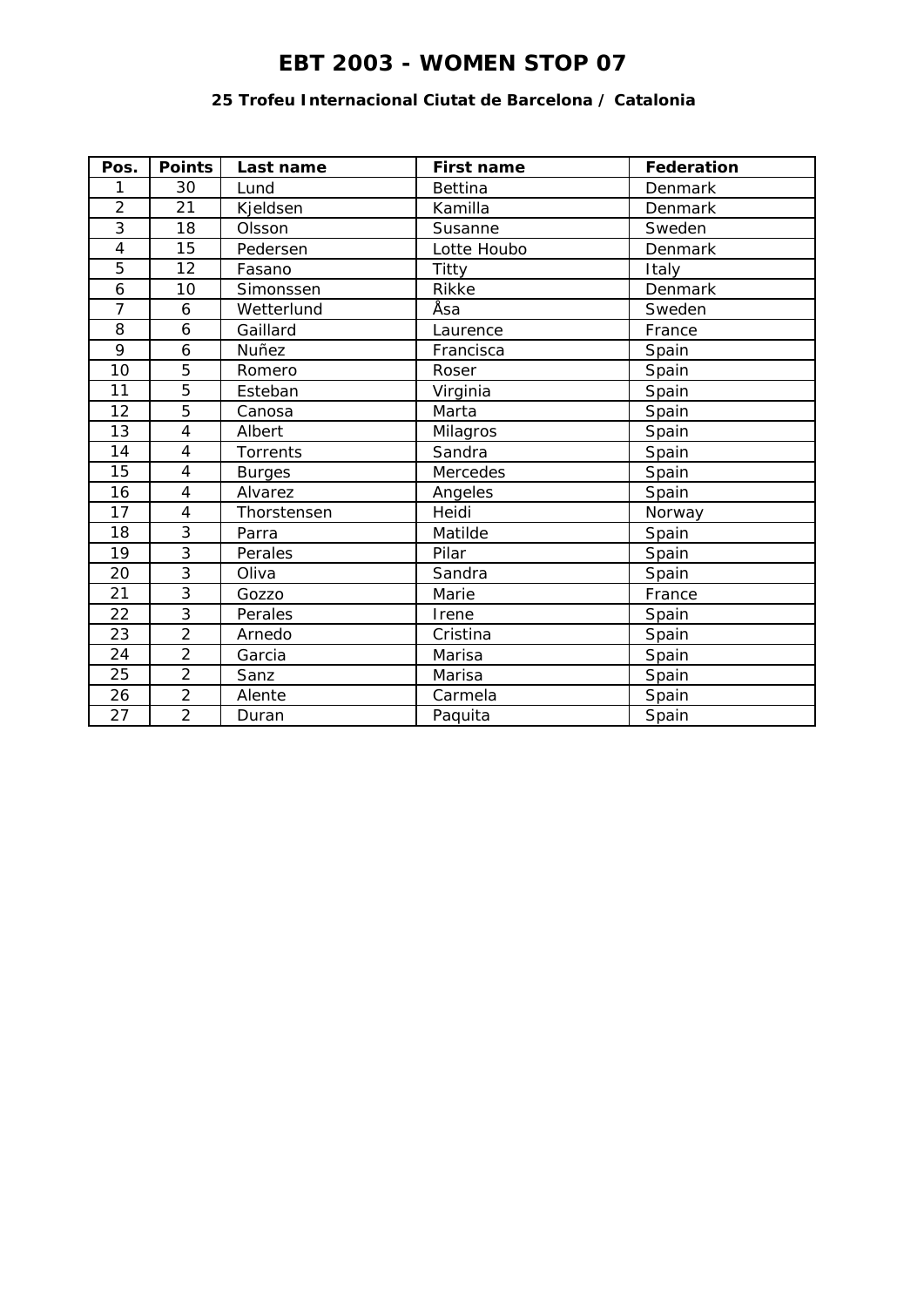#### **Danish Masters / Denmark**

| Pos.                     | <b>Points</b>           | Last name        | First name     | Federation  |
|--------------------------|-------------------------|------------------|----------------|-------------|
| 1                        | 30                      | Pöllänen         | Krista         | Finland     |
| $\overline{2}$           | 21                      | Carlsson         | Christel       | Sweden      |
| $\overline{3}$           | 18                      | Lund             | <b>Bettina</b> | Denmark     |
| $\overline{\mathcal{A}}$ | 15                      | Penny            | Kirsten        | England     |
| 5                        | 12                      | Larnia           | Heidi          | Finland     |
| 6                        | 10                      | Dahlgren         | Christina      | Sweden      |
| $\overline{7}$           | 6                       | Pedersen         | Lotte Houbo    | Denmark     |
| 8                        | 6                       | Sauer            | Kerstin        | Germany     |
| 9                        | 6                       | Saldjian         | Isabelle       | France      |
| 10                       | 5                       | Lunden           | Reija          | Finland     |
| 11                       | $\overline{5}$          | Mäkelä           | Minna          | Finland     |
| 12                       | $\overline{5}$          | Wetterlund       | Åsa            | Sweden      |
| 13                       | $\overline{\mathbf{4}}$ | Tchu             | Iben           | Denmark     |
| 14                       | $\overline{\mathbf{4}}$ | Allén            | Heta           | Finland     |
| 15                       | $\overline{\mathbf{4}}$ | <b>Beckel</b>    | Martina        | Germany     |
| 16                       | $\overline{4}$          | Uhlich           | Sonja          | Germany     |
| 17                       | $\overline{4}$          | <b>Brøndsted</b> | <b>Britt</b>   | Denmark     |
| 18                       | $\overline{3}$          | Schwarx          | Patricia       | Germany     |
| 19                       | $\overline{3}$          | Glendert         | Malin          | Sweden      |
| 20                       | $\overline{3}$          | Kantola          | Piritta        | Finland     |
| $\overline{21}$          | $\overline{3}$          | Kjeldsen         | Kamilla        | Denmark     |
| 22                       | $\overline{3}$          | Göbel            | Michaela       | Germany     |
| 23                       | $\overline{2}$          | Petty            | Tanya          | Germany     |
| 24                       | $\overline{2}$          | Combes           | Alexandra      | France      |
| $\overline{25}$          | $\overline{2}$          | Eckell           | Irene Kragh    | Norway      |
| 26                       | $\overline{2}$          | Jönsson          | Eva            | Sweden      |
| 27                       | $\overline{2}$          | Haukås           | Marianne       | Norway      |
| 28                       | 1                       | Sulkanen         | Lena           | Denmark     |
| 29                       | 1                       | Karlsson         | Anette         | Sweden      |
| 30                       | $\overline{1}$          | van Hemert       | Paula          | Netherlands |
| 31                       | 1                       | Kristiansen      | Mette          | Denmark     |
| 32                       | 1                       | Micic            | Vesna          | Sweden      |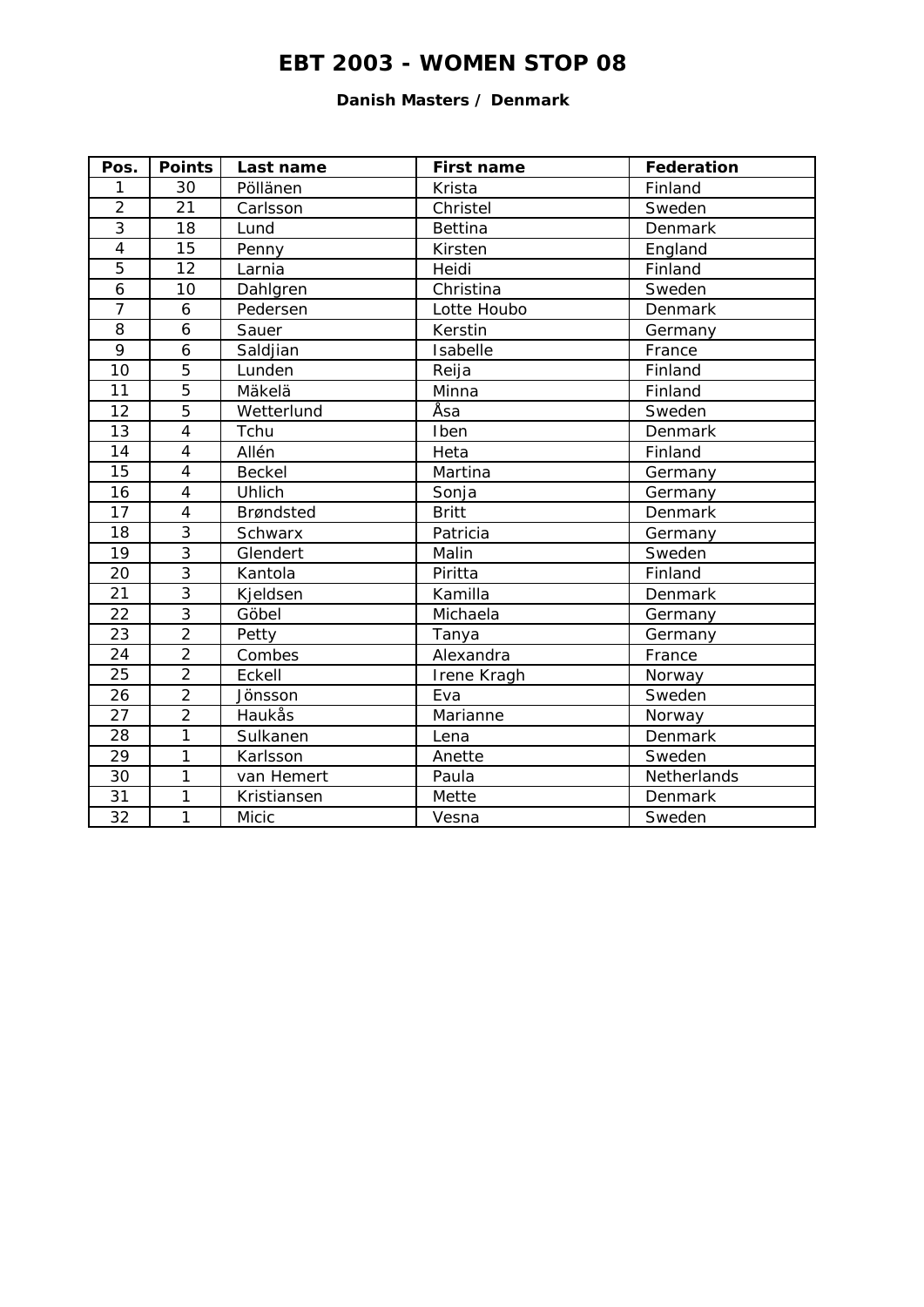### **Dutch Brunswick Open 2003 / Netherlands**

| Pos.            | <b>Points</b>           | Last name        | <b>First name</b> | Federation  |
|-----------------|-------------------------|------------------|-------------------|-------------|
| 1               | 30                      | Penny            | Kirsten           | England     |
| $\overline{a}$  | 21                      | Kjeldsen         | Kamilla           | Denmark     |
| $\overline{3}$  | 18                      | Haneveld         | Noelle            | Netherlands |
| 4               | 15                      | Lund             | Betina            | Denmark     |
| 5               | 12                      | Saldijan         | Isabelle          | France      |
| 6               | 10                      | <b>Beckel</b>    | Martina           | Germany     |
| $\overline{7}$  | 6                       | Sauer            | Kerstin           | Germany     |
| 8               | 6                       | de Bruine        | <b>Brenda</b>     | Netherlands |
| 9               | 6                       | Houbo Pedersen   | Lotte             | Denmark     |
| 10              | $\overline{5}$          | Elliasson        | Josefine          | Sweden      |
| 11              | $\overline{5}$          | Kristiansen      | Mette             | Denmark     |
| 12              | $\overline{5}$          | <b>Brondsted</b> | <b>Britt</b>      | Denmark     |
| 13              | $\overline{\mathbf{4}}$ | de Koning        | Viona             | Netherlands |
| 14              | $\overline{\mathbf{4}}$ | Gaskin           | Kim               | France      |
| 15              | $\overline{4}$          | Simonsen         | <b>Rikke</b>      | Denmark     |
| $\overline{16}$ | $\overline{4}$          | van de List      | Wendy             | Netherlands |
| 17              | $\overline{4}$          | de Win           | Angelique         | Netherlands |
| 18              | $\overline{3}$          | Koopmans         | Chris             | Netherlands |
| 19              | $\overline{3}$          | Altewischer      | Annemieke         | Netherlands |
| 20              | $\overline{3}$          | Goebel           | Michaela          | Germany     |
| 21              | $\overline{3}$          | Maaswinkel       | Priscilla         | Netherlands |
| 22              | $\overline{3}$          | Pascoal          | Farida            | Netherlands |
| 23              | $\overline{2}$          | Lenssen          | Inge              | Netherlands |
| $\overline{24}$ | $\overline{2}$          | v.d. Craen       | Vicky             | Belgium     |
| 25              | $\overline{2}$          | <b>Dekkers</b>   | Ilona             | Netherlands |
| 26              | $\overline{2}$          | Beerman          | Nanette           | Netherlands |
| 27              | $\overline{2}$          | van Hemert       | Paula             | Netherlands |
| 28              | 1                       | Oudshoorn        | Wendy             | Netherlands |
| 29              | 1                       | Visser           | Jolanda           | Netherlands |
| 30              | 1                       | Smith            | Ann               | England     |
| 31              | 1                       | de Bruine        | Diane             | Netherlands |
| 32              | 1                       | van Baak         | Sabine            | Netherlands |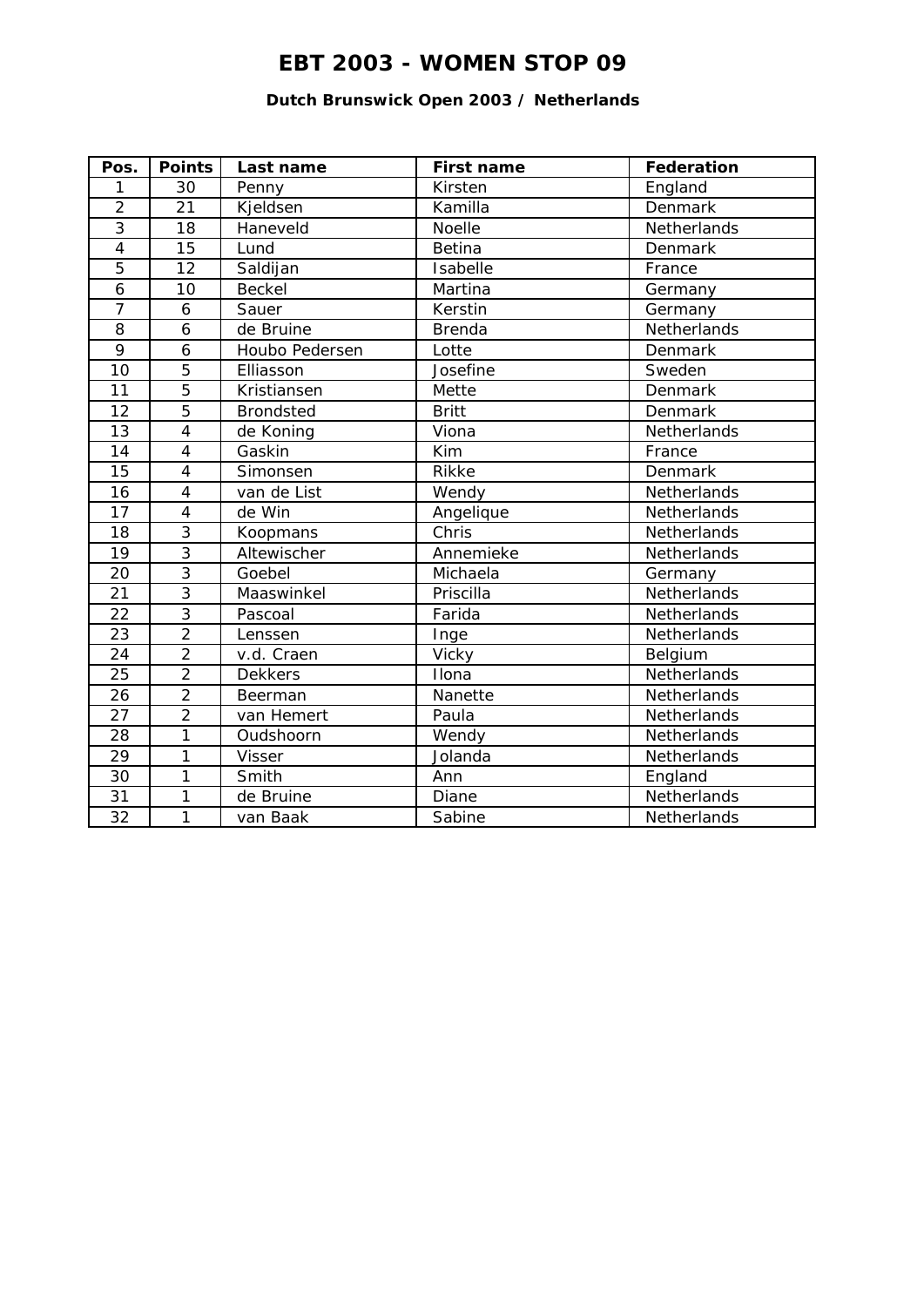### **British Open Championships / England**

| Pos.          | <b>Points</b> | Last name      | <b>First name</b> | <b>Federation</b> |
|---------------|---------------|----------------|-------------------|-------------------|
|               | 30            | Houbo Pedersen | Lotte             | Denmark           |
| $\mathcal{P}$ | 21            | Penny          | Kirsten           | England           |
| 3             | 18            | Itzhak         | Tali              | Israel            |
| 4             | 15            | John           | Lisa              | England           |
| 5             | 12            | Marshall       | Jo                | England           |
| 6             | 10            | Constantine    | Karen             | England           |
| 7             | 6             | Didur          | Janet             | England           |
| 8             | 6             | Karatzoula     | Martha            | Greece            |
| 9             | 6             | Wood           | Clare             | England           |
| 10            | 5             | Pridmore       | Lindsay           | England           |
| 11            | 5             | Scott          | Emma              | England           |
| 12            | 5             | Cobb           | Sue               | England           |
| 13            | 4             | Thorstensen    | Heidi             | Norway            |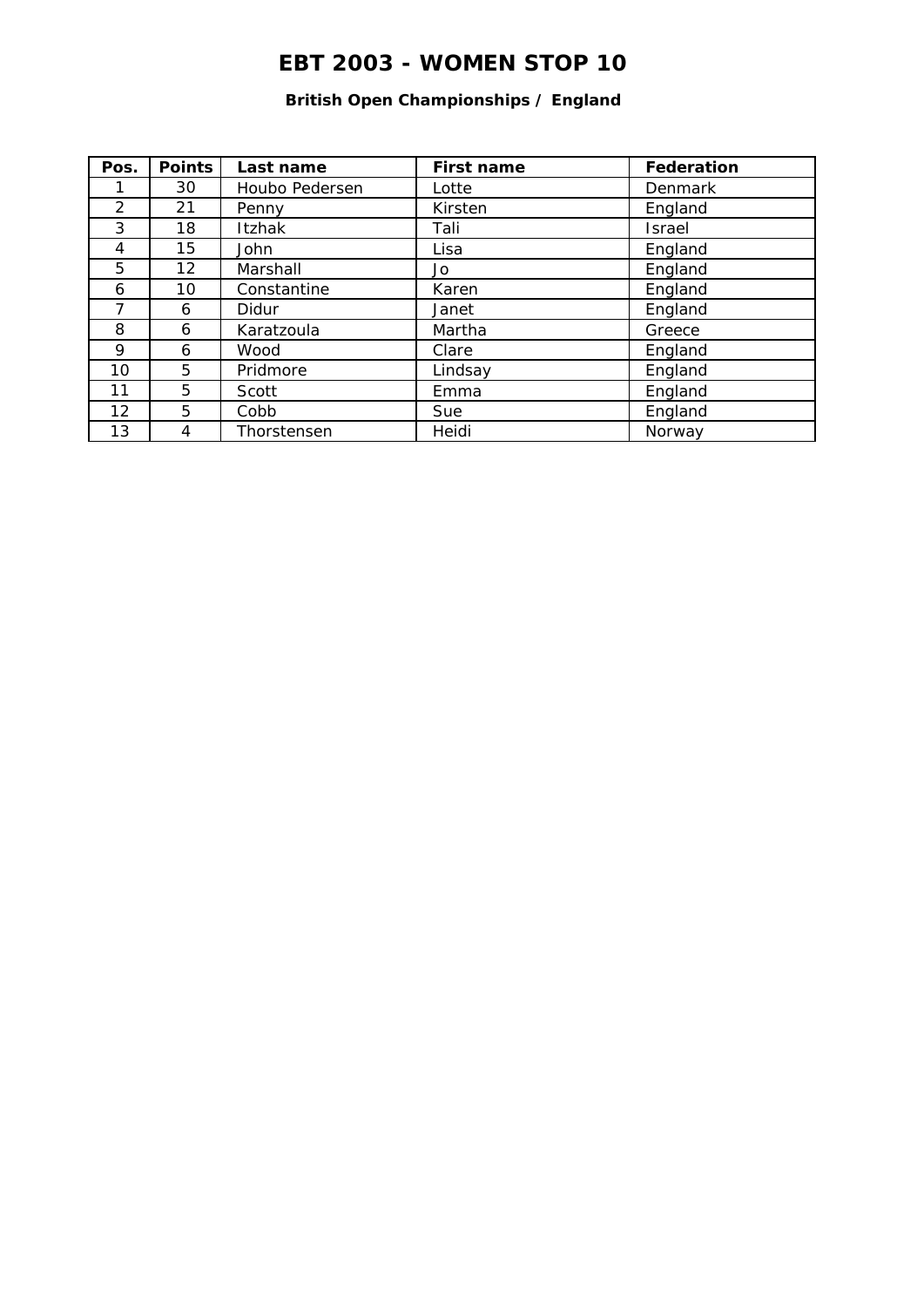#### **Vienna Open / Austria**

| Pos.                     | <b>Points</b>           | Last name         | <b>First name</b> | Federation  |
|--------------------------|-------------------------|-------------------|-------------------|-------------|
| 1                        | 30                      | Petty             | Tanya             | Germany     |
| $\overline{2}$           | 21                      | Beckel            | Martina           | Germany     |
| $\overline{3}$           | 18                      | Manico            | Bigi              | Switzerland |
| $\overline{\mathcal{A}}$ | 15                      | Lund              | <b>Bettina</b>    | Denmark     |
| 5                        | 12                      | Pedersen          | Lotte H.          | Denmark     |
| 6                        | 10                      | Gross             | Ivonne            | Austria     |
| $\overline{7}$           | 6                       | Allén             | Heta              | Finland     |
| 8                        | 6                       | Göbel             | Michaela          | Germany     |
| 9                        | 6                       | Bröndsted         | <b>Britt</b>      | Denmark     |
| 10                       | $\overline{5}$          | Jensen            | Mai Ginge         | Denmark     |
| 11                       | $\overline{5}$          | Lunden            | Reija             | Finland     |
| 12                       | $\overline{5}$          | Saldijan          | Isabelle          | France      |
| 13                       | $\overline{4}$          | Adkins            | Laressa           | Germany     |
| 14                       | $\overline{\mathbf{4}}$ | Jensen            | Anja Ginge        | Denmark     |
| 15                       | $\overline{\mathbf{4}}$ | De Bruine         | Diana             | Netherlands |
| 16                       | $\overline{4}$          | Heberle           | Nicole            | Germany     |
| 17                       | $\overline{4}$          | van der List      | Wendy             | Netherlands |
| 18                       | $\overline{3}$          | Theissen          | Tanja             | Germany     |
| 19                       | $\overline{3}$          | Bergmann          | Liane             | Germany     |
| 20                       | $\overline{3}$          | Jönsson           | Eva               | Sweden      |
| $\overline{21}$          | $\overline{3}$          | Greve             | Rosemarie         | Germany     |
| 22                       | $\overline{3}$          | Klug              | Patricia          | Austria     |
| 23                       | $\overline{2}$          | Stutzmann         | Kerstin           | Germany     |
| $\overline{24}$          | $\overline{2}$          | Thorstensen       | Heidi             | Norway      |
| 25                       | $\overline{2}$          | Reussing          | Svenja            | Germany     |
| 26                       | $\overline{2}$          | Sauer             | Kerstin           | Germany     |
| 27                       | $\overline{2}$          | <b>Szvasztics</b> | Doris             | Austria     |
| 28                       | 1                       | Loos              | Gabi              | Austria     |
| 29                       | 1                       | Göbel             | Alexandra         | Germany     |
| 30                       | 1                       | Suchanek          | Gaby              | Austria     |
| 31                       | 1                       | Toth              | Maria             | Hungary     |
| 32                       | 1                       | Vitvarova         | Hana              | Chech       |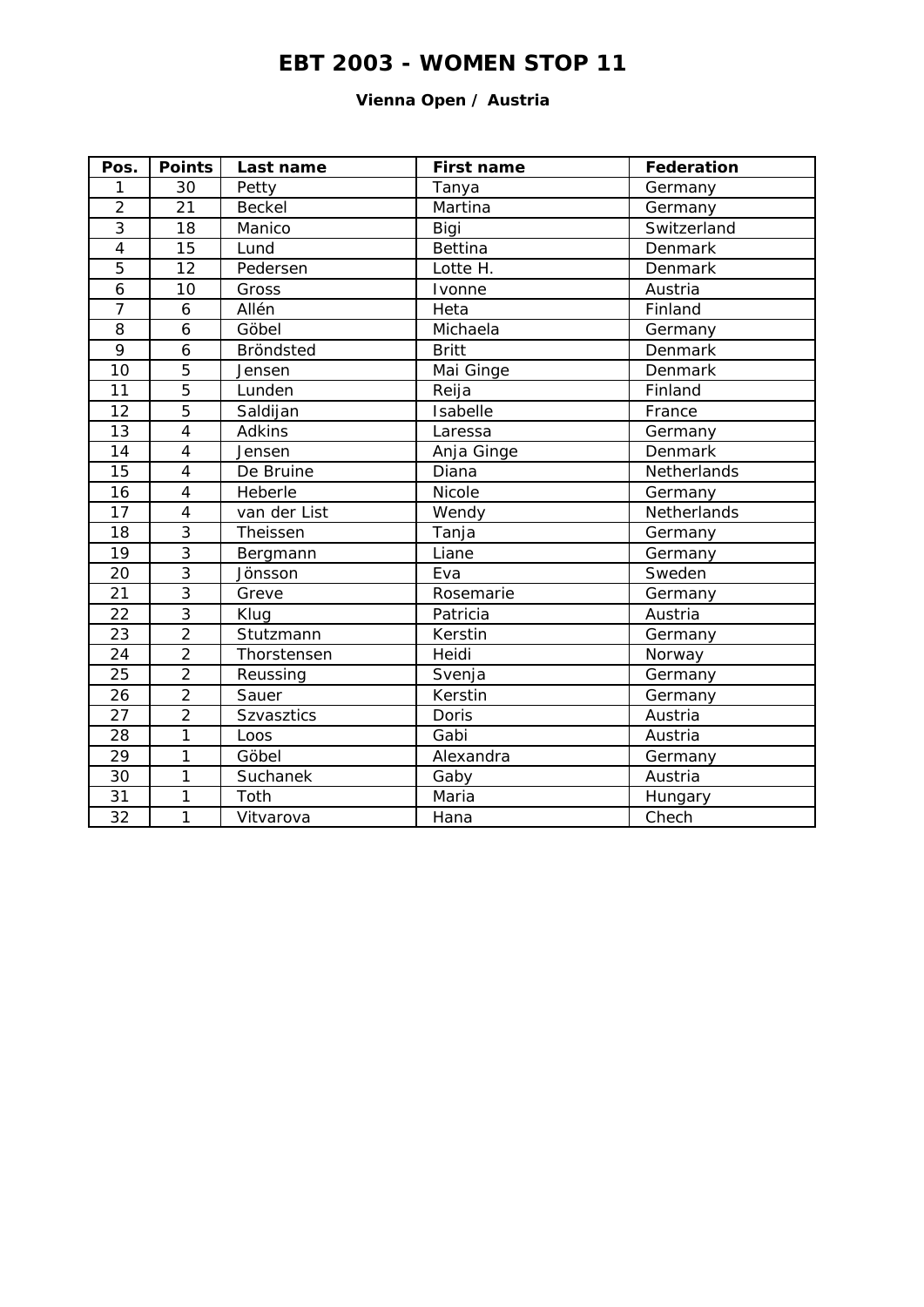### **Kungsbacka International Tournament / Sweden**

| Pos.            | <b>Points</b>  | Last name        | First name   | <b>Federation</b> |
|-----------------|----------------|------------------|--------------|-------------------|
| 1               | 30             | Johnsson         | Helen        | Sweden            |
| $\overline{a}$  | 21             | Micic            | Vesna        | Sweden            |
| $\overline{3}$  | 18             | Karlsson         | Anette       | Sweden            |
| 4               | 15             | Ekström          | Anna         | Sweden            |
| 5               | 12             | Magnusson        | Pernilla     | Sweden            |
| 6               | 10             | Lundén           | Reija        | Finland           |
| 7               | 6              | Kjeldsen         | Kamilla      | Denmark           |
| 8               | 6              | Alfredsson       | Diana        | Sweden            |
| 9               | 6              | Haubo Pedersen   | Lotte        | Denmark           |
| 10              | $\overline{5}$ | Haakonsson       | Jessica      | Sweden            |
| 11              | $\overline{5}$ | Flack            | Nina         | Sweden            |
| 12              | $\overline{5}$ | Simonsen         | <b>Rikke</b> | <b>Denmark</b>    |
| 13              | $\overline{4}$ | <b>Bröndsted</b> | <b>Britt</b> | Denmark           |
| 14              | $\overline{4}$ | Jönsson          | Eva          | Sweden            |
| 15              | $\overline{4}$ | Larsen           | Rebecca      | Sweden            |
| 16              | $\overline{4}$ | Göbel            | Michaela     | Germany           |
| 17              | $\overline{4}$ | Carlsson         | Christel     | Sweden            |
| 18              | $\overline{3}$ | Schwarz          | Patricia     | Germany           |
| 19              | $\overline{3}$ | Haglund          | Linda        | Sweden            |
| 20              | $\overline{3}$ | Gunnerud         | Pernille     | Norway            |
| $\overline{21}$ | $\overline{3}$ | Kragh Eckell     | Irene        | Norway            |
| 22              | $\overline{3}$ | Holm Rasmussen   | Rikke        | Denmark           |
| 23              | $\overline{2}$ | Lindqvist        | Camilla      | Sweden            |
| 24              | $\overline{2}$ | Nyborg           | Emma         | Sweden            |
| $\overline{25}$ | $\overline{2}$ | Johansson        | Annette      | Sweden            |
| 26              | $\overline{2}$ | Glendert         | Malin        | Sweden            |
| 27              | $\overline{2}$ | Gustafzon        | Tina         | Sweden            |
| 28              | 1              | Bengtsson        | Marie        | Sweden            |
| 29              | 1              | Wilner           | Tana         | <b>Israel</b>     |
| 30              | 1              | Wellstam         | Justina      | Sweden            |
| 31              | 1              | Karlsson         | Marie        | Sweden            |
| 32              | 1              | Torgersen        | Pat          | Norway            |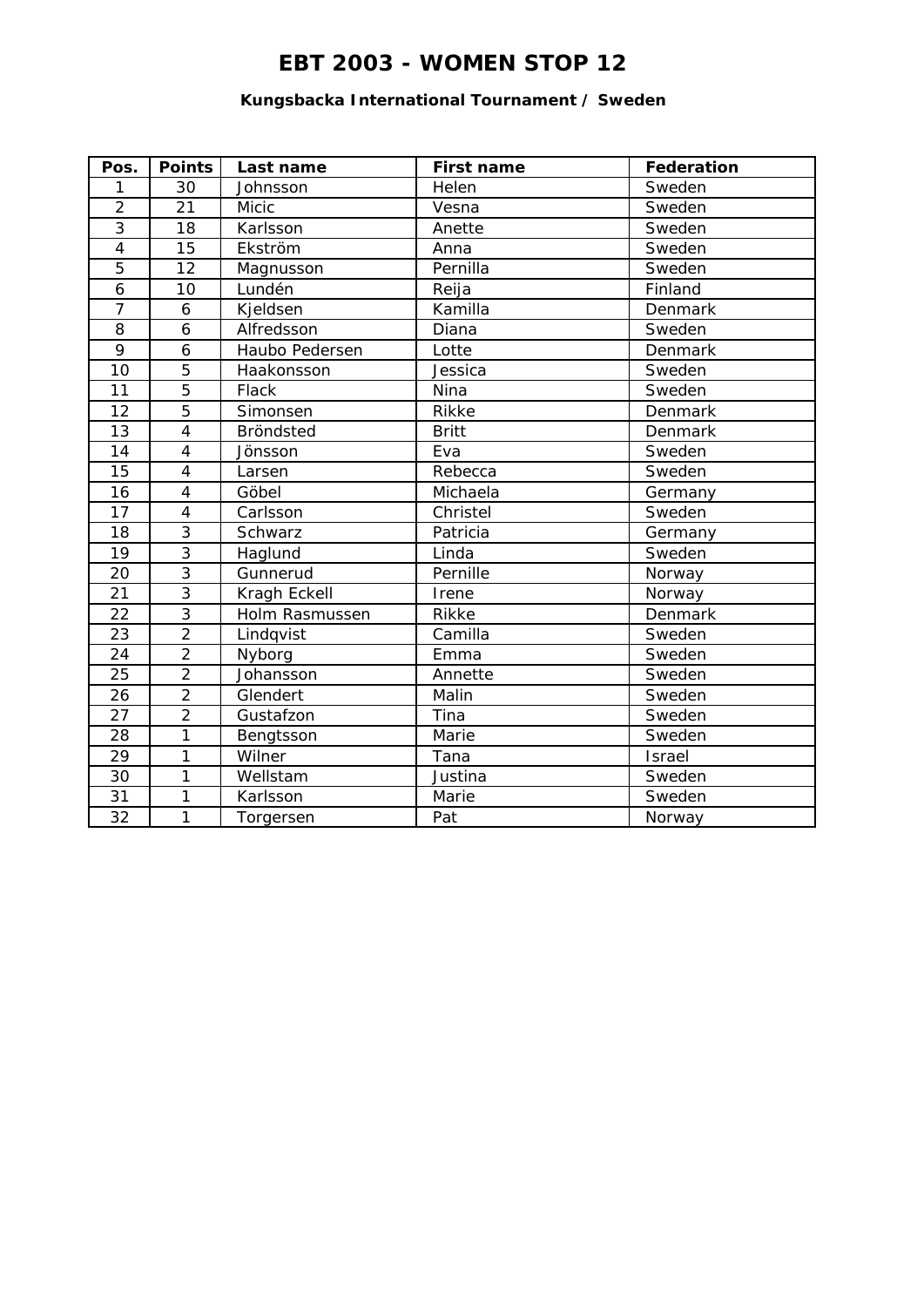|  |  |  | EBT 2003: Final standing in the Men's Division |  |  |  |  |
|--|--|--|------------------------------------------------|--|--|--|--|
|--|--|--|------------------------------------------------|--|--|--|--|

| P                       | Last name     | First name    | Federation  | $\mathsf{T}$ | 01             | 02 | 03             | 04             | 05           | 06             | 07             | 08             | 09             | 10             | 11             | 12             |
|-------------------------|---------------|---------------|-------------|--------------|----------------|----|----------------|----------------|--------------|----------------|----------------|----------------|----------------|----------------|----------------|----------------|
| 1                       | Verbruggen    | Gery          | Belgium     | 132          |                | 30 | 6              | 12             | 12           | 30             | 12             | 30             |                |                |                |                |
| $\overline{2}$          | Froggat       | <b>Nick</b>   | England     | 111          |                | 18 | 18             |                |              | 12             | 21             | $\mathbf{1}$   | 6              | 30             | 5              |                |
| 3                       | Lintilä       | Lasse         | Finland     | 85           | 30             |    |                |                | 15           |                |                | 18             |                |                | $\overline{4}$ | 18             |
| 4                       | Öhman         | Anders        | Sweden      | 76           | 6              |    |                | 5              | 4            | 10             |                | 21             |                |                | 30             |                |
| 5                       | Mannonen      | Petri         | Finland     | 68           | 10             |    |                | 6              | 6            |                |                | 6              |                |                | 10             | 30             |
| 6                       | Uotila        | Pasi          | Finland     | 68           | $\mathfrak{Z}$ | 6  |                | 21             | 21           |                |                |                |                | 4              | 12             | $\mathbf{1}$   |
| $\overline{\mathbf{z}}$ | Spada         | Amadeo        | Italy       | 67           |                | 15 | 15             |                |              | $\overline{3}$ | $\overline{4}$ | 6              | 3              |                | 21             |                |
| 8                       | Torgersen     | Tore          | Norway      | 55           | 6              |    |                |                | 18           | $\overline{4}$ |                |                | 21             |                | 6              |                |
| 9                       | Van Damme     | Chris         | Belgium     | 47           |                | 5  | 21             |                |              | 21             |                |                |                |                |                |                |
| 10                      | Blixt         | Martin        | Sweden      | 46           | 12             | 4  |                | $\mathbf{1}$   |              | 18             | 5              | 4              |                |                |                | $\overline{2}$ |
| $11$                    | Konsteri      | Sami          | Finland     | 43           | $\mathbf{1}$   |    |                | 18             | 10           |                |                | 12             |                |                | $\overline{2}$ |                |
| $12$                    | Moor          | Paul          | England     | 40           |                |    | $\overline{4}$ |                |              | 6              | $\overline{4}$ | 5              |                | 21             |                |                |
| 13                      | Greulich      | Karl Peter    | Germany     | 35           |                | 12 | $\overline{4}$ |                |              |                |                |                | $\overline{4}$ |                | 15             |                |
| 14                      | Williams      | Stuart        | England     | 34           |                |    |                |                |              |                | 30             |                |                | $\overline{4}$ |                |                |
| 15                      | Hoffman       | Bill          | Sweden      | 33           |                |    |                |                | 30           |                |                |                |                |                |                | 3              |
| 16                      | Virtanen      | Kai           | Finland     | 33           | 15             |    |                |                |              |                |                |                |                |                | 18             |                |
| 17                      | Hellström     | Peter         | Sweden      | 30           |                |    |                | 30             |              |                |                |                |                |                |                |                |
| 18                      | Thomsen       | <b>Bjarne</b> | Denmark     | 30           |                |    | 30             |                |              |                |                |                |                |                |                |                |
| 19                      | van de Bosch  | Marcel        | Netherlands | 30           |                |    |                |                |              |                |                |                | 30             |                |                |                |
| 20                      | Scammell      | Phill         | England     | 27           |                | 21 |                |                |              |                |                |                |                | 6              |                |                |
| 21                      | Verboon       | Remco         | Netherlands | 25           |                | 10 |                |                |              |                |                |                | 15             |                |                |                |
| 22                      | Braendeskov   | Mikael        | Denmark     | 24           |                |    | 6              | $\overline{4}$ |              |                | 10             | $\overline{4}$ |                |                |                |                |
| 23                      | <b>Nickel</b> | Jens          | Germany     | 24           |                |    | 5              |                | $\mathbf{1}$ |                |                |                | 18             |                |                |                |
| 24                      | Palermaa      | Osku          | Finland     | 23           | $\mathfrak{Z}$ |    |                |                | 5            |                |                |                |                |                |                | 15             |
| 25                      | <b>Biehl</b>  | Joakim        | Sweden      | 21           |                |    |                |                |              |                |                |                |                |                |                | 21             |
| 26                      | Kuossari      | Jouko         | Finland     | 21           | 21             |    |                |                |              |                |                |                |                |                |                |                |
| 27                      | Larsen        | Martin        | Sweden      | 21           |                |    |                |                |              | 15             |                |                |                |                | 1              | 5              |
| 28                      | Smits         | Peter         | Netherlands | 21           |                |    |                |                |              |                |                |                | 3              | 15             | 3              |                |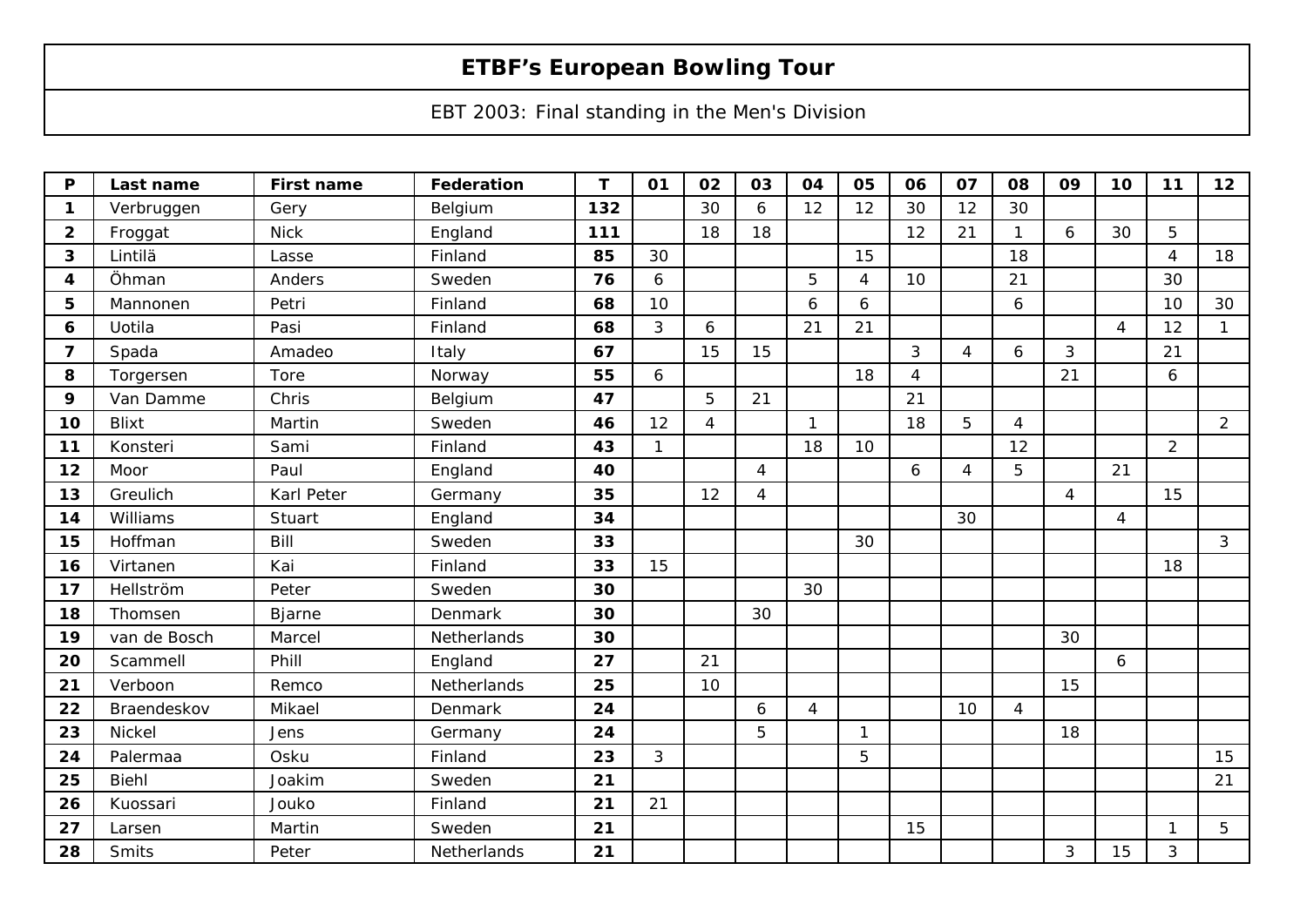| P  | Last name        | <b>First name</b> | Federation  | T.   | 01             | 02             | 03               | 04             | 05             | 06             | 07           | 08             | 09             | 10             | 11             | 12              |
|----|------------------|-------------------|-------------|------|----------------|----------------|------------------|----------------|----------------|----------------|--------------|----------------|----------------|----------------|----------------|-----------------|
| 29 | Yngström         | Stefan            | Sweden      | 20   | 18             |                |                  |                | $\overline{2}$ |                |              |                |                |                |                |                 |
| 30 | Agerbo           | Jesper            | Denmark     | 19   |                |                |                  |                | 5              | $\overline{2}$ |              |                |                |                |                | 12              |
| 31 | Åhlen            | Peter             | Sweden      | 19   |                |                | 5                | 5              | 3              |                |              |                |                |                |                | 6               |
| 32 | Evans            | Paul              | England     | 18   |                |                |                  |                |                |                |              |                |                | 18             |                |                 |
| 33 | Letchford        | <b>Steve</b>      | England     | 18   |                |                |                  |                |                | $\overline{2}$ |              |                | 12             | $\overline{4}$ |                |                 |
| 34 | Ramonde          | Juan Camilo       | Spain       | 18   |                |                |                  |                |                |                | 18           |                |                |                |                |                 |
| 35 | Eriksson         | Marcus            | Sweden      | 15   |                |                |                  | 15             |                |                |              |                |                |                |                |                 |
| 36 | Hahl             | Tom               | Finland     | 15   |                |                |                  |                |                |                |              | 15             |                |                |                |                 |
| 37 | Ovide            | Marcial           | Spain       | 15   |                |                |                  |                |                |                | 15           |                |                |                |                |                 |
| 38 | Raatikainen      | Teemu             | Finland     | 15   | 3              |                |                  |                |                |                |              |                |                | 12             |                |                 |
| 39 | Malchiodi        | Mauro             | Italy       | 14   |                |                |                  |                |                | 5              |              |                | 5              |                | $\overline{4}$ |                 |
| 40 | Van Eyken        | Yves              | Belgium     | 14   |                |                | $\mathbf{1}$     |                |                | $\overline{4}$ | 6            |                | 3              |                |                |                 |
| 41 | Heinilä          | Sami              | Finland     | 13   | 6              | $\overline{2}$ | $\mathbf{3}$     |                |                |                |              |                |                |                |                | $\overline{2}$  |
| 42 | Krämer           | Michael           | Germany     | 13   | 3              |                | $\overline{4}$   |                |                |                |              |                |                |                | 6              |                 |
| 43 | Pedersen         | Geir              | Norway      | 13   | $\overline{4}$ |                | $\boldsymbol{6}$ |                |                | $\overline{a}$ | $\mathbf{1}$ |                |                |                |                |                 |
| 44 | Sacco            | Francois          | France      | 13   |                | 6              |                  |                |                | 5              |              |                | $\overline{2}$ |                |                |                 |
| 45 | Luoto            | Mika              | Finland     | 12   | $\overline{4}$ |                |                  | $\overline{2}$ | 4              |                |              | $\overline{2}$ |                |                |                |                 |
| 46 | Parasakis        | Stavros           | Greece      | 12   |                |                | 12               |                |                |                |              |                |                |                |                |                 |
| 47 | Wozny            | Martin            | Denmark     | $12$ |                |                | -1               | $\overline{2}$ | 6              |                | 3            |                |                |                |                |                 |
| 48 | Luoto            | Sami              | Finland     | 11   | 5              |                |                  |                | $\overline{2}$ |                |              | 4              |                |                |                |                 |
| 49 | Roos             | Mikael            | Sweden      | 11   |                |                |                  |                | 1              |                |              |                |                |                |                | 10 <sup>°</sup> |
| 50 | Rossi            | Federico          | Italy       | 11   |                |                |                  |                |                |                | 6            | 5              |                |                |                |                 |
| 51 | Van Baest        | Geert-Jan         | Netherlands | 11   |                | 5              |                  |                |                |                |              |                | 6              |                |                |                 |
| 52 | <b>Brøndsted</b> | Kim               | Denmark     | 10   |                |                |                  |                |                |                |              | 10             |                |                |                |                 |
| 53 | Devlin           | Leon              | England     | 10   |                |                |                  |                |                |                |              |                |                | 10             |                |                 |
| 54 | Kok              | Eric              | Netherlands | 10   |                |                |                  |                |                |                |              |                | 10             |                |                |                 |
| 55 | Mälman           | Johan             | Sweden      | 10   |                |                |                  | 10             |                |                |              |                |                |                |                |                 |
| 56 | Pachoulis        | Vrettos           | Greece      | 10   |                |                | 10               |                |                |                |              |                |                |                |                |                 |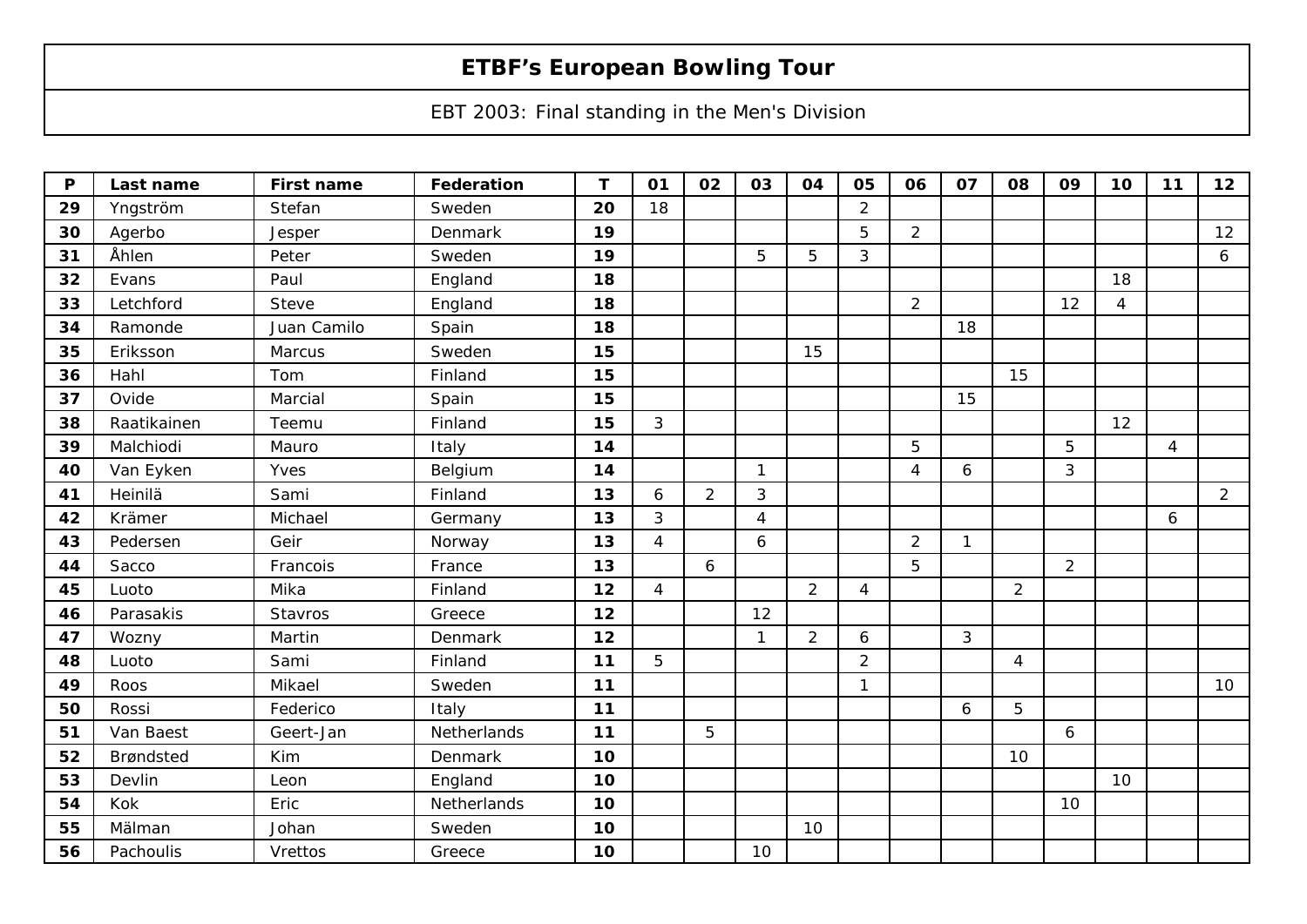| P  | Last name    | <b>First name</b> | Federation | T                       | 01             | 02             | 03          | 04             | 05             | 06 | 07 | 08             | 09           | 10           | 11             | 12             |
|----|--------------|-------------------|------------|-------------------------|----------------|----------------|-------------|----------------|----------------|----|----|----------------|--------------|--------------|----------------|----------------|
| 57 | Salonen      | Petteri           | Finland    | 10                      | $\overline{4}$ |                |             |                |                |    |    | $\overline{2}$ |              |              |                | $\overline{4}$ |
| 58 | Stride       | Daniel            | England    | 10                      |                | 3              |             |                |                |    |    |                | $\mathbf{1}$ | 6            |                |                |
| 59 | Andersson    | Robert            | Sweden     | 9                       |                |                |             |                |                |    |    | 3              |              |              | $\mathbf{1}$   | 5              |
| 60 | Guenther     | Kai               | Germany    | 9                       |                |                | 4           |                |                |    |    | $\mathbf{1}$   |              |              | $\overline{4}$ |                |
| 61 | Leandersson  | Tomas             | Sweden     | 9                       |                |                |             | $\overline{2}$ |                |    |    | 6              |              |              |                | $\mathbf{1}$   |
| 62 | Carlsson     | Göran             | Sweden     | 8                       |                |                | 2           |                |                |    |    | $\overline{2}$ |              |              |                | $\overline{4}$ |
| 63 | Gaebler      | Tobias            | Germany    | 8                       |                |                | 3           |                |                |    |    |                | 5            |              |                |                |
| 64 | Haugen       | Kim Asbjorn       | Sweden     | 8                       |                |                |             | 6              | $\overline{2}$ |    |    |                |              |              |                |                |
| 65 | <b>Backe</b> | Patrick           | Sweden     | $\overline{7}$          |                |                |             |                | 4              |    | 3  |                |              |              |                |                |
| 66 | Bögehave     | Martin            | Denmark    | $\overline{\mathbf{z}}$ |                |                |             |                |                | 1  |    |                |              |              |                | 6              |
| 67 | Forestier    | Nicolas           | France     | $\overline{7}$          |                |                |             |                |                |    | 6  | $\mathbf{1}$   |              |              |                |                |
| 68 | Hansen       | Petter            | Norway     | $\overline{\mathbf{z}}$ |                |                |             | 3              |                |    |    | 4              |              |              |                |                |
| 69 | Lapp         | Peter             | Germany    | $\overline{\mathbf{z}}$ |                | 4              |             |                |                | 3  |    |                |              |              |                |                |
| 70 | Linderholm   | <b>Niklas</b>     | Sweden     | $\overline{\mathbf{z}}$ |                |                |             |                | 1              |    |    |                |              |              |                | 6              |
| 71 | Mack         | Tim               | Sweden     | $\overline{\mathbf{z}}$ |                |                |             | $\overline{4}$ | 3              |    |    |                |              |              |                |                |
| 72 | Nicolas      | Alain             | France     | $\overline{\mathbf{z}}$ |                | 3              |             |                |                |    |    |                | 4            |              |                |                |
| 73 | Ratia        | Jari              | Finland    | $\overline{\mathbf{z}}$ | 3              |                |             | 3              |                |    |    |                |              | $\mathbf{1}$ |                |                |
| 74 | Anselmo      | Keith             | England    | 6                       |                |                |             |                |                |    |    |                |              | 6            |                |                |
| 75 | Danielsson   | Christer          | Sweden     | 6                       |                |                |             |                | 6              |    |    |                |              |              |                |                |
| 76 | Gonaus       | Walter            | Austria    | 6                       |                |                |             |                |                |    |    |                |              |              | 6              |                |
| 77 | Grabowac     | Michael           | Germany    | 6                       |                |                |             |                |                |    |    |                | 6            |              |                |                |
| 78 | Hansen       | Anders            | Denmark    | 6                       |                |                |             |                |                |    |    | 3              |              |              |                | 3              |
| 79 | Karlsson     | Tobias            | Sweden     | 6                       |                |                |             |                |                | 6  |    |                |              |              |                |                |
| 80 | Knopp        | Peter             | Germany    | 6                       |                | $\overline{2}$ | $\mathbf 1$ |                |                |    |    |                |              |              | 3              |                |
| 81 | Lebon        | Jean Marc         | Belgium    | 6                       |                | $\overline{2}$ |             |                |                |    |    |                | 3            |              | $\mathbf{1}$   |                |
| 82 | Lehtonen     | Kimmo             | Finland    | 6                       |                |                |             | 6              |                |    |    |                |              |              |                |                |
| 83 | Mantovani    | Luca              | Italy      | 6                       |                | 6              |             |                |                |    |    |                |              |              |                |                |
| 84 | Ohlrogge     | Holger            | Germany    | 6                       |                |                |             |                |                | 6  |    |                |              |              |                |                |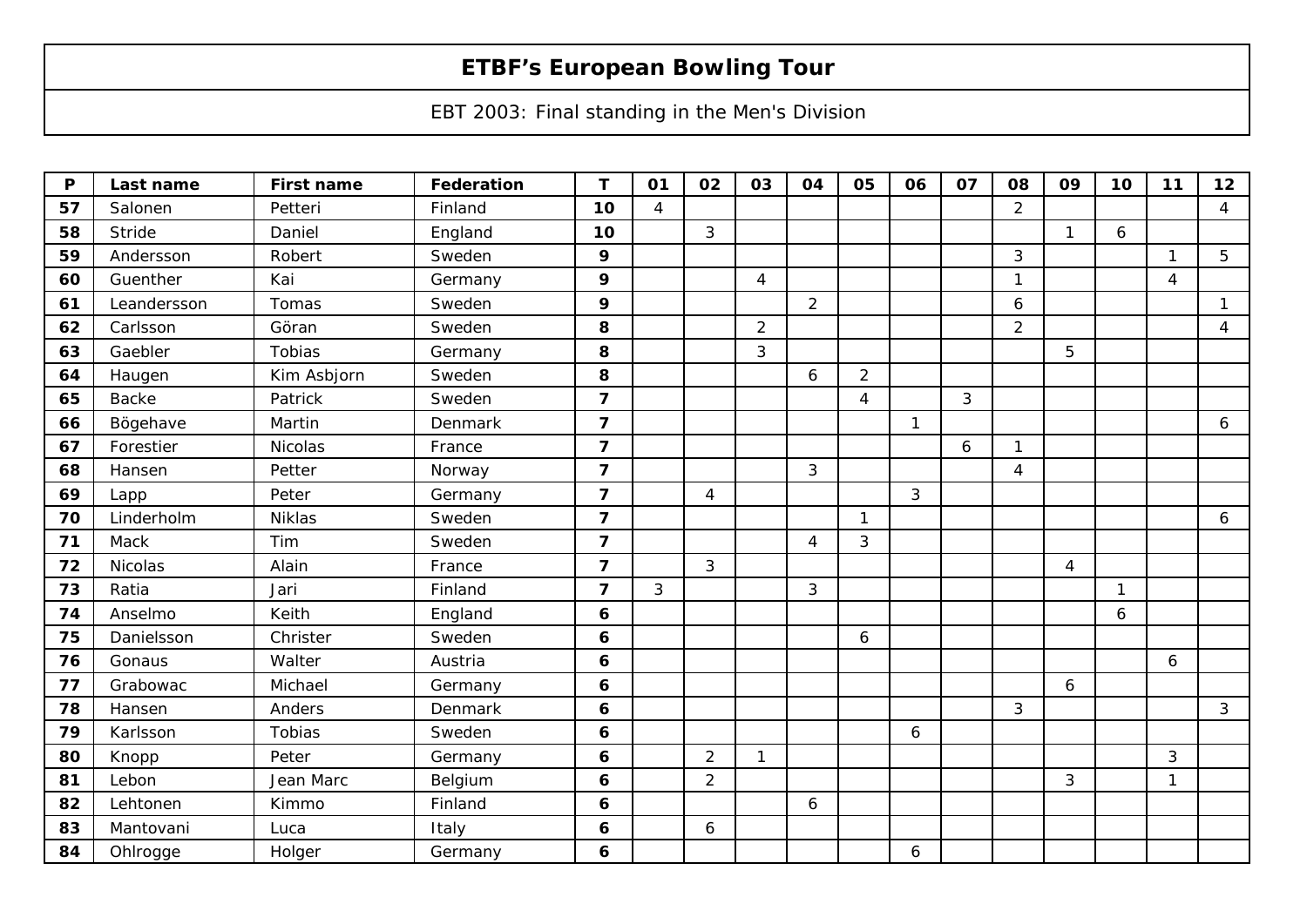| P   | Last name    | <b>First name</b> | Federation  | T                       | 01 | 02 | 03 | 04           | 05             | 06             | 07 | 08 | 09             | 10           | 11             | 12             |
|-----|--------------|-------------------|-------------|-------------------------|----|----|----|--------------|----------------|----------------|----|----|----------------|--------------|----------------|----------------|
| 85  | Sassen       | Michael           | Netherlands | 6                       |    |    |    |              |                |                |    |    |                | $\mathbf{1}$ | 5              |                |
| 86  | Ahlqvist     | Michael           | Sweden      | 5                       |    |    |    |              |                |                |    |    |                |              |                | 5              |
| 87  | Andersson    | Magnus            | Sweden      | 5                       |    |    |    | $\mathbf{1}$ |                | $\overline{4}$ |    |    |                |              |                |                |
| 88  | Bleijenberg  | Arjan             | Netherlands | 5                       |    | 5  |    |              |                |                |    |    |                |              |                |                |
| 89  | De Munico    | Cristophe         | France      | 5                       |    |    |    |              |                |                | 5  |    |                |              |                |                |
| 90  | Diesener     | Thilo             | Germany     | 5                       |    |    |    |              | 5              |                |    |    |                |              |                |                |
| 91  | Grabowski    | Achim             | Germany     | 5                       |    |    |    |              |                |                |    | 5  |                |              |                |                |
| 92  | Greenall     | Wayne             | England     | 5                       |    |    |    |              |                |                |    |    |                | 5            |                |                |
| 93  | Gross        | Thomas            | Austria     | 5                       |    |    |    |              |                |                |    |    |                |              | 5              |                |
| 94  | Halme        | Ari               | Finland     | 5                       |    |    |    | 5            |                |                |    |    |                |              |                |                |
| 95  | Karetsos     | <b>Dimitrios</b>  | Greece      | 5                       |    |    | 5  |              |                |                |    |    |                |              |                |                |
| 96  | Kemppainen   | Jouni             | Sweden      | 5                       |    |    |    |              | 3              |                |    |    |                |              |                | $\overline{2}$ |
| 97  | <b>Kreis</b> | Bernd             | Germany     | 5                       |    |    |    |              |                |                |    |    |                | 5            |                |                |
| 98  | Parker       | Dave              | England     | 5                       |    |    |    |              |                |                |    |    |                | 5            |                |                |
| 99  | Rabin        | Yahav             | Israel      | 5                       |    |    |    |              |                | 5              |    |    |                |              |                |                |
| 100 | Siltala      | Kai               | Finland     | 5                       | 5  |    |    |              |                |                |    |    |                |              |                |                |
| 101 | Svensson     | Par               | Sweden      | 5                       |    |    |    |              | $\overline{2}$ |                |    |    |                |              |                | 3              |
| 102 | Saarni       | Marko             | Finland     | 5                       | 5  |    |    |              |                |                |    |    |                |              |                |                |
| 103 | Thienpondt   | <b>Nico</b>       | Netherlands | 5                       |    |    |    |              |                |                |    |    | $\overline{2}$ |              | 3              |                |
| 104 | Vaglia       | Vittorio          | Italy       | 5                       |    |    |    |              |                |                | 5  |    |                |              |                |                |
| 105 | Veerdonk     | Patrick           | Netherlands | 5                       |    |    |    |              |                |                |    |    | 5              |              |                |                |
| 106 | Appelberg    | Fredrik           | Sweden      | 4                       |    |    |    | 4            |                |                |    |    |                |              |                |                |
| 107 | Aviram       | <b>Or</b>         | Israel      | $\overline{\mathbf{4}}$ |    |    |    |              |                | $\overline{4}$ |    |    |                |              |                |                |
| 108 | <b>Blase</b> | Oliver            | Germany     | 4                       |    |    |    |              |                |                |    |    |                |              | $\overline{4}$ |                |
| 109 | Broström     | Oscar             | Sweden      | 4                       |    |    |    |              |                |                |    |    |                |              |                | $\overline{4}$ |
| 110 | Dreyer       | <b>Dirk</b>       | Germany     | 4                       |    |    |    |              |                |                |    |    | $\overline{4}$ |              |                |                |
| 111 | Faraglia     | Sam               | France      | 4                       |    |    |    |              |                | 4              |    |    |                |              |                |                |
| 112 | Fiorani      | Luciano           | Switzerland | 4                       |    |    |    |              |                |                |    |    |                |              | 4              |                |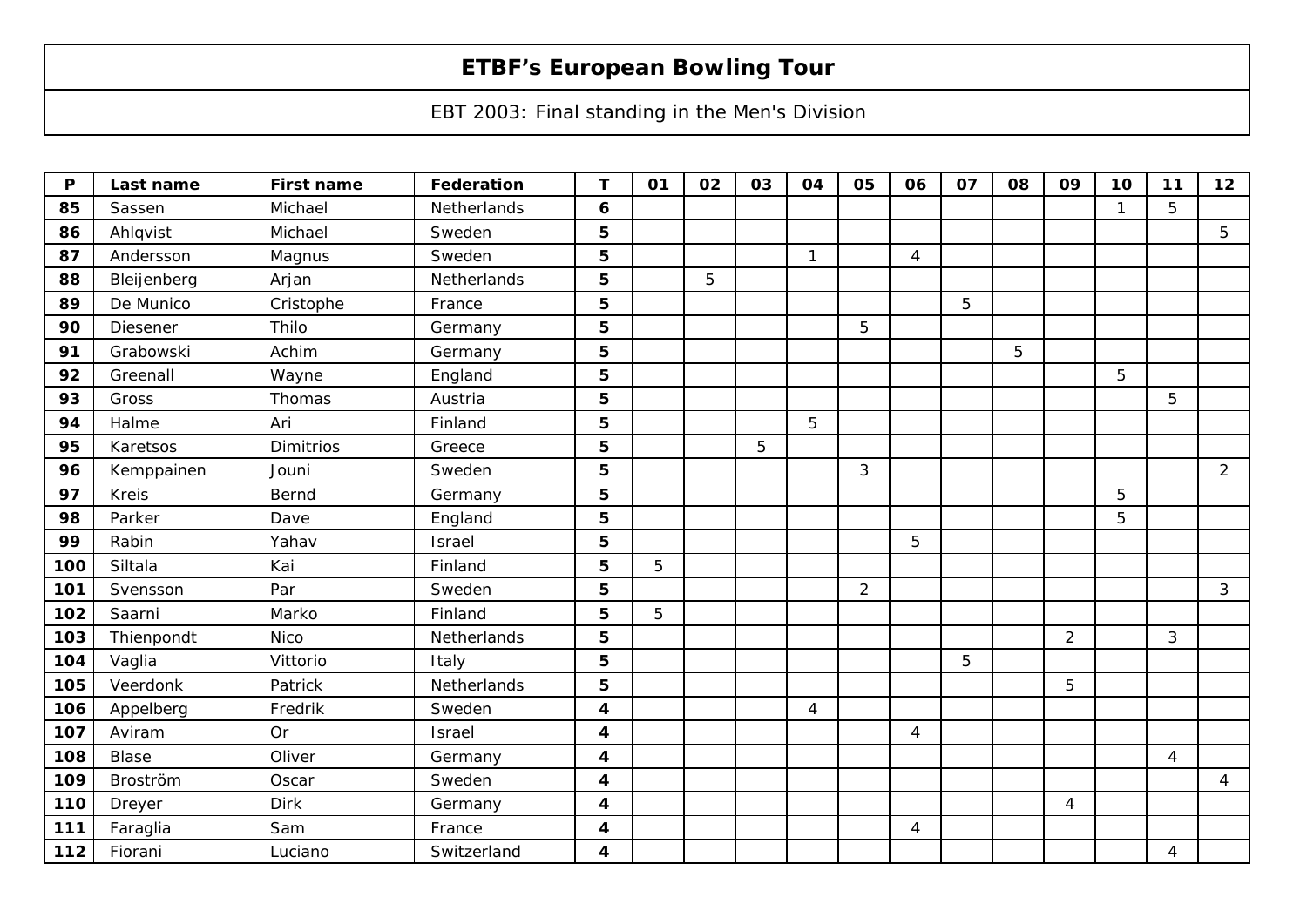| $\boldsymbol{\mathsf{P}}$ | Last name      | <b>First name</b> | Federation  | $\mathbf T$             | 01             | 02           | 03             | 04             | 05 | 06 | 07             | 08             | 09 | 10 | 11 | 12             |
|---------------------------|----------------|-------------------|-------------|-------------------------|----------------|--------------|----------------|----------------|----|----|----------------|----------------|----|----|----|----------------|
| 113                       | Frouvelle      | Serge             | France      | 4                       |                |              |                |                |    |    | $\overline{4}$ |                |    |    |    |                |
| 114                       | Gastmans       | <b>Steve</b>      | Belgium     | 4                       |                | 4            |                |                |    |    |                |                |    |    |    |                |
| 115                       | Gozzo          | Alain             | France      | 4                       |                |              |                |                |    |    | $\overline{4}$ |                |    |    |    |                |
| 116                       | Grekas         | George            | Greece      | $\overline{\mathbf{4}}$ |                |              | $\overline{4}$ |                |    |    |                |                |    |    |    |                |
| 117                       | Groen          | Erwin             | Netherlands | 4                       |                |              |                |                |    |    |                |                | 4  |    |    |                |
| 118                       | Huolman        | Joonas            | Finland     | 4                       | $\overline{4}$ |              |                |                |    |    |                |                |    |    |    |                |
| 119                       | Jansson        | Raymond           | Sweden      | 4                       |                |              |                |                | 4  |    |                |                |    |    |    |                |
| 120                       | Kallio         | Juuso             | Finland     | 4                       | $\overline{4}$ |              |                |                |    |    |                |                |    |    |    |                |
| 121                       | Klujeff        | Henrik            | Denmark     | $\overline{4}$          |                |              |                |                | 4  |    |                |                |    |    |    |                |
| 122                       | Luers          | Peer              | Germany     | $\overline{\mathbf{4}}$ |                | 4            |                |                |    |    |                |                |    |    |    |                |
| 123                       | Marin          | Jean Marc         | France      | 4                       |                | 4            |                |                |    |    |                |                |    |    |    |                |
| 124                       | Ocando         | Melvin            | Spain       | 4                       |                |              |                |                |    |    | 4              |                |    |    |    |                |
| 125                       | Pujol          | Bertrand          | France      | 4                       |                |              |                |                |    |    |                | $\overline{4}$ |    |    |    |                |
| 126                       | Ross           | Mickael           | England     | 4                       |                | $\mathbf{1}$ |                |                |    |    |                |                | 3  |    |    |                |
| 127                       | Sjögren        | Jonas             | Sweden      | 4                       |                |              |                |                |    |    |                |                |    |    |    | 4              |
| 128                       | <b>Staples</b> | Tont              | England     | 4                       |                |              |                |                |    |    |                |                |    | 4  |    |                |
| 129                       | Sydow          | Ralf              | Germany     | 4                       |                |              |                |                |    |    |                |                |    | 4  |    |                |
| 130                       | v. Damme       | Yves              | Belgium     | 4                       |                |              |                |                |    |    |                |                | 4  |    |    |                |
| 131                       | vd Boogard     | Ron               | Netherlands | 4                       |                |              |                |                |    |    | 3              |                | 1  |    |    |                |
| 132                       | Wall           | John              | Sweden      | 4                       |                |              |                | $\overline{4}$ |    |    |                |                |    |    |    |                |
| 133                       | Wilander       | Dennie            | Sweden      | 4                       |                |              |                | $\overline{4}$ |    |    |                |                |    |    |    |                |
| 134                       | Årup           | Matias            | Sweden      | $\overline{\mathbf{4}}$ |                |              |                |                |    |    |                |                |    |    |    | $\overline{4}$ |
| 135                       | Alix           | Yoan              | France      | 3                       |                |              |                |                | 3  |    |                |                |    |    |    |                |
| 136                       | Bai            | Michael           | Denmark     | $\mathbf{3}$            |                |              |                |                |    |    |                |                |    | 3  |    |                |
| 137                       | <b>Bak</b>     | Niels Jakob       | Denmark     | 3                       |                |              |                |                | 3  |    |                |                |    |    |    |                |
| 138                       | Bijman         | Marco             | Netherlands | 3                       |                |              |                |                |    | 3  |                |                |    |    |    |                |
| 139                       | Dennechaud     | Thomas            | Germany     | $\mathbf{3}$            |                | $\sqrt{3}$   |                |                |    |    |                |                |    |    |    |                |
| 140                       | Eide           | Per Kr.           | Norway      | 3                       |                |              |                |                |    |    |                | 3              |    |    |    |                |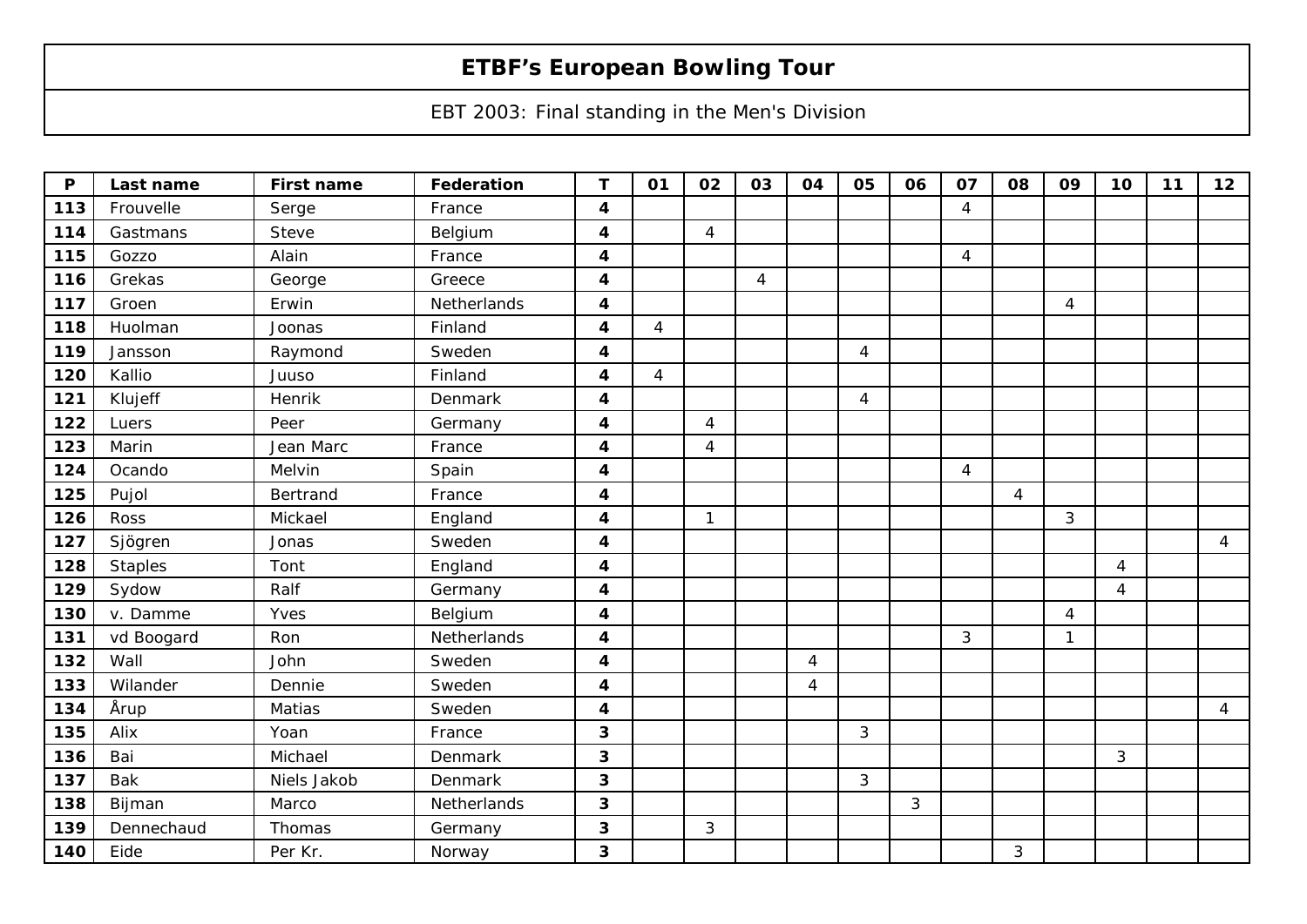| P   | Last name       | <b>First name</b> | Federation  | T              | 01 | 02             | 03             | 04             | 05 | 06             | 07             | 08 | 09 | 10             | $11$ | 12 <sub>2</sub> |
|-----|-----------------|-------------------|-------------|----------------|----|----------------|----------------|----------------|----|----------------|----------------|----|----|----------------|------|-----------------|
| 141 | <b>Ellis</b>    | Craig             | England     | 3              |    |                |                |                |    |                |                |    |    | 3              |      |                 |
| 142 | Eriksson        | Peter             | Sweden      | 3              |    |                |                | 3              |    |                |                |    |    |                |      |                 |
| 143 | Finch           | Wayne             | England     | 3              |    |                |                |                |    |                |                |    |    | 3              |      |                 |
| 144 | Fransson        | Tony              | Sweden      | $\mathbf{3}$   |    |                |                |                |    |                |                | 3  |    |                |      |                 |
| 145 | Gauffin         | Claes             | Sweden      | $\mathbf{3}$   |    |                |                | 3              |    |                |                |    |    |                |      |                 |
| 146 | Geller          | Jonathan          | Israel      | 3              |    |                |                |                |    | $\mathbf{3}$   |                |    |    |                |      |                 |
| 147 | Greve           | <b>Bodo</b>       | Germany     | 3              |    |                |                |                |    |                |                |    |    |                | 3    |                 |
| 148 | Haw             | Kevin             | England     | 3              |    |                |                |                |    |                |                |    |    | 3              |      |                 |
| 149 | Hodge           | Keith             | England     | 3              |    |                |                |                |    | 3              |                |    |    |                |      |                 |
| 150 | Holmberg        | Tomas             | Sweden      | 3              |    |                |                | 3              |    |                |                |    |    |                |      |                 |
| 151 | Horne           | Barry             | Germany     | 3              |    | 3              |                |                |    |                |                |    |    |                |      |                 |
| 152 | Kanold          | Mikael            | Sweden      | 3              |    |                |                |                |    |                |                |    |    |                |      | 3               |
| 153 | Lahti           | Mika              | Finland     | 3              |    |                |                |                |    |                |                |    |    |                |      | $\mathfrak{Z}$  |
| 154 | Lislien         | Oli Johnni        | Norway      | $\mathbf{3}$   |    |                | 3              |                |    |                |                |    |    |                |      |                 |
| 155 | McArdle         | Paul              | England     | $\mathbf{3}$   |    |                |                |                |    |                |                |    |    | 3              |      |                 |
| 156 | <b>Mertiris</b> | Joseph            | Greece      | 3              |    |                | 3              |                |    |                |                |    |    |                |      |                 |
| 157 | Meyer           | Ralph             | Germany     | $\mathbf{3}$   |    | 3              |                |                |    |                |                |    |    |                |      |                 |
| 158 | Privat          | Philippe          | Switzerland | $\mathbf{3}$   |    |                |                |                |    |                | 3              |    |    |                |      |                 |
| 159 | Soler           | Oscar             | Spain       | 3              |    |                |                |                |    |                | $\mathfrak{Z}$ |    |    |                |      |                 |
| 160 | Tzounis         | Alex              | Greece      | 3              |    |                | 3              |                |    |                |                |    |    |                |      |                 |
| 161 | Van Eyken       | Sven              | Belgium     | $\mathbf{3}$   |    |                |                |                |    |                |                |    |    |                | 3    |                 |
| 162 | Zabel           | Manfred           | Germany     | 3              |    |                |                |                |    |                |                | 3  |    |                |      |                 |
| 163 | Andersin        | Erik              | Sweden      | $\overline{2}$ |    |                |                | $\overline{2}$ |    |                |                |    |    |                |      |                 |
| 164 | Borgersrud      | Espen             | Norway      | $\overline{2}$ |    |                |                |                |    |                |                |    |    |                |      | $\overline{2}$  |
| 165 | Boscatto        | Roberto           | Italy       | $\overline{2}$ |    |                | $\overline{2}$ |                |    |                |                |    |    |                |      |                 |
| 166 | Boyer           | Baptiste          | France      | $\overline{2}$ |    | $\overline{2}$ |                |                |    |                |                |    |    |                |      |                 |
| 167 | Cheong          | Ricky             | England     | $\overline{2}$ |    |                |                |                |    |                |                |    |    | $\overline{2}$ |      |                 |
| 168 | Conte           | Giuseppe          | Italy       | $\overline{2}$ |    |                |                |                |    | $\overline{a}$ |                |    |    |                |      |                 |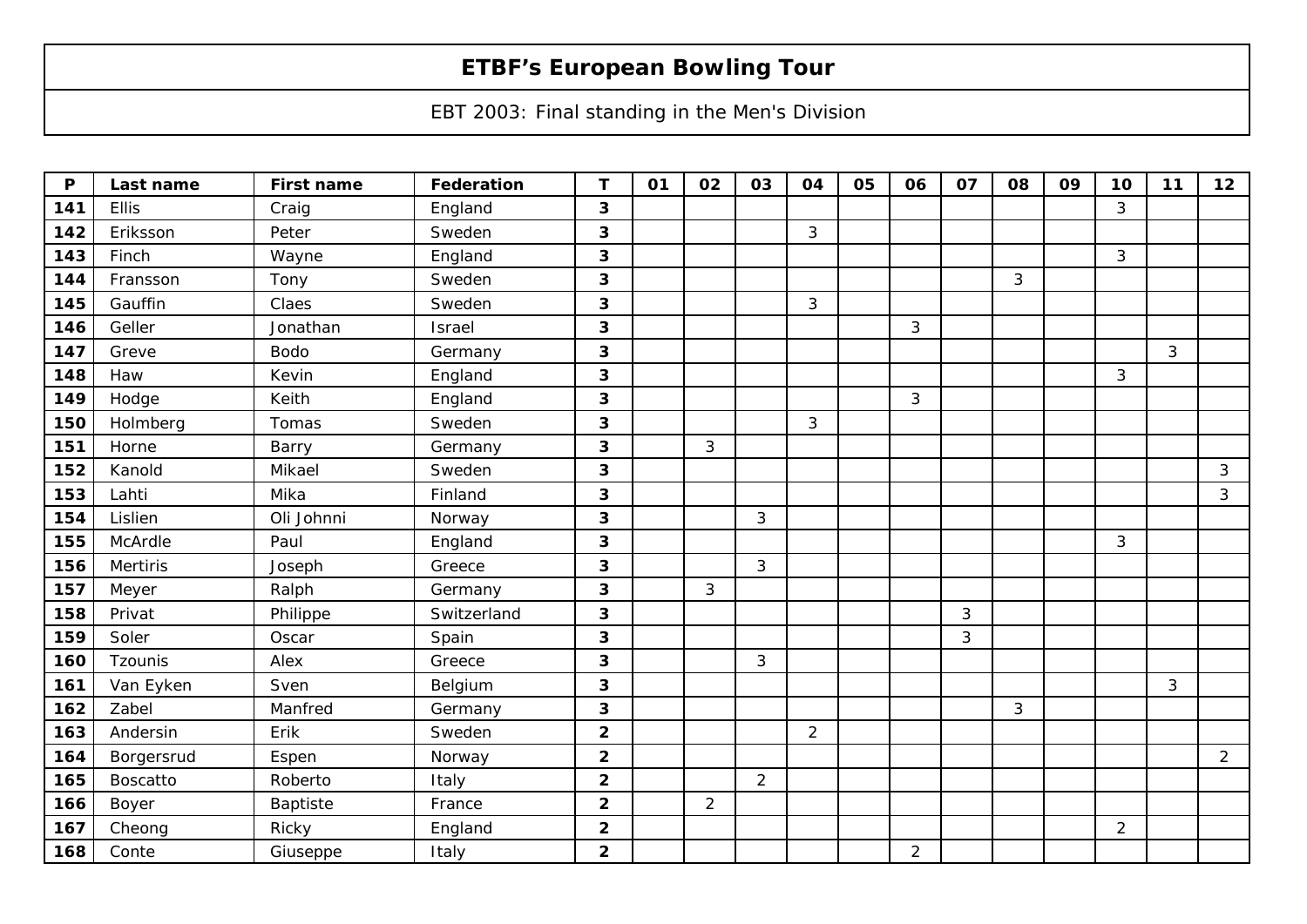| ${\sf P}$ | Last name     | First name    | Federation  | T.                      | 01             | 02 | 03             | 04 | 05             | 06             | 07             | 08             | 09             | 10             | 11             | 12             |
|-----------|---------------|---------------|-------------|-------------------------|----------------|----|----------------|----|----------------|----------------|----------------|----------------|----------------|----------------|----------------|----------------|
| 169       | de Hoogen     | John          | Netherlands | $\overline{2}$          |                |    |                |    |                |                |                |                | $\overline{2}$ |                |                |                |
| 170       | de Vries      | Alex          | Netherlands | $\overline{2}$          |                |    |                |    |                |                |                |                | $\overline{2}$ |                |                |                |
| 171       | Dew           | Cliff         | England     | $\overline{2}$          |                |    |                |    |                | $\overline{2}$ |                |                |                |                |                |                |
| 172       | Fleischhacker | Gerhard       | Austria     | $\overline{2}$          |                |    |                |    |                |                |                |                |                |                | 2              |                |
| 173       | Garilli       | Antonio       | Italy       | $\overline{2}$          |                |    | 2              |    |                |                |                |                |                |                |                |                |
| 174       | Gonzo         | Pierre Yves   | France      | $\overline{2}$          |                |    |                |    |                |                |                |                | $\overline{2}$ |                |                |                |
| 175       | Grundschober  | Leo           | Austria     | $\overline{2}$          |                |    |                |    |                |                |                |                |                |                | $\overline{2}$ |                |
| 176       | Gröger        | Markus        | Germany     | $\overline{2}$          |                |    |                |    |                |                |                |                |                |                | $\overline{2}$ |                |
| 177       | Gustafsson    | Roger         | Sweden      | $\overline{2}$          |                |    |                |    | $\overline{2}$ |                |                |                |                |                |                |                |
| 178       | Immonen       | Juha          | Finland     | $\overline{2}$          | $\overline{2}$ |    |                |    |                |                |                |                |                |                |                |                |
| 179       | Konttila      | Tuomo         | Finland     | $\overline{2}$          | $\overline{2}$ |    |                |    |                |                |                |                |                |                |                |                |
| 180       | Lingren       | Jussi         | Finland     | $\overline{2}$          |                |    |                |    |                |                |                |                |                | $\overline{a}$ |                |                |
| 181       | Marmatsouris  | <b>Nickos</b> | Greece      | $\overline{2}$          |                |    | $\overline{2}$ |    |                |                |                |                |                |                |                |                |
| 182       | McGlynn       | Mark          | England     | $\overline{2}$          |                |    |                |    |                |                |                |                |                | $\overline{2}$ |                |                |
| 183       | Michajlow     | Michael       | Germany     | $\overline{2}$          |                |    |                |    |                |                |                |                |                |                | $\overline{2}$ |                |
| 184       | Miller        | Matt          | England     | $\overline{2}$          |                |    |                |    |                |                |                |                |                | $\overline{a}$ |                |                |
| 185       | Montfort      | Lluis         | Spain       | $\overline{2}$          |                |    |                |    |                |                | $\overline{2}$ |                |                |                |                |                |
| 186       | Mäyry         | Pekka         | Finland     | $\overline{2}$          | $\overline{2}$ |    |                |    |                |                |                |                |                |                |                |                |
| 187       | Nicklen       | Kimmo         | Finland     | $\overline{2}$          | $\overline{2}$ |    |                |    |                |                |                |                |                |                |                |                |
| 188       | Nokel         | Christian     | Germany     | $\overline{\mathbf{2}}$ |                |    |                |    |                |                |                | $\overline{2}$ |                |                |                |                |
| 189       | Oksanen       | Mika          | Finland     | $\overline{2}$          | $\overline{2}$ |    |                |    |                |                |                |                |                |                |                |                |
| 190       | Perez         | Moises        | Spain       | $\overline{\mathbf{2}}$ |                |    |                |    |                |                | $\overline{2}$ |                |                |                |                |                |
| 191       | Petersen      | Hauke         | Germany     | $\overline{2}$          |                |    | 2              |    |                |                |                |                |                |                |                |                |
| 192       | Righi         | Domenico      | San Marino  | $\overline{2}$          |                |    |                |    |                |                |                | $\overline{2}$ |                |                |                |                |
| 193       | Sanchez       | Jean Luc      | France      | $\overline{2}$          |                |    |                |    |                |                | $\overline{2}$ |                |                |                |                |                |
| 194       | Schinkario    | Thomas        | Germany     | $\overline{2}$          |                |    |                |    |                |                |                |                |                | $\overline{2}$ |                |                |
| 195       | Sorensen      | Jens          | Denmark     | $\overline{2}$          |                |    |                |    |                |                | $\overline{2}$ |                |                |                |                |                |
| 196       | Sparre        | Kim           | Sweden      | $\overline{2}$          |                |    |                |    |                |                |                |                |                |                |                | $\overline{2}$ |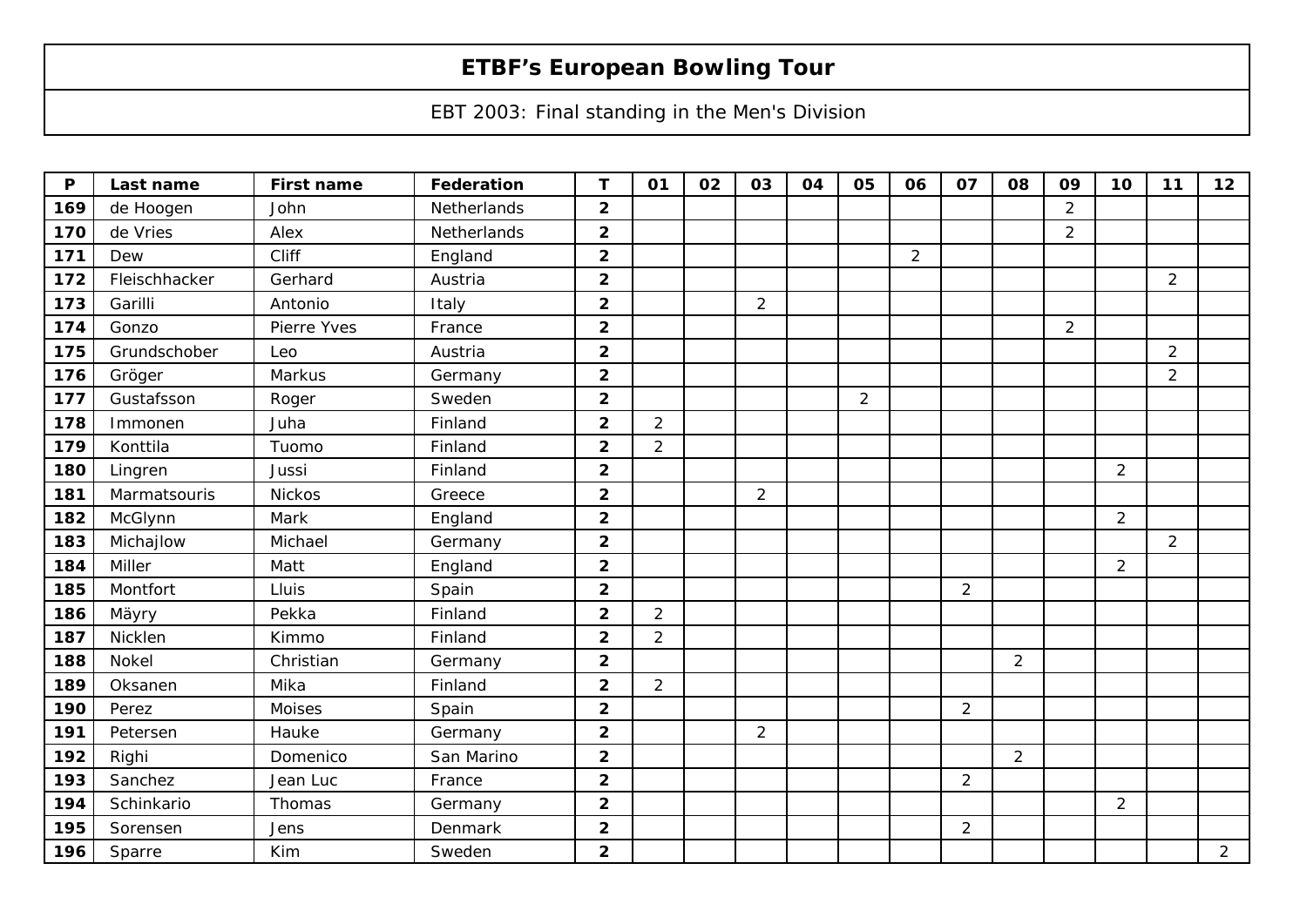| $\mathsf{P}$ | Last name    | First name   | Federation  | T              | 01           | 02             | 03           | 04             | 05           | 06           | 07             | 08           | 09           | 10           | 11           | 12           |
|--------------|--------------|--------------|-------------|----------------|--------------|----------------|--------------|----------------|--------------|--------------|----------------|--------------|--------------|--------------|--------------|--------------|
| 197          | Van Der Veen | Wim          | Netherlands | $\overline{2}$ |              | $\overline{2}$ |              |                |              |              |                |              |              |              |              |              |
| 198          | Velasco      | Carlos       | Spain       | $\overline{2}$ |              |                |              |                |              |              | $\overline{2}$ |              |              |              |              |              |
| 199          | Vääninen     | Tomi         | Finland     | $\overline{2}$ |              |                |              | $\overline{2}$ |              |              |                |              |              |              |              |              |
| 200          | Barkald      | Terje        | Norway      | $\mathbf{1}$   |              |                |              |                |              |              |                |              |              |              |              | $\mathbf{1}$ |
| 201          | Bernhard     | Oliver       | Germany     | $\mathbf 1$    |              |                |              |                |              |              |                |              |              |              | $\mathbf{1}$ |              |
| 202          | Bulegato     | Giuliano     | Italy       | 1              |              |                |              |                |              |              | $\mathbf{1}$   |              |              |              |              |              |
| 203          | Garcia       | Cornelio     | Denmark     | 1              |              |                |              |                |              |              |                | 1            |              |              |              |              |
| 204          | Grönmark     | Paavo        | Finland     | 1              | $\mathbf{1}$ |                |              |                |              |              |                |              |              |              |              |              |
| 205          | Hall         | <b>Steve</b> | England     | $\mathbf{1}$   |              |                |              |                |              |              |                |              |              | $\mathbf{1}$ |              |              |
| 206          | Hansen       | Søren        | Denmark     | $\mathbf{1}$   |              |                |              |                |              |              |                | $\mathbf{1}$ |              |              |              |              |
| 207          | Highgate     | <b>Neil</b>  | England     | $\mathbf 1$    |              |                |              |                |              |              |                |              |              | $\mathbf 1$  |              |              |
| 208          | Jansson      | Ulf          | Sweden      | $\mathbf 1$    |              |                |              | 1              |              |              |                |              |              |              |              |              |
| 209          | Lax          | Anti Pekka   | Finland     | 1              |              |                |              | 1              |              |              |                |              |              |              |              |              |
| 210          | Lenders      | Peter        | Netherlands | 1              |              |                |              |                |              |              |                |              | $\mathbf{1}$ |              |              |              |
| 211          | Lepistö      | Matti        | Finland     | $\mathbf 1$    | $\mathbf{1}$ |                |              |                |              |              |                |              |              |              |              |              |
| 212          | Ljung        | Peter        | Sweden      | 1              |              |                |              |                |              |              |                |              |              |              |              | $\mathbf{1}$ |
| 213          | Lubitz       | Benjamin     | Germany     | $\mathbf{1}$   |              |                |              |                |              | $\mathbf{1}$ |                |              |              |              |              |              |
| 214          | Maragos      | Leonidas     | Greece      | $\mathbf 1$    |              |                | $\mathbf{1}$ |                |              |              |                |              |              |              |              |              |
| 215          | Mol          | Roel         | Netherlands | $\mathbf{1}$   |              | $\mathbf{1}$   |              |                |              |              |                |              |              |              |              |              |
| 216          | Nurmilo      | Panu         | Finland     | $\mathbf 1$    |              |                |              | $\mathbf{1}$   |              |              |                |              |              |              |              |              |
| 217          | Olofsson     | Roger        | Sweden      | 1              |              |                |              |                |              | $\mathbf{1}$ |                |              |              |              |              |              |
| 218          | Olsen        | Stian        | Norway      | 1              |              |                | $\mathbf{1}$ |                |              |              |                |              |              |              |              |              |
| 219          | Olsson       | Mats         | Sweden      | 1              |              |                |              |                | $\mathbf{1}$ |              |                |              |              |              |              |              |
| 220          | Pascual      | Erwin        | Spain       | $\mathbf{1}$   |              |                |              |                |              |              | $\mathbf{1}$   |              |              |              |              |              |
| 221          | Punessen     | Harald       | Germany     | 1              |              |                |              |                |              |              |                |              | $\mathbf{1}$ |              |              |              |
| 222          | Ravez        | Jimmy        | Belgium     | $\mathbf{1}$   |              | $\mathbf{1}$   |              |                |              |              |                |              |              |              |              |              |
| 223          | Rodriguez    | Francisco    | Spain       | 1              |              |                |              |                |              |              | $\mathbf{1}$   |              |              |              |              |              |
| 224          | Rosier       | Pierre       | France      | 1              |              | $\mathbf{1}$   |              |                |              |              |                |              |              |              |              |              |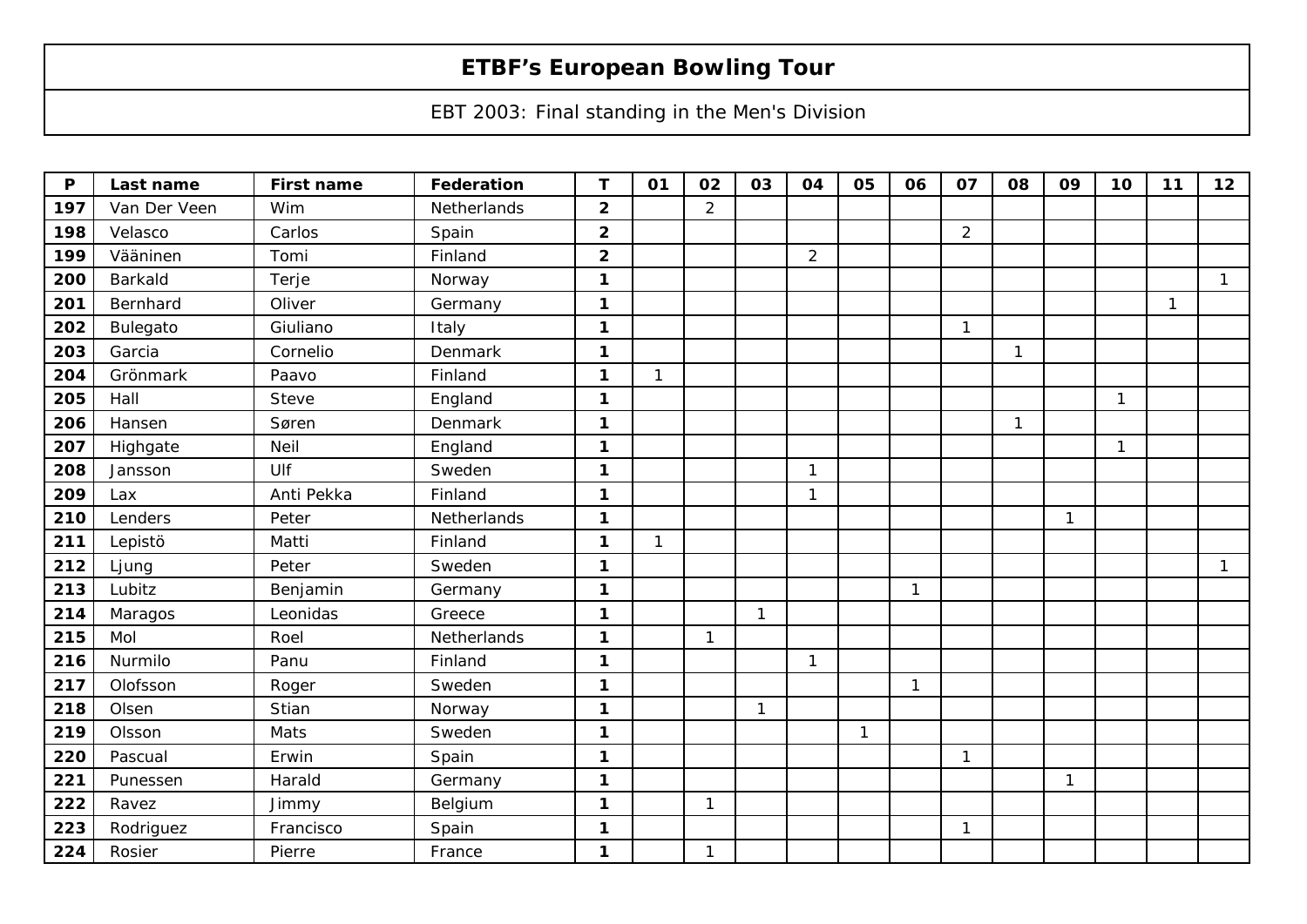| P   | Last name     | First name | Federation         | 01                       | 02 | 03 | 04 | 05 | 06 | 07 | 08 | 09 | 10 | 11 | 12 |
|-----|---------------|------------|--------------------|--------------------------|----|----|----|----|----|----|----|----|----|----|----|
| 225 | Sainio        | Peter      | Sweden             |                          |    |    |    |    |    |    |    |    |    |    |    |
| 226 | Schröder      | Nikolai    | Austria            |                          |    |    |    |    |    |    |    |    |    |    |    |
| 227 | Smith         | Tony       | England            |                          |    |    |    |    |    |    |    |    |    |    |    |
| 228 | Triulci       | Andrea     | Italy              |                          |    |    |    |    |    |    |    |    |    |    |    |
| 229 | Turtiainen    | Jussi      | Finland            | ◢                        |    |    |    |    |    |    |    |    |    |    |    |
| 230 | Vaisman       | Alan       | Israel             |                          |    |    |    |    |    |    |    |    |    |    |    |
| 231 | van de Heuvel | Menno      | <b>Netherlands</b> |                          |    |    |    |    |    |    |    |    |    |    |    |
| 232 | Van Zeist     | Ron        | <b>Netherlands</b> |                          |    |    |    |    |    |    |    |    |    |    |    |
| 233 | Villman       | Vesa       | Finland            | $\overline{\phantom{a}}$ |    |    |    |    |    |    |    |    |    |    |    |
| 234 | Wedin         | Björn      | Sweden             |                          |    |    |    |    |    |    |    |    |    |    |    |
| 235 | Wikstrom      | Ove        | Sweden             |                          |    |    |    |    |    |    |    |    |    |    |    |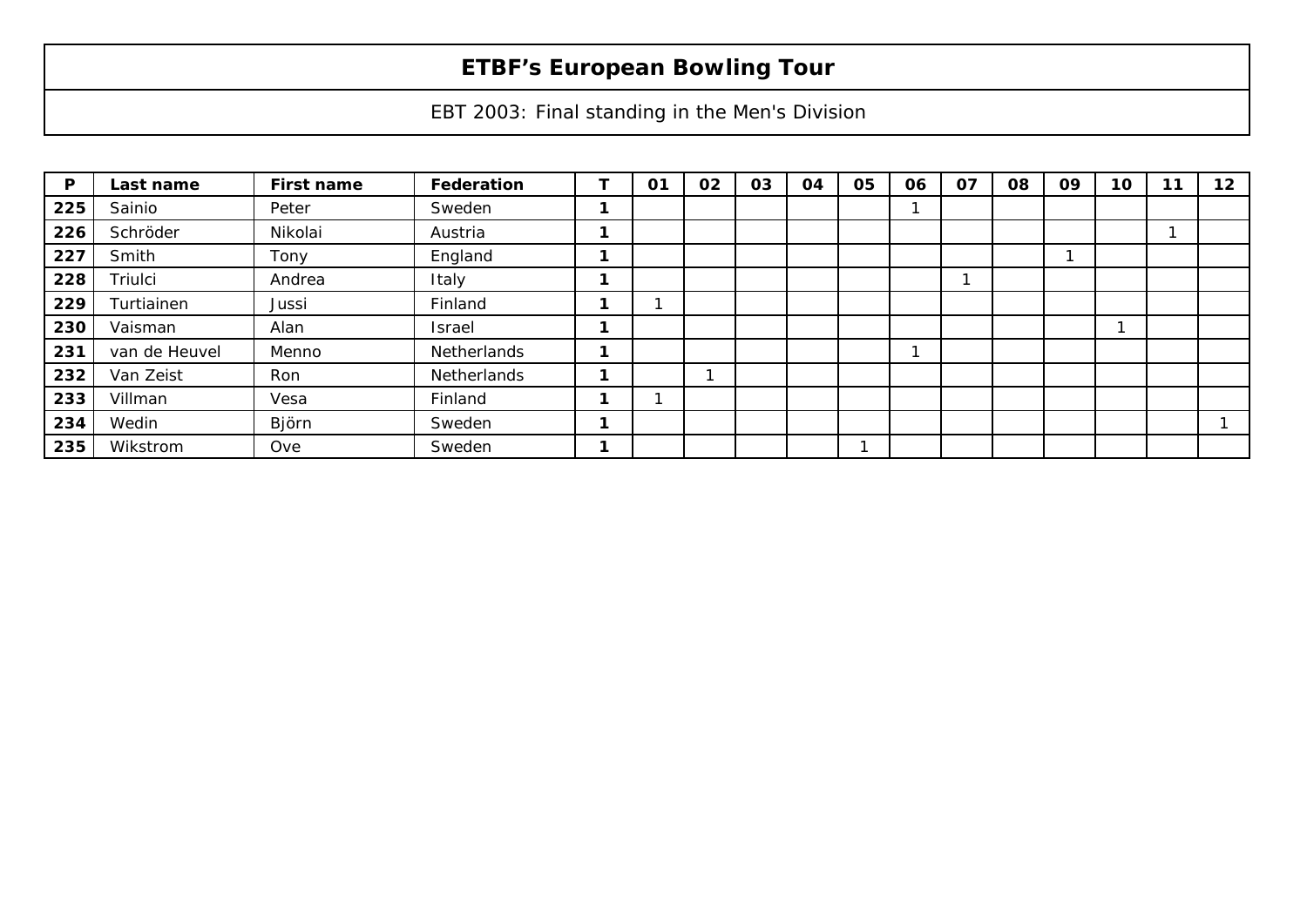#### **Ballmaster Open / Finland**

| Pos.                     | <b>Points</b>           | Last name    | <b>First name</b> | Federation |
|--------------------------|-------------------------|--------------|-------------------|------------|
| 1                        | 30                      | Lintilä      | Lasse             | Finland    |
| $\overline{2}$           | 21                      | Kuossari     | Jouko             | Finland    |
| $\overline{3}$           | 18                      | Yngström     | Stefan            | Sweden     |
| $\overline{\mathcal{A}}$ | 15                      | Virtanen     | Kai               | Finland    |
| $\overline{5}$           | 12                      | <b>Blixt</b> | Martin            | Sweden     |
| 6                        | 10                      | Mannonen     | Petri             | Finland    |
| $\overline{7}$           | 6                       | Öhman        | Anders            | Sweden     |
| 8                        | 6                       | Torgersen    | Tore              | Norway     |
| $\overline{9}$           | 6                       | Heinilä      | Sami              | Finland    |
| 10                       | 5                       | Luoto        | Sami              | Finland    |
| 11                       | $\overline{5}$          | Saarni       | Marko             | Finland    |
| 12                       | $\overline{5}$          | Siltala      | Kai               | Finland    |
| 13                       | $\overline{4}$          | Pedersen     | Geir              | Norway     |
| 14                       | $\overline{4}$          | Huolman      | Joonas            | Finland    |
| 15                       | $\overline{4}$          | Kallio       | Juuso             | Finland    |
| 16                       | $\overline{4}$          | Luoto        | Mika              | Finland    |
| 17                       | $\overline{\mathbf{4}}$ | Salonen      | Petteri           | Finland    |
| 18                       | $\overline{3}$          | Palermaa     | Osku              | Finland    |
| 19                       | $\overline{3}$          | Krämer       | Michael           | Germany    |
| 20                       | $\overline{3}$          | Raatikainen  | Teemu             | Finland    |
| $\overline{21}$          | $\overline{3}$          | Uotila       | Pasi              | Finland    |
| 22                       | $\overline{3}$          | Ratia        | Jari              | Finland    |
| 23                       | $\overline{2}$          | Mäyry        | Pekka             | Finland    |
| $\overline{24}$          | $\overline{2}$          | Oksanen      | Mika              | Finland    |
| $\overline{25}$          | $\overline{2}$          | Immonen      | Juha              | Finland    |
| 26                       | $\overline{2}$          | Nicklen      | Kimmo             | Finland    |
| 27                       | $\overline{2}$          | Konttila     | Tuomo             | Finland    |
| 28                       | 1                       | Grönmark     | Paavo             | Finland    |
| 29                       | 1                       | Villman      | Vesa              | Finland    |
| 30                       | $\mathbf{1}$            | Lepistö      | Matti             | Finland    |
| 31                       | $\mathbf{1}$            | Turtiainen   | Jussi             | Finland    |
| 32                       | 1                       | Konsteri     | Sami              | Finland    |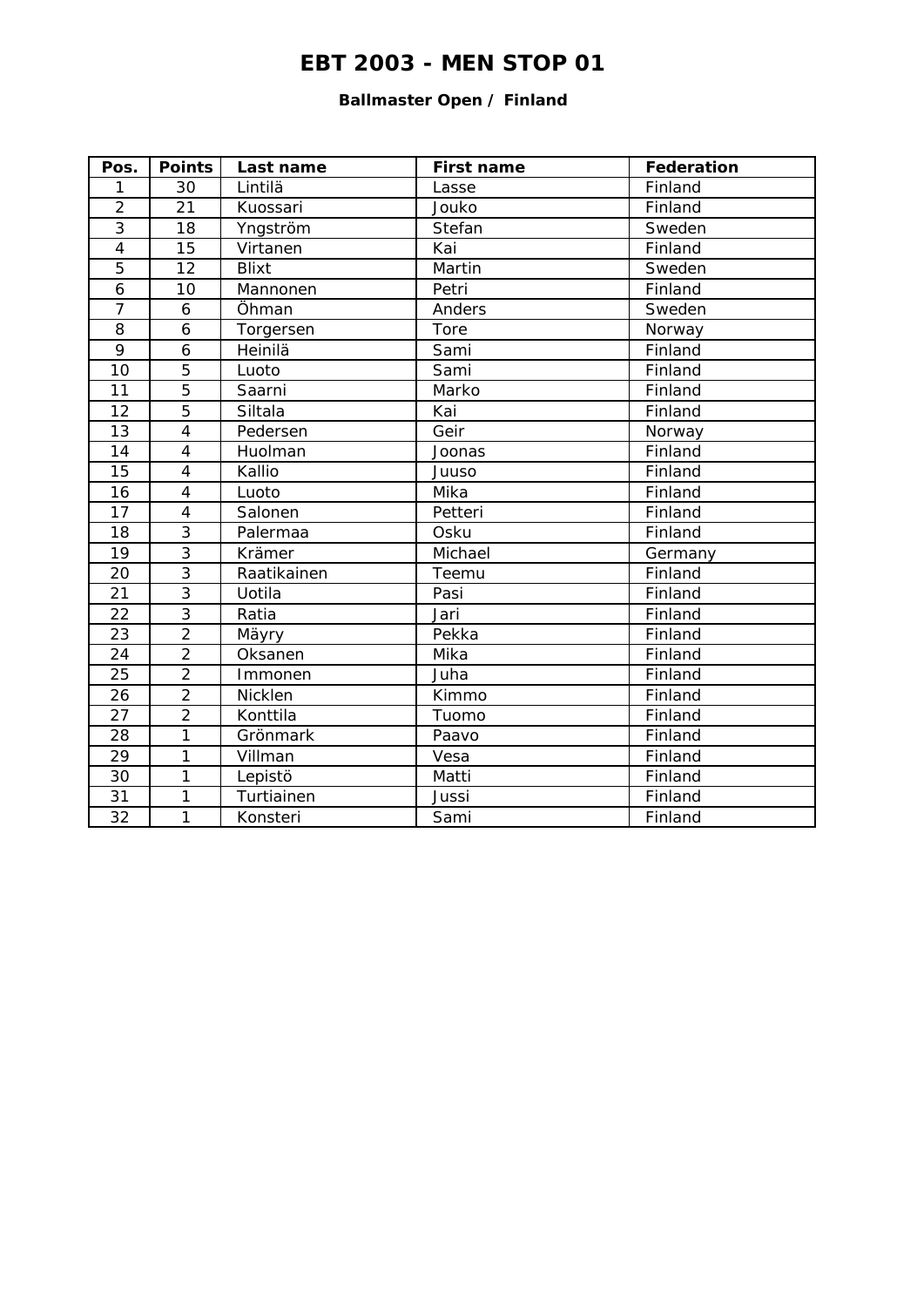#### **6th Brunswick Open / France**

| Pos.                    | <b>Points</b>            | Last name     | <b>First name</b> | Federation  |
|-------------------------|--------------------------|---------------|-------------------|-------------|
| 1                       | 30                       | Verbruggen    | Gery              | Belgium     |
| $\overline{2}$          | 21                       | Scammell      | Phill             | England     |
| $\overline{3}$          | 18                       | Froggat       | <b>Nick</b>       | England     |
| $\overline{\mathbf{4}}$ | 15                       | Spada         | Amadeo            | Italy       |
| $\overline{5}$          | $\overline{12}$          | Greulich      | Karl Peter        | Germany     |
| 6                       | 10                       | Verboon       | Remco             | Netherlands |
| $\overline{7}$          | 6                        | Mantovani     | Luca              | Italy       |
| 8                       | 6                        | Uotila        | Pasi              | Finland     |
| $\overline{9}$          | 6                        | Sacco         | Francois          | France      |
| 10                      | $\overline{5}$           | Bleijenberg   | Arjan             | Netherlands |
| 11                      | $\overline{5}$           | Van Baest     | Geert-Jan         | Netherlands |
| 12                      | $\overline{5}$           | Van Damme     | Chris             | Belgium     |
| 13                      | $\overline{\mathcal{A}}$ | Lapp          | Peter             | Germany     |
| 14                      | $\overline{\mathbf{4}}$  | Marin         | Jean Marc         | France      |
| 15                      | $\overline{4}$           | Luers         | Peer              | Germany     |
| 16                      | $\overline{\mathbf{4}}$  | Gastmans      | <b>Steve</b>      | Belgium     |
| 17                      | $\overline{\mathbf{4}}$  | <b>Blixt</b>  | Martin            | Sweden      |
| 18                      | 3                        | Dennechaud    | Thomas            | Germany     |
| 19                      | $\overline{3}$           | <b>Stride</b> | Daniel            | England     |
| 20                      | $\overline{3}$           | Meyer         | Ralph             | Germany     |
| 21                      | $\overline{3}$           | Horne         | Barry             | Germany     |
| 22                      | $\overline{3}$           | Nicolas       | Alain             | France      |
| 23                      | $\overline{2}$           | Van Der Veen  | Wim               | Netherlands |
| 24                      | $\overline{2}$           | Knopp         | Peter             | Germany     |
| $\overline{25}$         | $\overline{2}$           | Heinila       | Sami              | Finland     |
| 26                      | $\overline{2}$           | Boyer         | Baptiste          | France      |
| 27                      | $\overline{2}$           | Lebon         | J Marc            | France      |
| 28                      | 1                        | Ravez         | Jimmy             | Belgium     |
| 29                      | 1                        | <b>Ross</b>   | Mickael           | England     |
| 30                      | 1                        | Rosier        | Pierre            | France      |
| 31                      | 1                        | Mol           | Roel              | Netherlands |
| 32                      | 1                        | Van Zeist     | Ron               | Netherlands |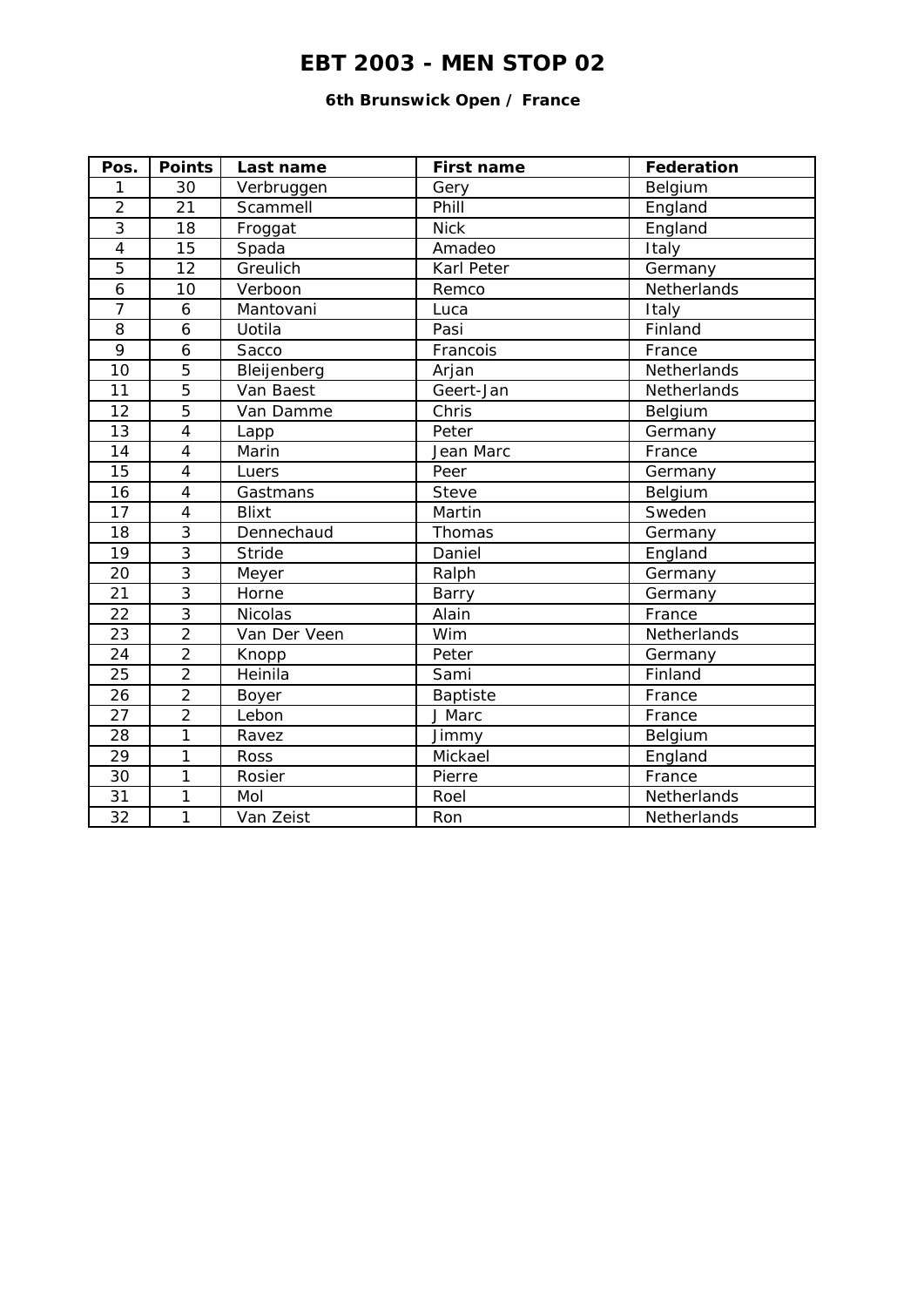#### **Athens Brunswick Open / Greece**

| Pos.                     | <b>Points</b>           | Last name       | <b>First name</b> | Federation     |
|--------------------------|-------------------------|-----------------|-------------------|----------------|
| 1                        | 30                      | Thomsen         | <b>Bjarne</b>     | Denmark        |
| $\overline{2}$           | 21                      | Van damme       | Chris             | Belgium        |
| $\overline{3}$           | 18                      | Froggat         | <b>Nick</b>       | England        |
| $\overline{\mathcal{L}}$ | 15                      | Spada           | Amadeo            | Italy          |
| 5                        | 12                      | Parasakis       | <b>Stavros</b>    | Greece         |
| 6                        | 10                      | Pachoulis       | Vrettos           | Greece         |
| $\overline{7}$           | 6                       | Verbruggen      | Gery              | Belgium        |
| 8                        | 6                       | Pedersen        | Geir O            | Norway         |
| 9                        | 6                       | Braendeskov     | Mikael            | <b>Denmark</b> |
| 10                       | 5                       | Åhlen           | Peter             | Sweden         |
| 11                       | $\overline{5}$          | Nickel          | Jens              | Germany        |
| 12                       | $\overline{5}$          | Karetsos        | <b>Dimitrios</b>  | Greece         |
| 13                       | $\overline{\mathbf{4}}$ | Grekas          | George            | Greece         |
| 14                       | $\overline{\mathbf{4}}$ | Moor            | Paul              | England        |
| 15                       | $\overline{4}$          | Greulich        | Karl Peter        | Germany        |
| $\overline{16}$          | $\overline{\mathbf{4}}$ | Guenther        | Kai               | Germany        |
| 17                       | $\overline{4}$          | Kramer          | Michael           | Germany        |
| 18                       | $\overline{3}$          | Heinila         | Sami              | Finland        |
| 19                       | $\overline{3}$          | <b>Tzounis</b>  | Alex              | Greece         |
| 20                       | $\overline{3}$          | <b>Mertiris</b> | Joseph            | Greece         |
| $\overline{21}$          | $\overline{3}$          | Lislien         | Oli Johnni        | Norway         |
| 22                       | $\overline{3}$          | Gaebler         | <b>Tobias</b>     | Germany        |
| 23                       | $\overline{2}$          | Carlsson        | Göran             | Sweden         |
| $\overline{24}$          | $\overline{2}$          | Petersen        | Hauke             | Germany        |
| $\overline{25}$          | $\overline{2}$          | <b>Boscatto</b> | Roberto           | Italy          |
| 26                       | $\overline{2}$          | Garilli         | Antonio           | Italy          |
| 27                       | $\overline{2}$          | Marmatsouris    | <b>Nickos</b>     | Greece         |
| 28                       | 1                       | Knopp           | Peter             | Germany        |
| 29                       | 1                       | Van eyken       | Yves              | Belgium        |
| 30                       | $\mathbf{1}$            | Maragos         | Leonidas          | Greece         |
| 31                       | 1                       | Olsen           | Stian             | Norway         |
| 32                       | 1                       | Wozny           | Martin            | Denmark        |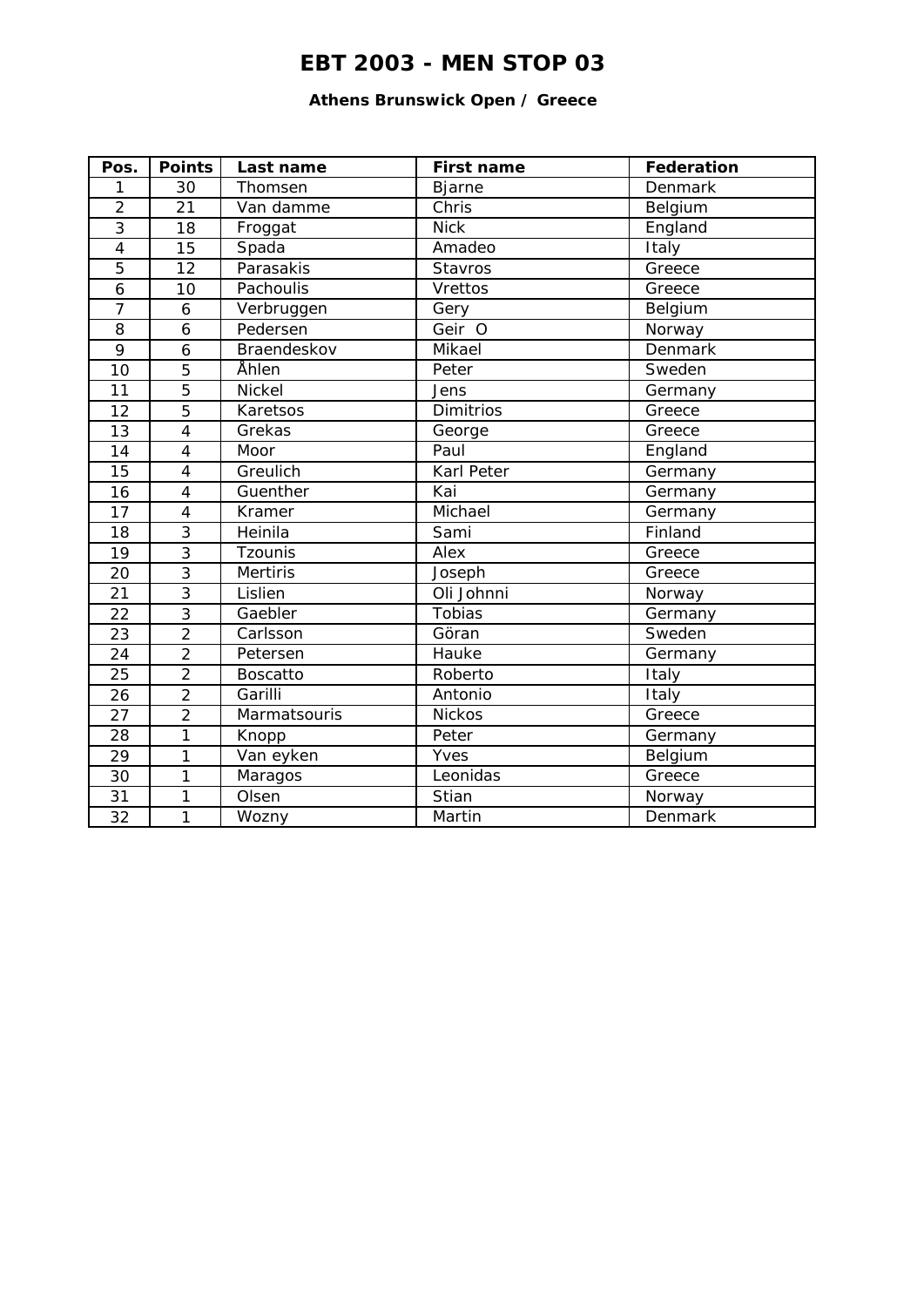### **Sweden Les Lion Cup 2003 / Sweden**

| Pos.            | <b>Points</b>           | Last name   | <b>First name</b> | Federation |
|-----------------|-------------------------|-------------|-------------------|------------|
| 1               | 30                      | Hellström   | Peter             | Sweden     |
| $\overline{a}$  | 21                      | Uotila      | Pasi              | Finland    |
| $\overline{3}$  | 18                      | Konsteri    | Sami              | Finland    |
| 4               | 15                      | Eriksson    | Marcus            | Sweden     |
| 5               | 12                      | Verbruggen  | Gerry             | Belgium    |
| 6               | 10                      | Mälman      | Johan             | Sweden     |
| $\overline{7}$  | 6                       | Haugen      | Kim               | Norway     |
| 8               | 6                       | Lehtonen    | Kimmo             | Finland    |
| 9               | 6                       | Mannonen    | Petri             | Finland    |
| 10              | 5                       | Öhman       | Anders            | Sweden     |
| 11              | $\overline{5}$          | Halme       | Ari               | Finland    |
| 12              | $\overline{5}$          | Åhlen       | Peter             | Sweden     |
| 13              | $\overline{\mathbf{4}}$ | Mack        | Tim               | Sweden     |
| 14              | $\overline{\mathbf{4}}$ | Appelberg   | Fredrik           | Sweden     |
| 15              | $\overline{4}$          | Wilander    | Dennie            | Sweden     |
| $\overline{16}$ | $\overline{4}$          | Wall        | John              | Sweden     |
| 17              | $\overline{4}$          | Braendeskov | Mikael            | Denmark    |
| 18              | $\overline{3}$          | Holmberg    | Tomas             | Sweden     |
| 19              | $\overline{3}$          | Eriksson    | Peter             | Sweden     |
| 20              | $\overline{3}$          | Ratia       | Jari              | Finland    |
| 21              | $\overline{3}$          | Gauffin     | Claes             | Sweden     |
| 22              | $\overline{3}$          | Hansen      | Petter            | Norway     |
| 23              | $\overline{2}$          | Leandersson | Tomas             | Sweden     |
| $\overline{24}$ | $\overline{2}$          | Luoto       | Mika              | Finland    |
| 25              | $\overline{2}$          | Wozny       | Martin            | Denmark    |
| 26              | $\overline{2}$          | Andersin    | Erik              | Sweden     |
| 27              | $\overline{2}$          | Vääninen    | Tomi              | Finland    |
| 28              | 1                       | Lax         | Anti Pekka        | Finland    |
| 29              | 1                       | Nurmilo     | Panu              | Finland    |
| 30              | 1                       | Jansson     | Ulf               | Sweden     |
| 31              | 1                       | Andersson   | Magnus            | Sweden     |
| 32              | 1                       | Blixt       | Martin            | Sweden     |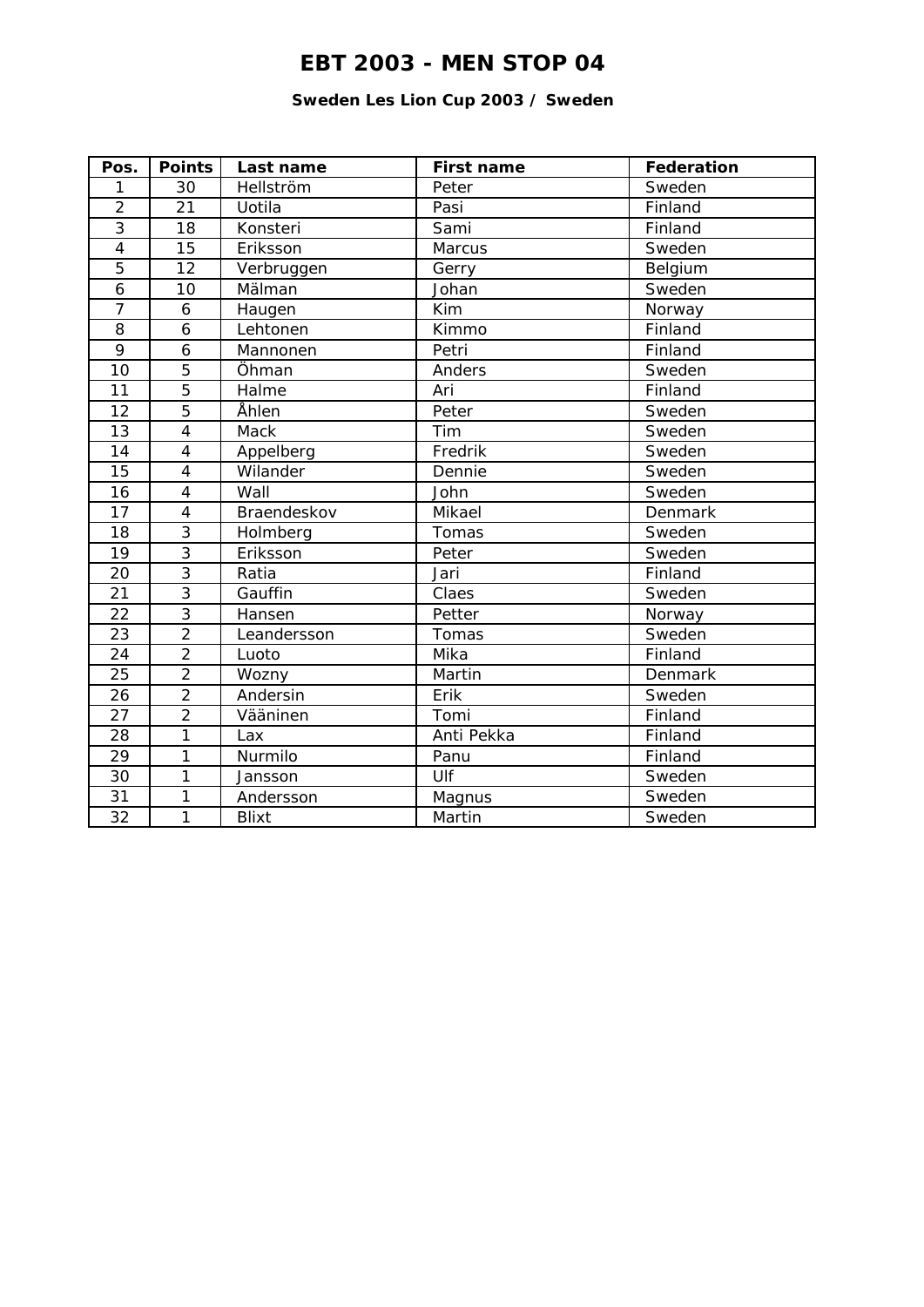### **Aalborg International 2003 / Denmark**

| Pos.            | <b>Points</b>            | Last name     | First name    | Federation |
|-----------------|--------------------------|---------------|---------------|------------|
| 1               | 30                       | Hoffman       | Bill          | Sweden     |
| $\overline{2}$  | 21                       | Uotila        | Pasi          | Finland    |
| 3               | 18                       | Torgersen     | Tore          | Norway     |
| 4               | 15                       | Liltilä       | Lasse         | Finland    |
| $\overline{5}$  | $\overline{12}$          | Verbruggen    | Gery          | Belgium    |
| 6               | 10                       | Konsteri      | Sami          | Finland    |
| $\overline{7}$  | 6                        | Mannonen      | Petri         | Finland    |
| 8               | 6                        | Wozny         | Martin        | Denmark    |
| 9               | 6                        | Danielsson    | Christer      | Sweden     |
| 10              | 5                        | Agerbo        | Jesper        | Denmark    |
| 11              | $\overline{5}$           | Palermaa      | Osku          | Finland    |
| 12              | $\overline{5}$           | Diesener      | Thilo         | Germany    |
| 13              | $\overline{\mathcal{A}}$ | Ohman         | Anders        | Sweden     |
| 14              | $\overline{\mathbf{4}}$  | <b>Backe</b>  | Patrick       | Sweden     |
| 15              | $\overline{4}$           | Jansson       | Raymond       | Sweden     |
| 16              | $\overline{\mathbf{4}}$  | Luoto         | Mika          | Finland    |
| 17              | $\overline{\mathbf{4}}$  | Klujeff       | Henrik        | Denmark    |
| 18              | 3                        | Ahlen         | Peter         | Sweden     |
| 19              | $\overline{3}$           | Alix          | Yoan          | France     |
| 20              | $\overline{3}$           | Kemppainen    | Jouni         | Sweden     |
| 21              | $\overline{3}$           | Mack          | Tim           | Sweden     |
| 22              | $\overline{3}$           | <b>Bak</b>    | Niels Jakob   | Denmark    |
| 23              | $\overline{2}$           | Haugen        | Kim Asbjorn   | Norway     |
| 24              | $\overline{2}$           | Luoto         | Sami          | Finland    |
| $\overline{25}$ | $\overline{2}$           | Svensson      | Par           | Sweden     |
| 26              | $\overline{2}$           | Yngstrom      | Stefan        | Sweden     |
| 27              | $\overline{2}$           | Gustafsson    | Roger         | Sweden     |
| 28              | 1                        | <b>Nickel</b> | Jens          | Germany    |
| 29              | 1                        | Roos          | Mikael        | Sweden     |
| 30              | 1                        | Linderholm    | <b>Niklas</b> | Sweden     |
| 31              | 1                        | Wikstrom      | Ove           | Sweden     |
| 32              | 1                        | Olsson        | Mats          | Sweden     |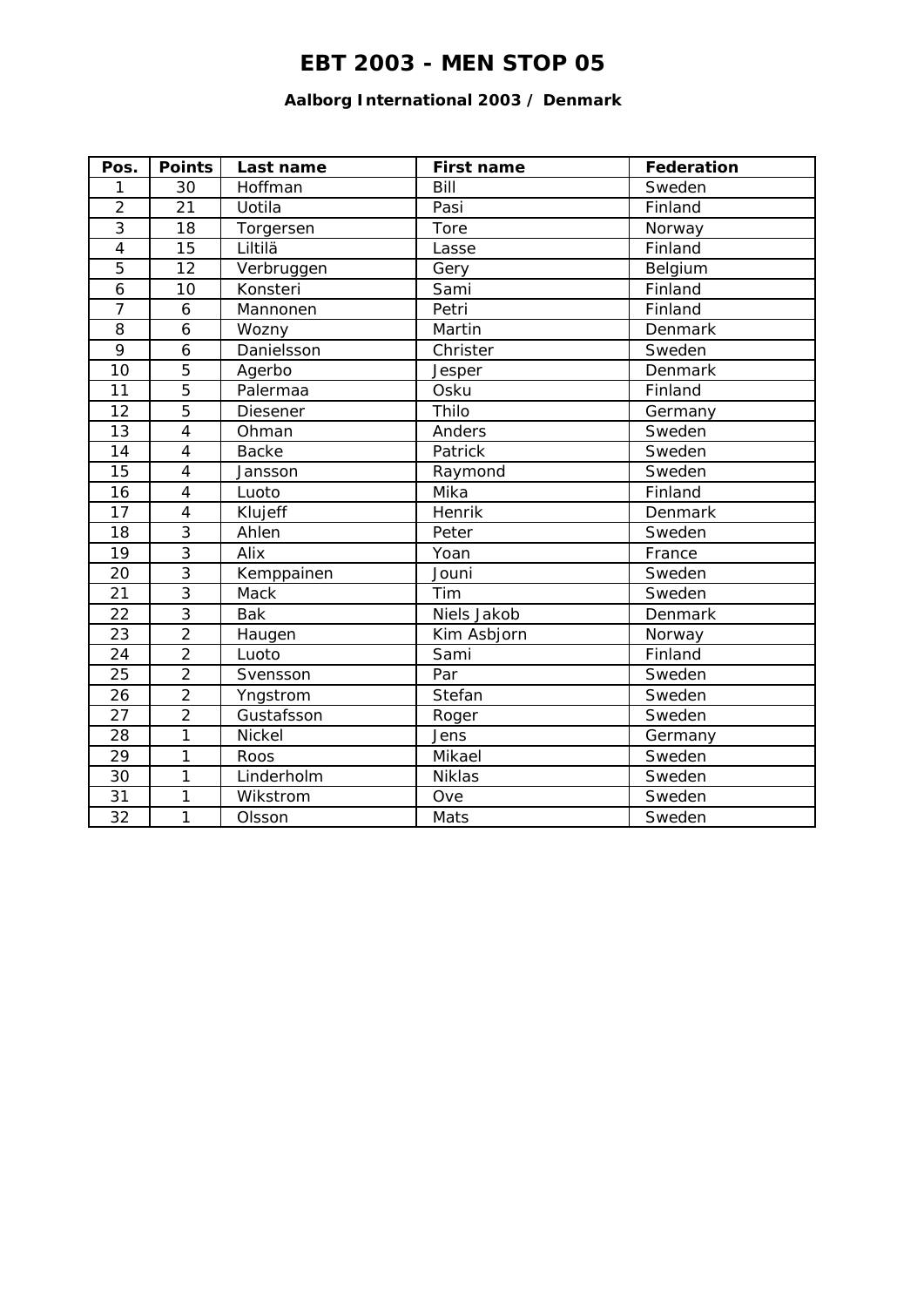### **Eden SuperBowl Malta Open / Malta**

| Pos.                     | <b>Points</b>           | Last name     | First name   | Federation    |
|--------------------------|-------------------------|---------------|--------------|---------------|
| 1                        | 30                      | Verbruggen    | Gery         | Belgium       |
| $\overline{a}$           | 21                      | Van Damme     | Chris        | Belgium       |
| $\overline{3}$           | 18                      | <b>Blixt</b>  | Martin       | Sweden        |
| $\overline{\mathcal{L}}$ | 15                      | Larsen        | Martin       | Sweden        |
| 5                        | 12                      | Froggatt      | <b>Nick</b>  | England       |
| 6                        | 10                      | Öhman         | Anders       | Sweden        |
| $\overline{7}$           | 6                       | Moor          | Paul         | England       |
| 8                        | 6                       | Karlsson      | Tobias       | Sweden        |
| 9                        | 6                       | Ohlrogge      | Holger       | Germany       |
| 10                       | $\overline{5}$          | Rabin         | Yahav        | <b>Israel</b> |
| 11                       | $\overline{5}$          | Malchiodi     | Mauro        | Italy         |
| 12                       | $\overline{5}$          | Sacco         | Francois     | France        |
| 13                       | $\overline{\mathbf{4}}$ | Faraglia      | Sam          | France        |
| 14                       | $\overline{\mathbf{4}}$ | Aviram        | <b>Or</b>    | Israel        |
| $\overline{15}$          | $\overline{4}$          | Andersson     | Robert       | Sweden        |
| $\overline{16}$          | $\overline{4}$          | van Eyken     | Yves         | Belgium       |
| 17                       | $\overline{4}$          | Torgersen     | Tore         | Norway        |
| 18                       | $\overline{3}$          | Geller        | Jonathan     | Israel        |
| 19                       | $\overline{3}$          | Spada         | Amadeo       | Italy         |
| 20                       | $\overline{3}$          | Hodge         | Keith        | England       |
| $\overline{21}$          | $\overline{3}$          | Lapp          | Peter        | Germany       |
| 22                       | $\overline{3}$          | Bijman        | Marco        | Netherlands   |
| 23                       | $\overline{2}$          | Pedersen      | Geir         | Norway        |
| $\overline{24}$          | $\overline{2}$          | Agerbo        | Jesper       | Denmark       |
| $\overline{25}$          | $\overline{2}$          | Conte         | Giuseppe     | Italy         |
| 26                       | $\overline{2}$          | Letchford     | <b>Steve</b> | England       |
| 27                       | $\overline{2}$          | Dew           | <b>Cliff</b> | England       |
| 28                       | $\mathbf{1}$            | Lubitz        | Benjamin     | Germany       |
| 29                       | 1                       | Bögehave      | Martin       | Denmark       |
| 30                       | 1                       | Sainio        | Peter        | Sweden        |
| 31                       | 1                       | van de Heuvel | Menno        | Netherlands   |
| 32                       | 1                       | Olofsson      | Roger        | Sweden        |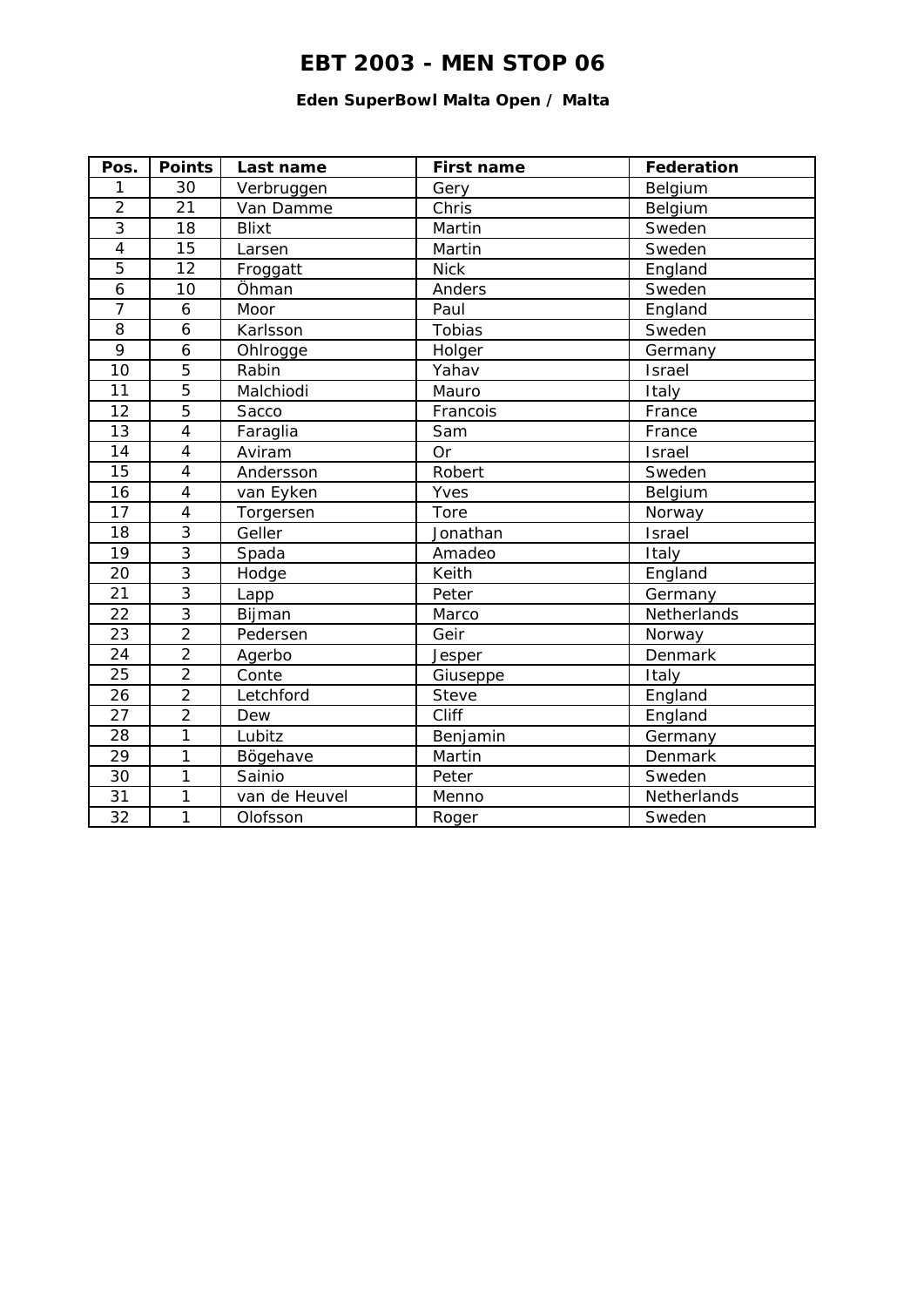#### **25 Trofeu Internacional Ciutat de Barcelona / Catalonia**

| Pos.                     | <b>Points</b>           | Last name       | <b>First name</b> | <b>Federation</b> |
|--------------------------|-------------------------|-----------------|-------------------|-------------------|
| 1                        | 30                      | Williams        | <b>Stuart</b>     | England           |
| $\overline{2}$           | 21                      | Froggatt        | <b>Nick</b>       | England           |
| $\overline{3}$           | 18                      | Ramonde         | Juan Camilo       | Spain             |
| $\overline{\mathcal{A}}$ | 15                      | Ovide           | Marcial           | Spain             |
| 5                        | 12                      | Verbruggen      | Gery              | Belgium           |
| 6                        | 10                      | Braendeskov     | Michael           | Denmark           |
| $\overline{7}$           | 6                       | Forestier       | Nicolas           | France            |
| 8                        | 6                       | Van Eyken       | Ives              | Belgium           |
| 9                        | 6                       | Rossi           | Federico          | Italy             |
| 10                       | $\overline{5}$          | Vaglia          | Vittorio          | Italy             |
| 11                       | $\overline{5}$          | De Munico       | Cristophe         | France            |
| 12                       | $\overline{5}$          | <b>Blixt</b>    | Martin            | Sweden            |
| 13                       | $\overline{4}$          | Moor            | Paul              | England           |
| 14                       | $\overline{4}$          | Spada           | Amadeo            | Italy             |
| 15                       | $\overline{4}$          | Frouvelle       | Serge             | France            |
| 16                       | 4                       | Ocando          | Melvin            | Spain             |
| 17                       | $\overline{\mathbf{4}}$ | Gozzo           | Alain             | France            |
| 18                       | $\overline{3}$          | Privat          | Philippe          | Switzerland       |
| 19                       | $\overline{3}$          | <b>Backe</b>    | Patric            | Sweden            |
| 20                       | $\overline{3}$          | Van Den Boogard | Ron               | Netherlands       |
| $\overline{21}$          | $\overline{3}$          | Wozny           | Martin            | Denmark           |
| 22                       | $\overline{3}$          | Soler           | Oscar             | Spain             |
| 23                       | $\overline{2}$          | Montfort        | Lluis             | Spain             |
| 24                       | $\overline{2}$          | Sorensen        | Jens              | Denmark           |
| $\overline{25}$          | $\overline{2}$          | Sanchez         | Jean Luc          | France            |
| 26                       | $\overline{2}$          | Velasco         | Carlos            | Spain             |
| 27                       | $\overline{2}$          | Perez           | Moises            | Spain             |
| 28                       | 1                       | Pascual         | Erwin             | Spain             |
| 29                       | 1                       | Triulci         | Andrea            | Italy             |
| 30                       | 1                       | Rodriguez       | Francisco         | Spain             |
| 31                       | 1                       | Pedersen        | Geir Olav         | Norway            |
| 32                       | 1                       | <b>Bulegato</b> | Giuliano          | Italy             |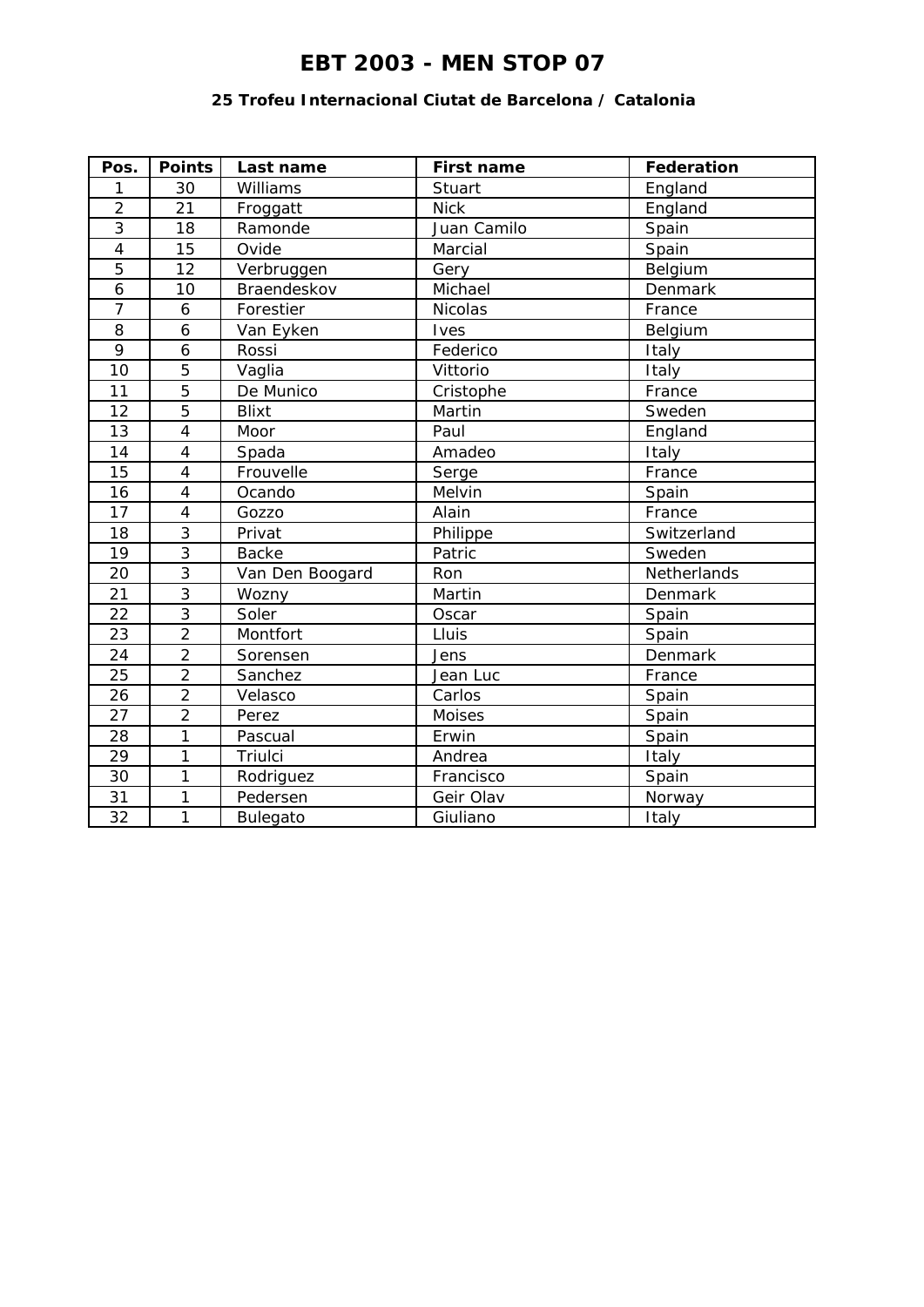#### **Danish Masters / Denmark**

| Pos.                     | <b>Points</b>           | Last name   | First name  | Federation |
|--------------------------|-------------------------|-------------|-------------|------------|
| 1                        | 30                      | Verbruggen  | Gery        | Belgium    |
| $\overline{2}$           | 21                      | Öhman       | Anders      | Sweden     |
| $\overline{3}$           | 18                      | Lintälä     | Lasse       | Finland    |
| $\overline{\mathcal{A}}$ | 15                      | Hahl        | Tom         | Finland    |
| 5                        | 12                      | Konsteri    | Sami        | Finland    |
| 6                        | 10                      | Brøndsted   | Kim         | Denmark    |
| $\overline{7}$           | 6                       | Leandersson | Tomas       | Sweden     |
| 8                        | 6                       | Spada       | Amedeo      | Italy      |
| $\overline{9}$           | 6                       | Manonnen    | Petri       | Finland    |
| 10                       | 5                       | Rossi       | Federico    | Italy      |
| 11                       | $\overline{5}$          | Moor        | Paul        | England    |
| 12                       | $\overline{5}$          | Grabowski   | Achim       | Germany    |
| 13                       | $\overline{\mathbf{4}}$ | Blixt       | Martin      | Sweden     |
| 14                       | $\overline{\mathbf{4}}$ | Pujol       | Bertrand    | France     |
| 15                       | $\overline{4}$          | Braendeskov | Mikael      | Denmark    |
| 16                       | $\overline{4}$          | Luoto       | Sami        | Finland    |
| 17                       | $\overline{\mathbf{4}}$ | Hansen      | Petter      | Norway     |
| 18                       | $\overline{3}$          | Hansen      | Anders      | Denmark    |
| 19                       | $\overline{3}$          | Eide        | Per Kr.     | Norway     |
| 20                       | $\overline{3}$          | Andersson   | Robert      | Sweden     |
| 21                       | $\overline{3}$          | Zabel       | Manfred     | Germany    |
| 22                       | $\overline{3}$          | Fransson    | Tony        | Sweden     |
| 23                       | $\overline{2}$          | Domenico    | Righi       | San Marino |
| 24                       | $\overline{2}$          | Nokel       | Christian   | Germany    |
| 25                       | $\overline{2}$          | Luoto       | Mika        | Finland    |
| 26                       | $\overline{2}$          | Salonen     | Petteri     | Finland    |
| 27                       | $\overline{2}$          | Carlsson    | Göran       | Sweden     |
| 28                       | 1                       | Günther     | Kai         | Germany    |
| 29                       | 1                       | Forestier   | Nicolas     | France     |
| 30                       | 1                       | Froggatt    | <b>Nick</b> | England    |
| 31                       | 1                       | Hansen      | Søren       | Denmark    |
| 32                       | 1                       | Garcia      | Cornelio    | Denmark    |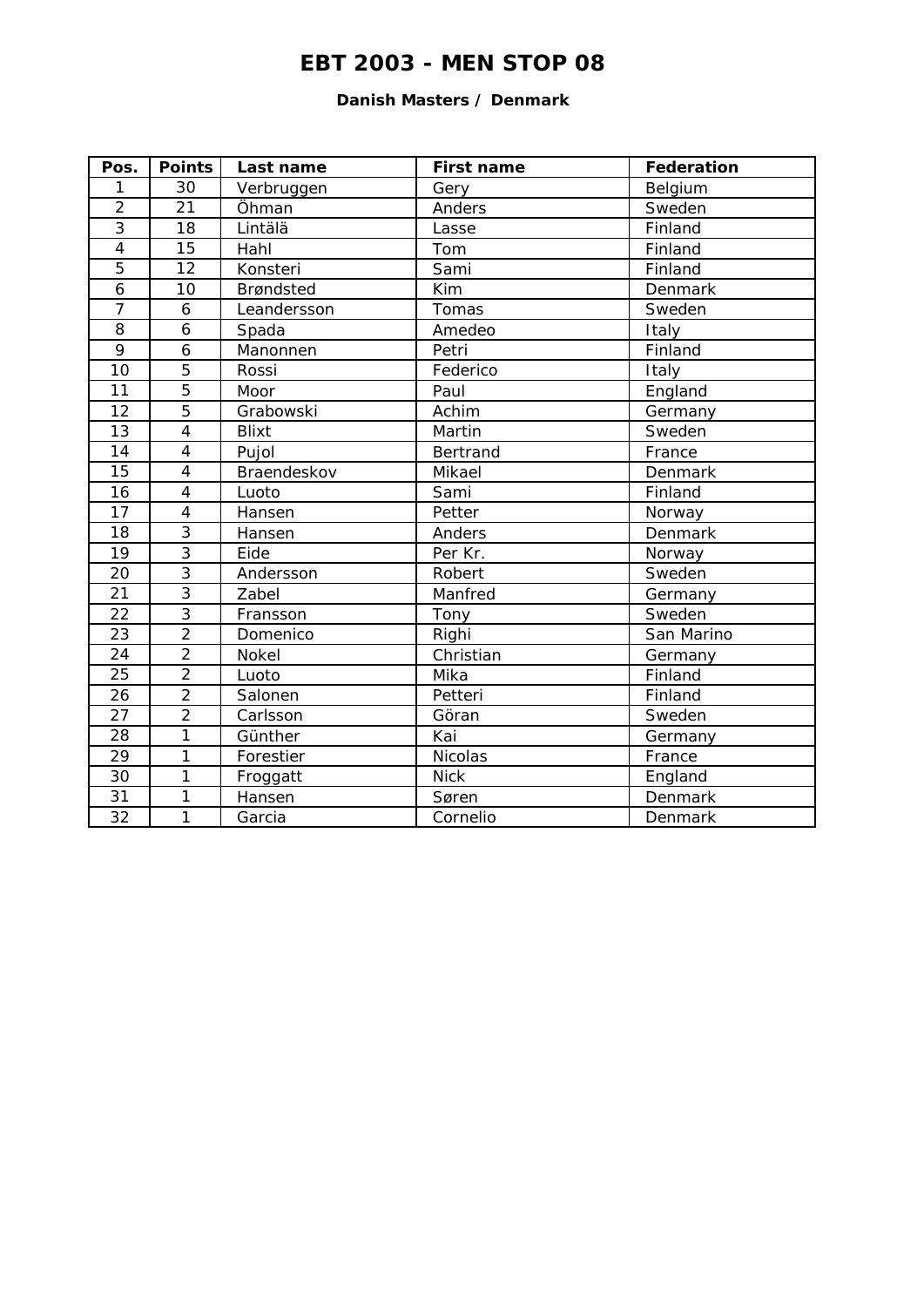### **Dutch Brunswick Open 2003 / Netherlands**

| Pos.                     | <b>Points</b>           | Last name     | <b>First name</b> | <b>Federation</b> |
|--------------------------|-------------------------|---------------|-------------------|-------------------|
| 1                        | 30                      | van de Bosch  | Marcel            | Netherlands       |
| $\overline{a}$           | 21                      | Torgersen     | Tore              | Norway            |
| 3                        | 18                      | Nickel        | Jens              | Germany           |
| $\overline{\mathcal{A}}$ | 15                      | Verboon       | Remco             | Netherlands       |
| 5                        | 12                      | Letchford     | <b>Steve</b>      | England           |
| $\overline{6}$           | 10                      | Kok           | Eric              | Netherlands       |
| $\overline{7}$           | 6                       | van Baest     | Geert Jan         | Netherlands       |
| 8                        | 6                       | Grabowac      | Michael           | Germany           |
| 9                        | 6                       | Frogget       | <b>Nick</b>       | England           |
| 10                       | $\overline{5}$          | Veerdonk      | Patrick           | Netherlands       |
| 11                       | $\overline{5}$          | Gabler        | Tobias            | Germany           |
| 12                       | $\overline{5}$          | Malchiodi     | Mauro             | Italy             |
| 13                       | $\overline{4}$          | Dreyer        | <b>Dirk</b>       | Germany           |
| 14                       | $\overline{\mathbf{4}}$ | Groen         | Erwin             | Netherlands       |
| 15                       | $\overline{4}$          | v. Damme      | Yves              | Belgium           |
| $\overline{16}$          | $\overline{4}$          | Nicolas       | Alain             | France            |
| 17                       | $\overline{4}$          | Greulich      | Carlo             | Germany           |
| 18                       | $\overline{3}$          | Vaneiken      | Yves              | Belgium           |
| 19                       | $\overline{3}$          | <b>Ross</b>   | Mike              | England           |
| 20                       | $\overline{3}$          | Spada         | Amadeo            | Italy             |
| 21                       | $\overline{3}$          | Lebon         | Jean Marc         | France            |
| 22                       | $\overline{3}$          | <b>Smits</b>  | Peter             | Netherlands       |
| 23                       | $\overline{2}$          | de Vries      | Alex              | Netherlands       |
| $\overline{24}$          | $\overline{2}$          | Sacco         | Francois          | France            |
| 25                       | $\overline{2}$          | Gonzo         | Pierre Yves       | France            |
| 26                       | $\overline{2}$          | Thienpondt    | <b>Nico</b>       | Netherlands       |
| 27                       | $\overline{2}$          | de Hoogen     | John              | Netherlands       |
| 28                       | $\mathbf{1}$            | <b>Stride</b> | Daniel            | England           |
| 29                       | 1                       | Smith         | Tony              | England           |
| 30                       | 1                       | Punessen      | Harald            | Germany           |
| 31                       | 1                       | v.d. Bogaard  | Ron               | Netherlands       |
| 32                       | 1                       | Lenders       | Peter             | Netherlands       |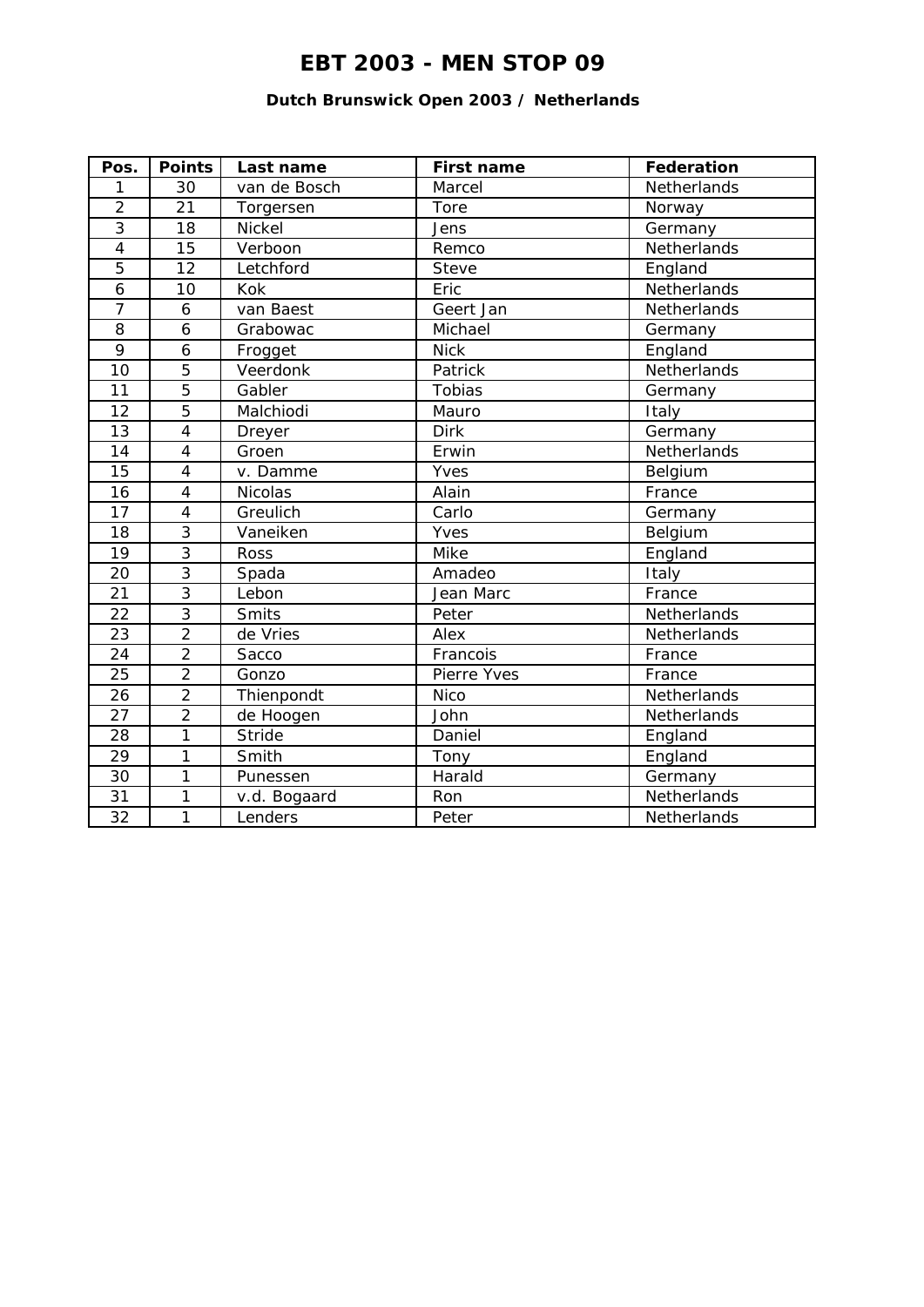### **British Open Championships / England**

| Pos.                     | <b>Points</b>            | Last name      | <b>First name</b> | Federation  |
|--------------------------|--------------------------|----------------|-------------------|-------------|
| 1                        | 30                       | Froggatt       | <b>Nick</b>       | England     |
| $\overline{a}$           | 21                       | Moor           | Paul              | England     |
| $\overline{3}$           | 18                       | Evans          | Paul              | England     |
| $\overline{\mathcal{A}}$ | 15                       | <b>Smits</b>   | Peter             | Netherlands |
| 5                        | 12                       | Raatikainen    | Teemu             | Finland     |
| 6                        | 10                       | Devlin         | Leon              | England     |
| $\overline{7}$           | 6                        | Anselmo        | Keith             | England     |
| 8                        | 6                        | <b>Stride</b>  | Daniel            | England     |
| 9                        | 6                        | Scammell       | Phil              | England     |
| 10                       | $\overline{5}$           | Greenall       | Wayne             | England     |
| 11                       | $\overline{5}$           | Parker         | Dave              | England     |
| 12                       | $\overline{5}$           | <b>Kreis</b>   | Bernd             | Germany     |
| 13                       | $\overline{\mathbf{4}}$  | Uotila         | Pasi              | Finland     |
| 14                       | $\overline{4}$           | <b>Staples</b> | Tont              | England     |
| 15                       | $\overline{4}$           | Sydow          | Ralf              | Germany     |
| 16                       | $\overline{\mathbf{4}}$  | Letchford      | <b>Steve</b>      | England     |
| 17                       | $\overline{\mathcal{A}}$ | Williams       | <b>Stuart</b>     | England     |
| 18                       | $\overline{3}$           | Finch          | Wayne             | England     |
| 19                       | $\overline{3}$           | Bai            | Michael           | Denmark     |
| 20                       | $\overline{3}$           | McArdle        | Paul              | England     |
| 21                       | $\overline{3}$           | <b>Ellis</b>   | Craig             | England     |
| 22                       | $\overline{3}$           | Haw            | Kevin             | England     |
| 23                       | $\overline{2}$           | Cheong         | Ricky             | England     |
| $\overline{24}$          | $\overline{2}$           | Schinkario     | Thomas            | Germany     |
| 25                       | $\overline{2}$           | Miller         | Matt              | England     |
| 26                       | $\overline{2}$           | Lingren        | Jussi             | Finland     |
| 27                       | $\overline{2}$           | McGlynn        | Mark              | England     |
| 28                       | $\mathbf{1}$             | Hall           | <b>Steve</b>      | England     |
| 29                       | 1                        | Sassen         | Michael           | Netherlands |
| 30                       | 1                        | Ratia          | Jari              | Finland     |
| 31                       | 1                        | Vaisman        | Alan              | Israel      |
| 32                       | 1                        | Highgate       | Neil              | England     |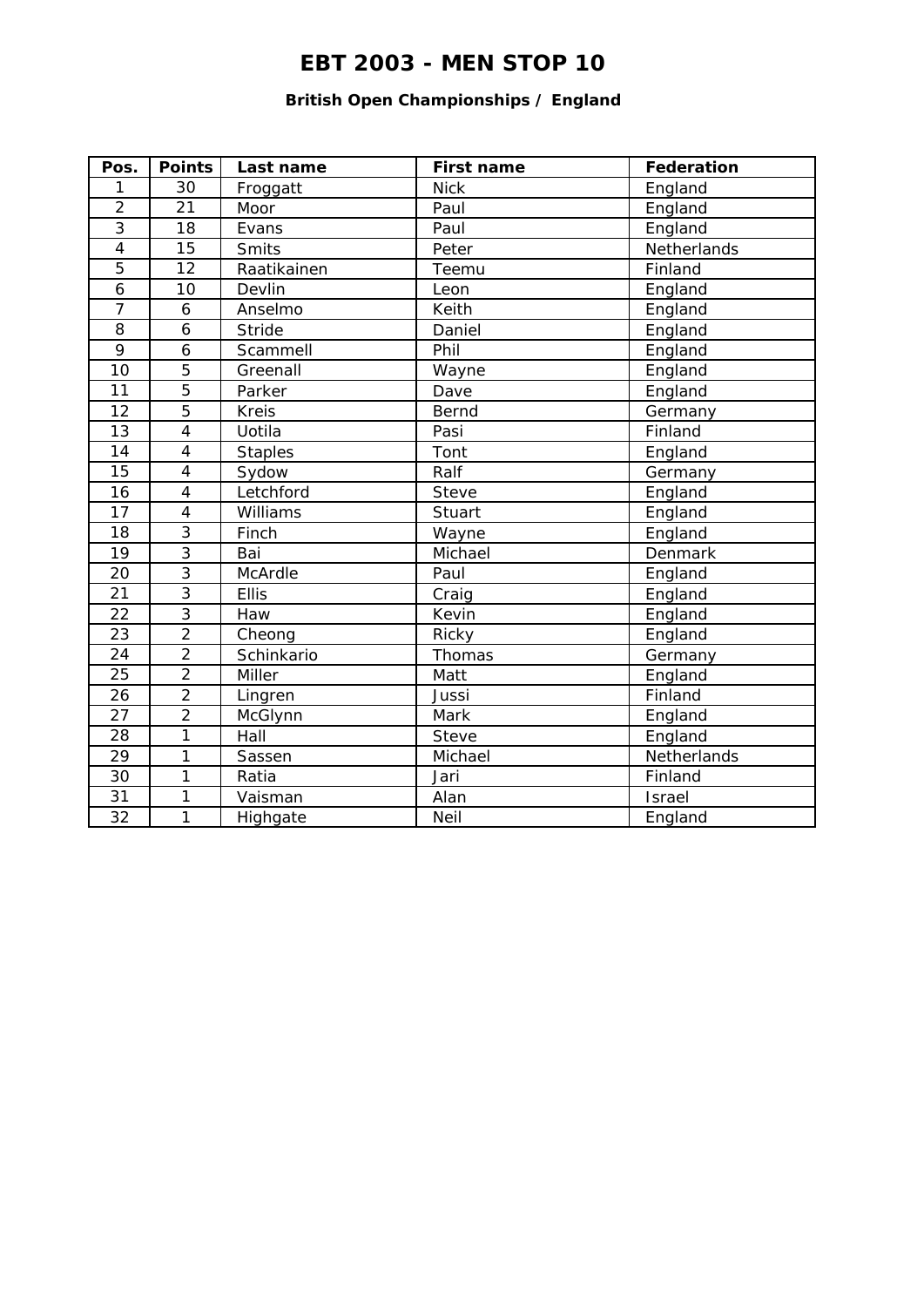### **Vienna Open / Austria**

| Pos.                     | <b>Points</b>           | Last name     | <b>First name</b> | Federation  |
|--------------------------|-------------------------|---------------|-------------------|-------------|
| 1                        | 30                      | Öhman         | Anders            | Sweden      |
| $\overline{2}$           | 21                      | Spada         | Amedeo            | Italy       |
| $\overline{3}$           | 18                      | Virtanen      | Kai               | Finland     |
| $\overline{\mathcal{L}}$ | 15                      | Greulich      | Karl-Peter        | Germany     |
| 5                        | 12                      | Uotila        | Pasi              | Finland     |
| 6                        | 10                      | Mannonen      | Petri             | Finland     |
| $\overline{7}$           | 6                       | Torgersen     | Tore              | Norway      |
| 8                        | 6                       | Gonaus        | Walter            | Austria     |
| 9                        | 6                       | Krämer        | Michael           | Germany     |
| 10                       | 5                       | Sassen        | Michael           | Netherlands |
| 11                       | $\overline{5}$          | Gross         | Thomas            | Austria     |
| 12                       | $\overline{5}$          | Froggatt      | <b>Nick</b>       | England     |
| 13                       | $\overline{\mathbf{4}}$ | Malchiodi     | Mauro             | Italy       |
| 14                       | $\overline{4}$          | <b>Blase</b>  | Oliver            | Germany     |
| 15                       | $\overline{\mathbf{4}}$ | Lintilä       | Lasse             | Finland     |
| $\overline{16}$          | $\overline{\mathbf{4}}$ | Günther       | Kai               | Germany     |
| 17                       | $\overline{\mathbf{4}}$ | Fiorani       | Luciano           | Switzerland |
| 18                       | $\overline{3}$          | Smits         | Peter             | Netherlands |
| 19                       | $\overline{3}$          | Knopp         | Peter             | Germany     |
| 20                       | $\overline{3}$          | Van Eyken     | Sven              | Belgium     |
| $\overline{21}$          | $\overline{3}$          | Greve         | <b>Bodo</b>       | Germany     |
| 22                       | $\overline{3}$          | Thienpondt    | <b>Nico</b>       | Netherlands |
| 23                       | $\overline{2}$          | Fleischhacker | Gerhard           | Austria     |
| $\overline{24}$          | $\overline{2}$          | Michajlow     | Michael           | Germany     |
| $\overline{25}$          | $\overline{2}$          | Konsteri      | Sami              | Finland     |
| 26                       | $\overline{2}$          | Gröger        | Markus            | Germany     |
| 27                       | $\overline{2}$          | Grundschober  | Leo               | Austria     |
| 28                       | 1                       | Bernhard      | Oliver            | Germany     |
| 29                       | 1                       | Anderson      | Robert            | Sweden      |
| 30                       | $\mathbf{1}$            | Larsen        | Martin            | Sweden      |
| 31                       | 1                       | Schröder      | Nikolai           | Austria     |
| 32                       | 1                       | Lebon         | Jean-Marc         | Belgium     |